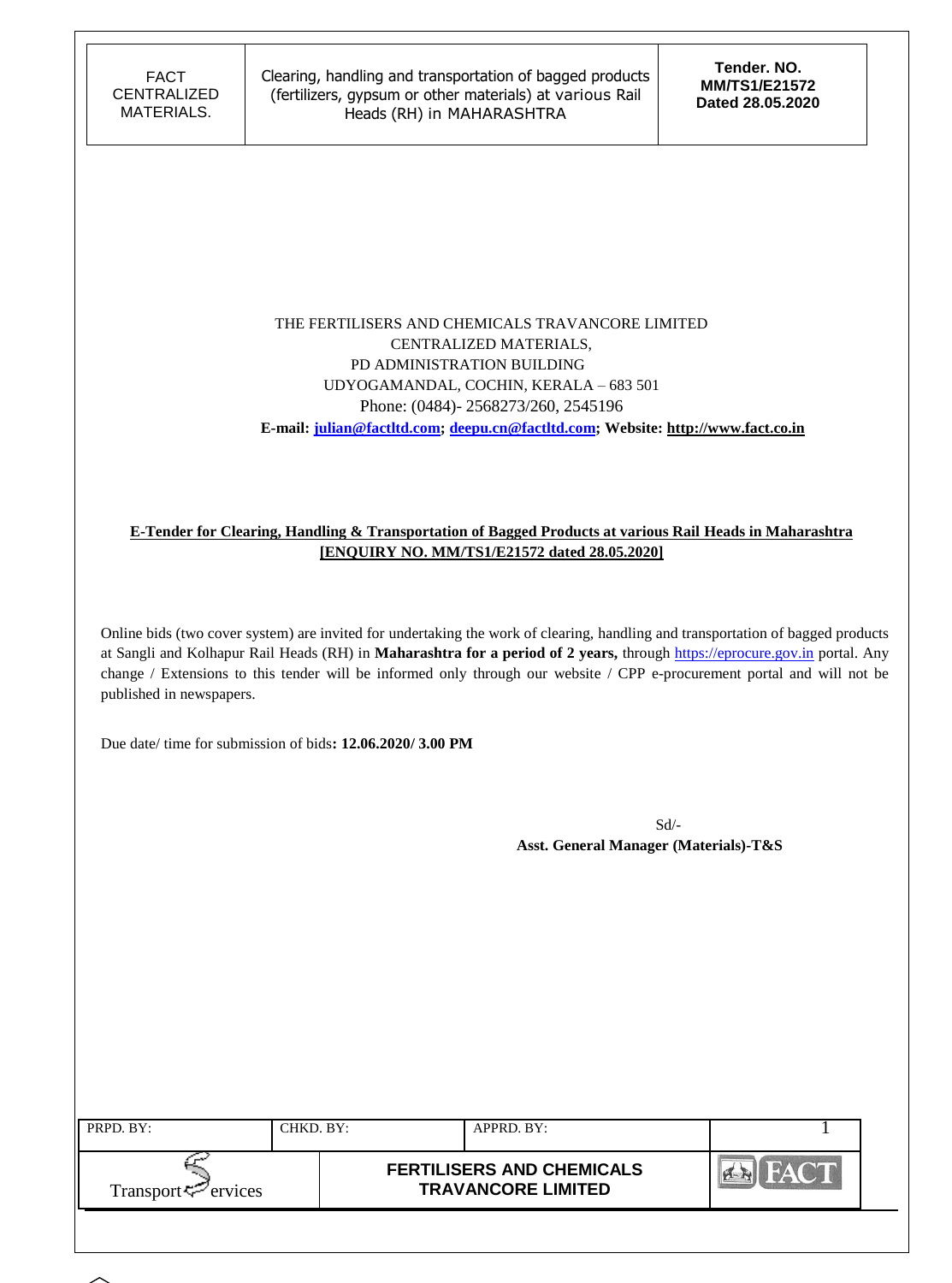### **THE FERTILISERS AND CHEMICALS TRAVANCORE LTD (A Government of India Enterprise)**

### **NOTICE INVITING e-TENDERS**

e-Tenders (two cover system) are invited from experienced transport contractors for undertaking the work of clearing, handling and transportation of bagged products (fertilizers, gypsum or other materials) at various Rail Heads (RH) in Maharashtra **for a period of 2 years,** through [https://eprocure.gov.in](https://eprocure.gov.in/) portal. The details of works are described in the Scope of Work (Annexure-II) attached. The bidders may also refer the Instructions to Bidders (Annexure-I) and Terms and Conditions (Annexure-VI) applicable for the proposed contract.

### **PLEASE NOTE THAT ONLY ONLINE BIDS WILL BE CONSIDERED AGAINST THIS TENDER Visit [https://eprocure.gov.in](https://eprocure.gov.in/) for online bid submission**

### **1.0 General Information**

| Enquiry No.                                      | MM/TS1/E21572 Dated 28.05.2020                                     |                                                                                                                                                                                                                                                                   |   |  |  |  |  |
|--------------------------------------------------|--------------------------------------------------------------------|-------------------------------------------------------------------------------------------------------------------------------------------------------------------------------------------------------------------------------------------------------------------|---|--|--|--|--|
|                                                  |                                                                    | <b>TWO COVER SYSTEM</b>                                                                                                                                                                                                                                           |   |  |  |  |  |
| Mode of Tendering                                |                                                                    | Part A: Pre-Qualification cum Techno-Commercial Bid                                                                                                                                                                                                               |   |  |  |  |  |
|                                                  |                                                                    | Part B: Price Bid (BOQ)                                                                                                                                                                                                                                           |   |  |  |  |  |
| Due date & time for<br>Submission of bids        |                                                                    | 12.06.2020 / 03.00 PM                                                                                                                                                                                                                                             |   |  |  |  |  |
| Date & Time for opening of<br>Part A of the Bid. |                                                                    | 13.06.2020 / 03.00 PM                                                                                                                                                                                                                                             |   |  |  |  |  |
| Name of Work/Description                         |                                                                    | Clearing, handling and transportation of bagged products (fertilizers, gypsum or other<br>materials) at Sangli and Kolhapur Rail Heads (RH) in MAHARASHTRA for a period of 2<br>years - Annexure II attached                                                      |   |  |  |  |  |
| <b>EMD</b>                                       |                                                                    | Rs. 1,00,000/-for each RH by NEFT/RTGS                                                                                                                                                                                                                            |   |  |  |  |  |
| <b>Security Deposit</b>                          | 5% of the total contract value                                     |                                                                                                                                                                                                                                                                   |   |  |  |  |  |
| Period of contract                               |                                                                    | 2 years from date of commencement of work                                                                                                                                                                                                                         |   |  |  |  |  |
| Contacts                                         | 3)                                                                 | 1) e-Tender Helpline: Mr. Ajino Anandh, Tel: +91 484 256 8374, 9497334230, email:<br>ajinoanandh@gmail.com<br>2) Mr. Deepu C N, Tel: +91 484 256 8273,<br>e-mail: deepu.cn@factltd.com<br>Mr. Julian R, Tel: +91 484 256 8260/8629,<br>e-mail: julian@factltd.com |   |  |  |  |  |
| 2.0                                              | <b>TENDER DOCUMENTS (e-TENDER)</b>                                 |                                                                                                                                                                                                                                                                   |   |  |  |  |  |
|                                                  |                                                                    | Visit our website www.fact.co.in or Central Public Procurement Portal https://eprocure.gov.in for tender                                                                                                                                                          |   |  |  |  |  |
|                                                  |                                                                    | documents. Bid submission shall be in electronic form through https://eprocure.gov.in only. See Annexure I                                                                                                                                                        |   |  |  |  |  |
| 'Instructions to Bidders (e-Tender)'.            |                                                                    |                                                                                                                                                                                                                                                                   |   |  |  |  |  |
| 3.0<br>PRE QUALIFICATION CRITERIA:               |                                                                    |                                                                                                                                                                                                                                                                   |   |  |  |  |  |
| <b>SCOPE OF WORK:</b><br>4.0                     | Please refer Annexure-III (Pre-qualification criteria for bidders) |                                                                                                                                                                                                                                                                   |   |  |  |  |  |
| PRPD. BY:                                        | CHKD. BY:                                                          | APPRD. BY:                                                                                                                                                                                                                                                        | 2 |  |  |  |  |
|                                                  |                                                                    |                                                                                                                                                                                                                                                                   |   |  |  |  |  |
| Transport <sup>r</sup> / <sub>ervices</sub>      |                                                                    | <b>FERTILISERS AND CHEMICALS</b><br><b>TRAVANCORE LIMITED</b>                                                                                                                                                                                                     |   |  |  |  |  |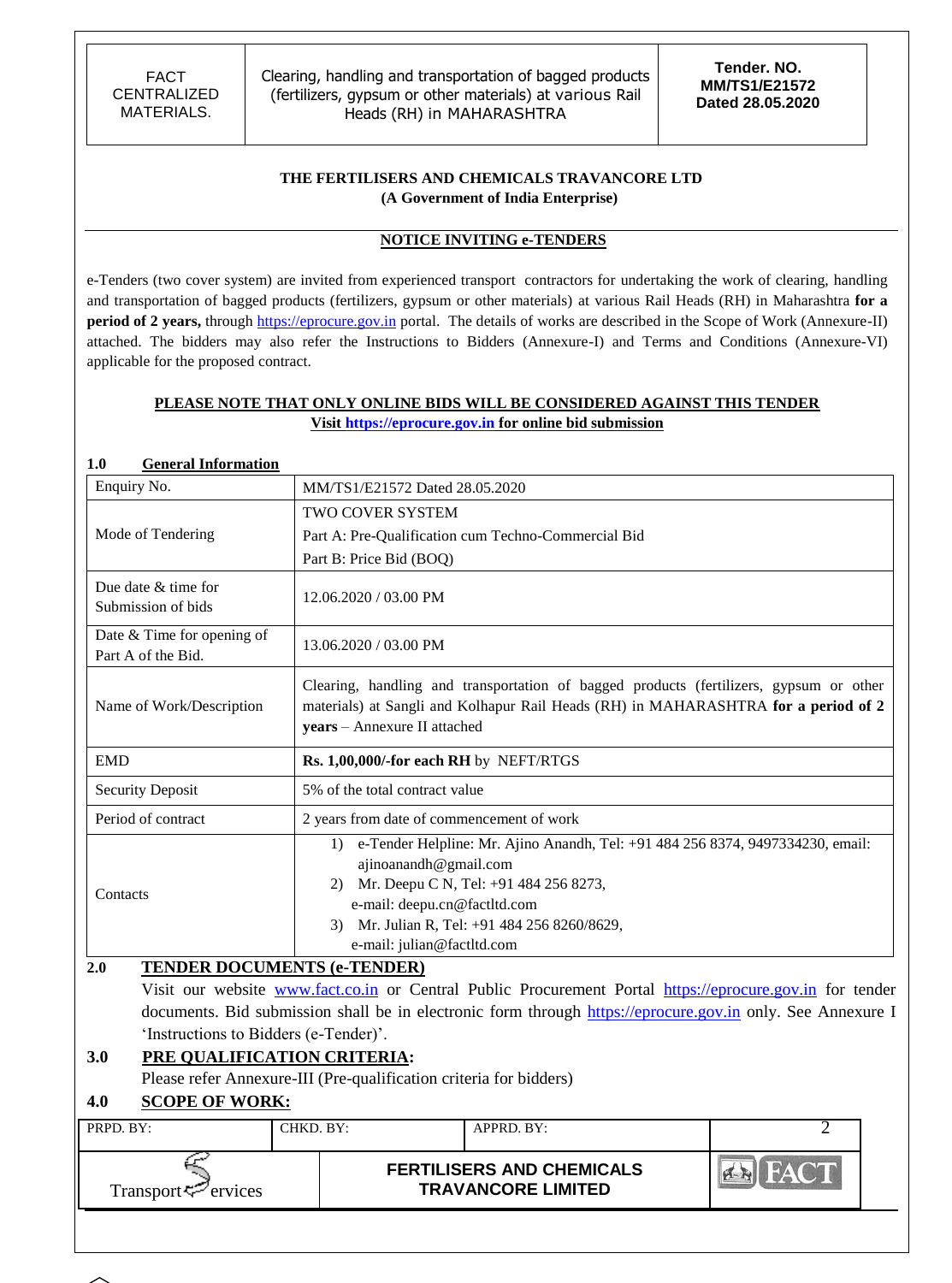Clearing, handling and transportation of bagged products (fertilizers, gypsum or other materials) at various Rail Heads (RH) in MAHARASHTRA

Please refer Clause 8 of Annexure VI- Terms and Conditions of contract

### **5.0 EVALUATION OF BIDS:**

- 5.1 The bids shall be evaluated based on the prequalification criteria and other terms and conditions stipulated in the enquiry.
- 5.2 Evaluation of price bids (BoQ) bids and determination of the **lowest bidder** (L1) **for each RH** shall be worked out by multiplying the rate per unit of each item quoted by the bidder with the respective quantity given as per schedule of work given in the price bid (BoQ) format and computing the combined total value of all the items of work for the respective RH.
- 5.3 In case more than one bidder become the L1 for a particular RH based on the evaluation as above, such **L1 bidders alone shall be given an opportunity** to submit **revised lower price bids,** if any, in sealed cover on or before the due date and time specified. Instructions stipulated in the request for submitting revised reduced price, with regard to submission, opening and evaluation of price bids shall be complied with for such revised bids. However, **while submitting the revised price bid, such bidders shall not increase any of the rates quoted by them in their original price bid**. In case more than one bidder continue to be L1 despite submitting the revised lower price bid as above, FACT reserves the right to accept the bid submitted by the bidder among those L1 bidders, having the highest capability in terms of volume of work handled at the RH during the period specified under PQ criteria.
- 5.4 Purchase Preference shall be extended as per clause 8.0 of Instructions to Bidders.
- **6.0 PERIOD OF CONTRACT**: The period of contract shall be two years from the date of commencement of work as per letter of intent/work order.
- **7.0 DISQUALIFICATION:** FACT dealers attached to the ASC which operates the RH will be disqualified as a bidder against enquiry for clearing, handling & transportation of bagged products at the RH.

### **8.0 ITEMS OF WORK / RH TO BID**

- 8.1 Bidder may submit his bid through online for one or more RH. The bidder shall quote **rate for every item of work for the RH as applicable, without any omission.** Rates shall be quoted as per the price bid formats (BoQ) only.
- 8.2 All items of work covered under each RH will be evaluated together for determination of competitive bidder for award of contract.

## **9.0 GENERAL**

- 9.1 When bids are received from any proprietorship / firm / company having the same proprietor or one or more partners/directors in the business organization of any other party (hereinafter called Common Firms), such bids shall be considered having been received from only one applicant in different names and the lowest acceptable quotation of such Common Firm shall only be considered for evaluation.
- 9.2. Bids from bidders against whom any criminal case, enquiry or investigation/report by authorities like Vigilance, CBI etc., are pending in relation with FACT or bidders who are defaulting contractors of FACT shall be disqualified and rejected.
- 9.3. FACT reserves the right to reject any or all bids without assigning any reasons whatsoever, and / or based on the past unsatisfactory performance by bidders at FACT / other PSEs / Govt. Departments. The opinion of FACT regarding the same shall be final and binding on the bidders.
- 9.4 "Integrity Pact: The bidders shall sign and submit an "Integrity Pact (IP)" to be executed between the bidder and Fertilisers and Travancore Ltd. alongwith the bid as per Annexure-XII. IP shall be implemented through the following Independent External Monitor (IEM) for the bid.

| PRPD. BY:                                      | CHKD. BY: | $APPRD$ . BY:                                                 |  |
|------------------------------------------------|-----------|---------------------------------------------------------------|--|
| Transport <sup><math>\leq</math></sup> ervices |           | <b>FERTILISERS AND CHEMICALS</b><br><b>TRAVANCORE LIMITED</b> |  |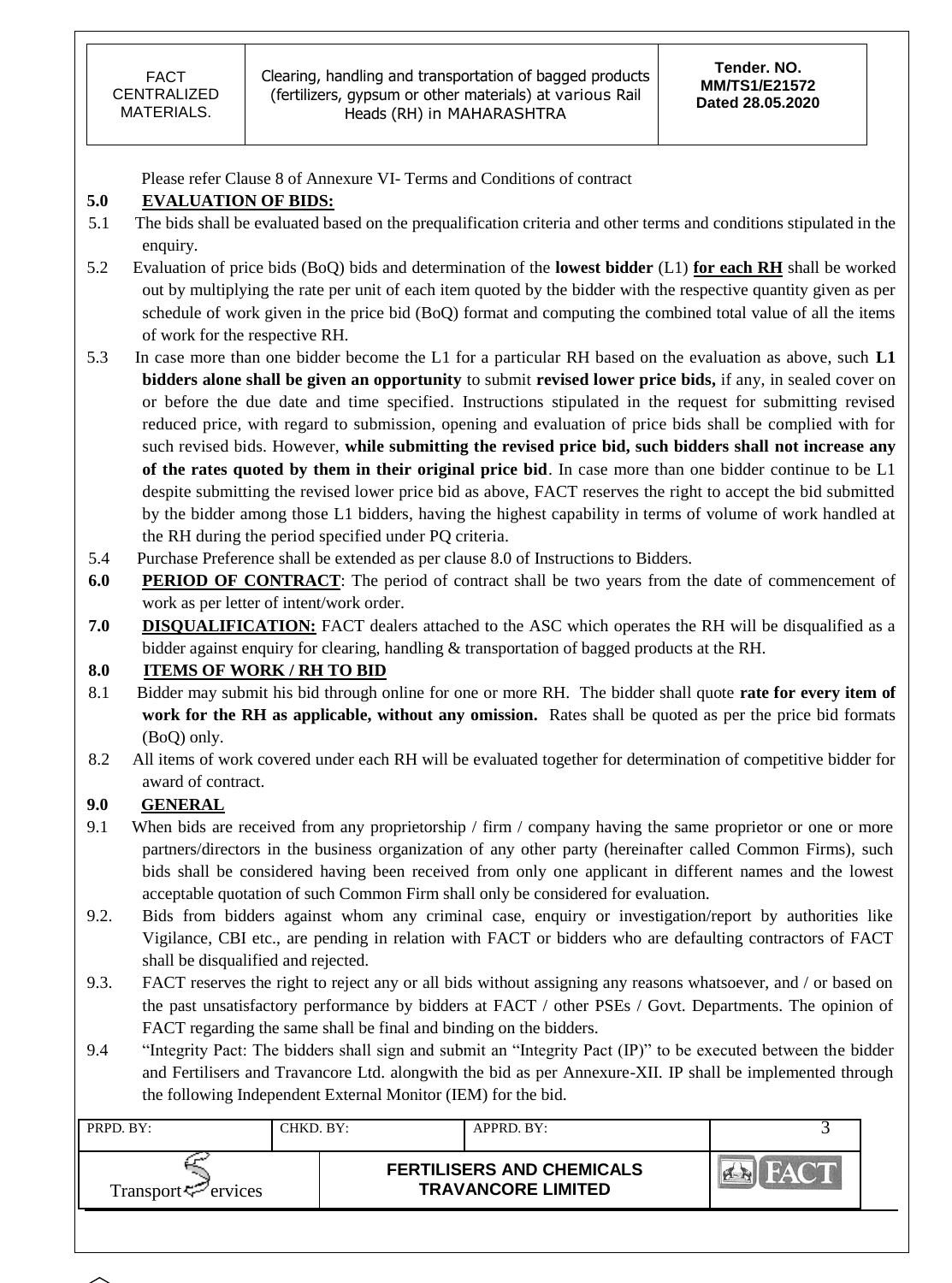Mr. P.K. Vijayakumar, IRS (Retd), Madhavam, Vaniyan Lane, Punkunnam P.O, Thrissur – 680002 Mobile: [8547381122,](callto:8547381122) E-mail address: [vkmenon78@gmail.com"](mailto:vkmenon78@gmail.com)

**Note:** In case bidders require any clarification pertaining to the tender please contact the officers at 9.5 & 9.6 below. "Kindly note that the Independent External Monitor should NOT be contacted for clarifications regarding the tenders."

- 9.5 Any information on site familiarization / nature of work, if required by the bidders, can be had from the Zonal offices listed out in Annexure XI.
- 9.6 For any clarification on this enquiry please contact Asst.General Manager (Materials)-T&S, [Phone- 0484- 2545196, 2568260] or Officer (Materials)-T&S [Phone No.0484-256 8273], CENTRALISED MATERIALS, FACT Ltd., FACT PD Administration Building, Udyogamandal PIN-683 501.

Yours faithfully,

# **For THE FERTILISERS AND CHEMICALS TRAVANCORE LTD ASST. GENERAL MANAGER (MATERIALS)-T&S**

List of Enclosures of this NIT is as follows

| Sl. No.        | Document      | <b>TITLE</b>                                    | No. of Pages |
|----------------|---------------|-------------------------------------------------|--------------|
| $\mathcal{I}$  | Annexure I    | Instructions to Bidders (e-Tender)              | 4            |
| 2              | Annexure II   | Scope of Work                                   | 2            |
| $\mathfrak{Z}$ | Annexure III  | Pre-Qualification Criteria for bidders          | 1            |
| $\overline{4}$ | Annexure IV   | Vendor Data Updation (Declaration) Form         | 3            |
| 5              | Annexure V    | Compliance Statement                            | 1            |
| 6              | Annexure VI   | <b>Terms and Conditions</b>                     | 8            |
| $\overline{7}$ | Annexure VII  | Un-priced copy of Price bid format*             | 1            |
| 8              | Annexure VIII | Price bid format $(BoQ)^*$                      | 1            |
| 9              | Annexure IX   | Proforma of Bank Guarantee for Security Deposit | 2            |
| 10             | Annexure X    | Proforma of Agreement                           | 1            |
| 11             | Annexure XI   | <b>Information about FACT Zonal Offices</b>     | 1            |
| 12             | Annexure XII  | Integrity pact                                  | 5            |

| PRPD. BY:                      | CHKD. BY: | $APPRD$ . BY:                                                 |  |
|--------------------------------|-----------|---------------------------------------------------------------|--|
| Transport <sup>7</sup> ervices |           | <b>FERTILISERS AND CHEMICALS</b><br><b>TRAVANCORE LIMITED</b> |  |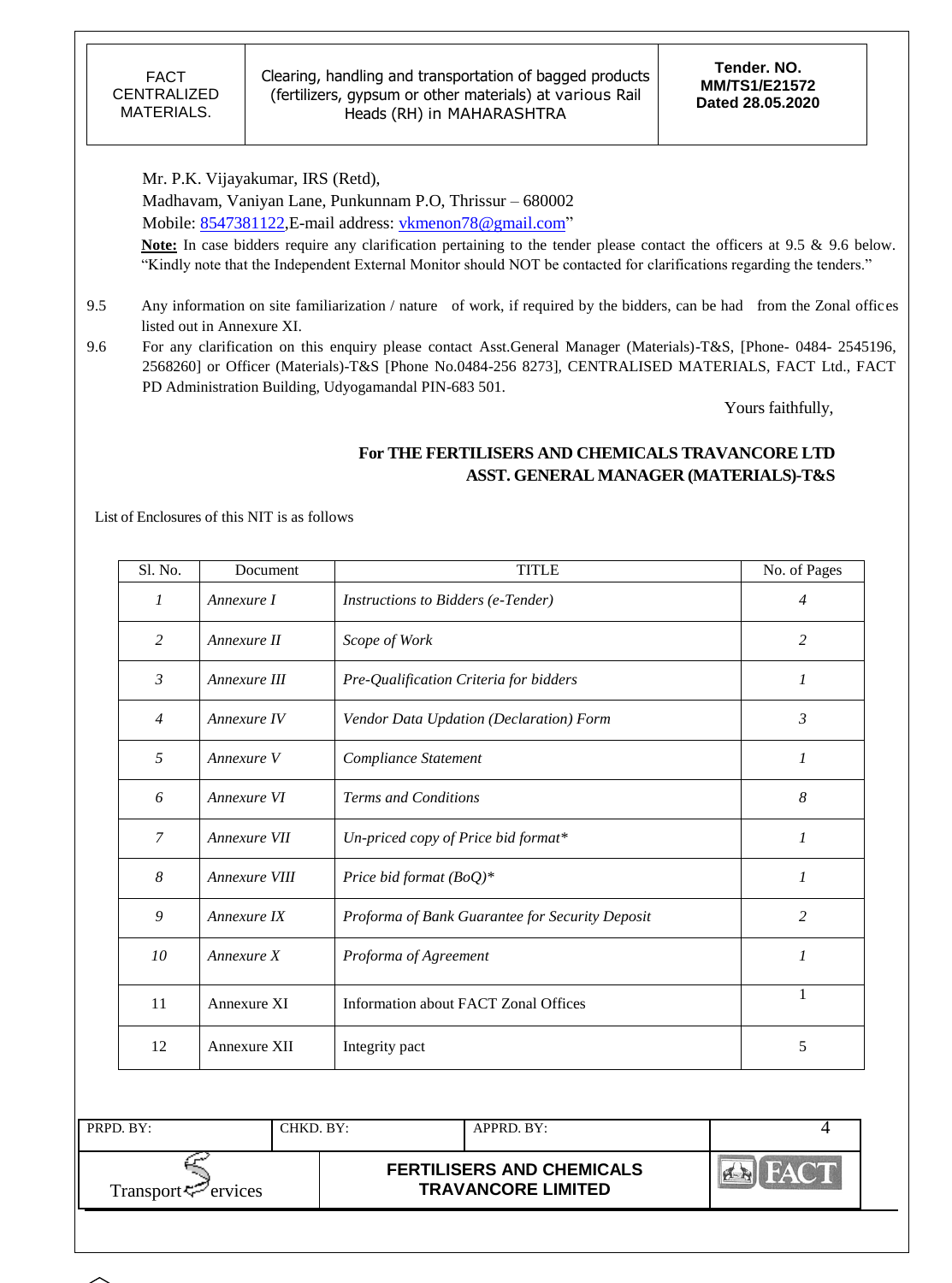**Tender. NO. MM/TS1/E21572 Dated 28.05.2020**

### **ANNEXURE – I**

### **Instructions to Bidders (OPEN e-Procurement)**

- 1.0 Bidders shall study carefully the complete tender documents viz. NIT with Prequalification criteria, Instructions to Bidders (ANNEXURE-I), Technical Procurement Specifications if any, Terms & Conditions and any other documents forming part of this tender attached herewith. All conditions set out there in shall be binding on the bidders unless conflicting with any conditions expressly stated by FACT while accepting any bid in the event of such acceptance. One signed and scanned copy of the above documents shall accompany their online bids signifying their acceptance of the same. Bidder shall also submit along with his bid Vendor data updation (Declaration) Form, Check list and Compliance Statement duly filled with all details required therein and also attach supporting documents as required.
- 2.0 Before submitting the bid, the bidder shall familiarise himself about the details of the work, operating conditions during different seasons of year, etc., collect all necessary data regarding the facilities available at various points indicated in Special Terms and Conditions, applicable timings, routes etc., and satisfy himself on all aspects relating to this work which he has to handle and execute for the full contract period and shall make due provisions in his rates for any contingency or difficulty involved in the work covered by this enquiry. Claiming lack of knowledge shall not be a reason for exoneration of the bidder of his contractual obligations, if the contract is awarded to him or for demand for increase in rate.
- 3.0 Offers against this NIT shall be submitted online on e-Tendering portal [https://eprocure.gov.in,](https://eprocure.gov.in/) with valid digital signature certificate. Offers submitted on any other platform or in any other mode or including e-mails, physical submission of offers etc. SHALL NOT be accepted.
- 3.1 The bidders are requested to register themselves on the above website with their valid digital signature certificate, if not done already. It is mandatory for bidder to have valid digital signature certificate (Class II or Class III) issued by any of the Certifying Authority approved by Govt. of India for participating in the tender. The digital signature certificate shall be arranged by the bidder at his cost. Bidders may refer **Bidders Manual Kit** available on the above website for detailed information and instructions for registration, bid submission etc.
- 3.2 The documents, if any, which necessarily have to be submitted in originals if specified specifically in the enquiry documents, shall be submitted offline. However scanned copies of such documents shall be uploaded along with the offer submitted online.
- 3.3 The cover (s) containing the documents in original etc. to be submitted offline as required in the enquiry documents shall be duly superscribed with enquiry No., due date of enquiry, bidder's name  $\&$ address and contact details. The documents shall be submitted to the following on or before the due date :

The Asst.General Manager (T&S), Centralized Materials, PD Administrative Building, FACT Ltd., Udyogamandal PO, Kochi – 683 501, Kerala

| PRPD. BY:                | CHKD, BY: | APPRD. BY:                                                    |  |
|--------------------------|-----------|---------------------------------------------------------------|--|
| Transport $\leq$ ervices |           | <b>FERTILISERS AND CHEMICALS</b><br><b>TRAVANCORE LIMITED</b> |  |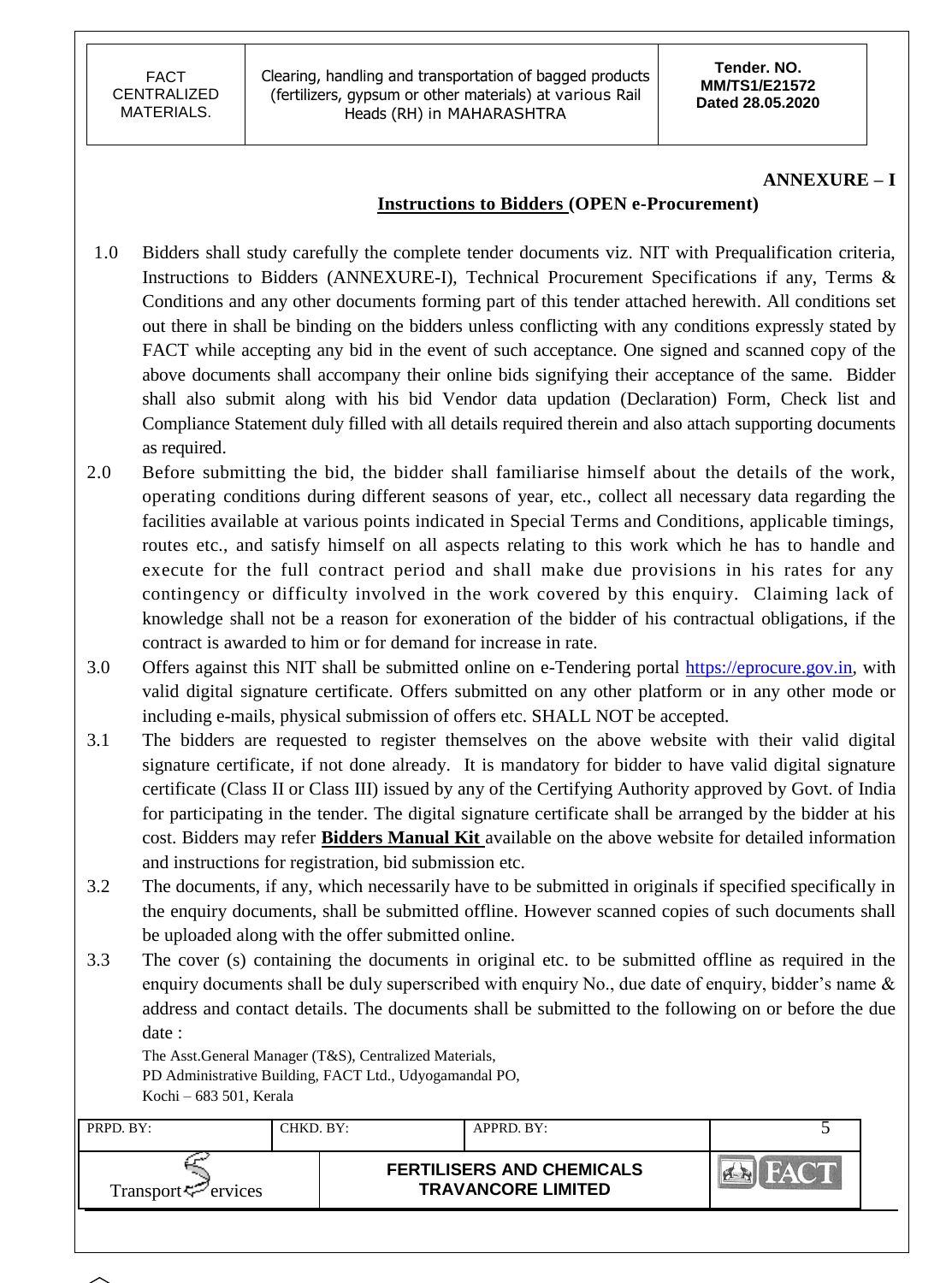# **4.0 SUBMISSION OF BIDS: The bid shall be uploaded with all relevant documents before due date and time in the above portal as given above.**

5.0 Bid documents shall consist of Part-A and Part B as detailed below:

# 5.1 **Part A (Pre-qualification-cum-Techno Commercial Bid) shall contain:**

- 1. Documentary proof for remittance of EMD such as scanned copy of EMD Instrument (UTR No./Payment Receipt/Challan), as applicable or Claim for EMD exemption with documentary proof.
- 2. Scanned copies of supporting documents for satisfying Pre-Qualification criteria.
- 3. Digitally Signed copies of NIT, Instructions to Bidders (Annexure I) and terms conditions.
- 4. Scanned copy of Signed & duly filled Vendor Data Updation Declaration Form"
- 5. Signed and duly filled up Check List for Commercial Terms" (if applicable) and scanned copies of attached documents as detailed in Check list.
- 6. Scanned copy of Signed & duly filled "Compliance Statement"
- 7. Scanned copy of Signed "Un-priced bid indicating "QUOTED" in the applicable columns. Rates shall not be indicated in Un-priced Bid.

# 5.2 **Part-B: shall comprise of the filled Price bid. The filled price bid ie. BoQ attached to the tender shall be uploaded after filling all relevant details such as name and address of the bidder, rates etc. as applicable.**

- 5.3 The priced BOQ shall be uploaded strictly in the format attached, failing which the offer is liable to be rejected. Renaming or changing the format of the BoQ is not permitted and the System will not accept any such changed document.
- 5.4 Fill-in all the relevant fields of the BoQ either in value or as a percentage as specified in the BoQ. Blank field, if any, in the uploaded BoQ shall be considered as Nil (not Quoted). No claim or revisions shall be entertained in this regard.
- 5.5 Bidders shall quote prices in the BOQ only and nowhere else. No other documents shall be enclosed with Price Bid (BOQ).
- 5.6 Rates shall be quoted in the same unit of measure given in the BOQ and shall be considered accordingly.
- 5.7 Bidders shall ensure that all the required documents as per enquiry are uploaded in the System before due date and time. The System does not allow submission of bids or any other document forming part of the bid after due date & time of bid submission. Non-submission of documents or incomplete documents may result in rejection of offers and no communication in this regard will be entertained. FACT reserves the right to reject any bid not submitted as per instructions at their discretion.
- 5.8 Timely submission of offers along with all the relevant documents online is the responsibility of the bidder concerned. The bids may be submitted well in advance to avoid last minute issues like non

| PRPD. BY:                      | CHKD. BY: | $APPRD$ $BY:$                                                 |  |
|--------------------------------|-----------|---------------------------------------------------------------|--|
| Transport <sup>7</sup> ervices |           | <b>FERTILISERS AND CHEMICALS</b><br><b>TRAVANCORE LIMITED</b> |  |

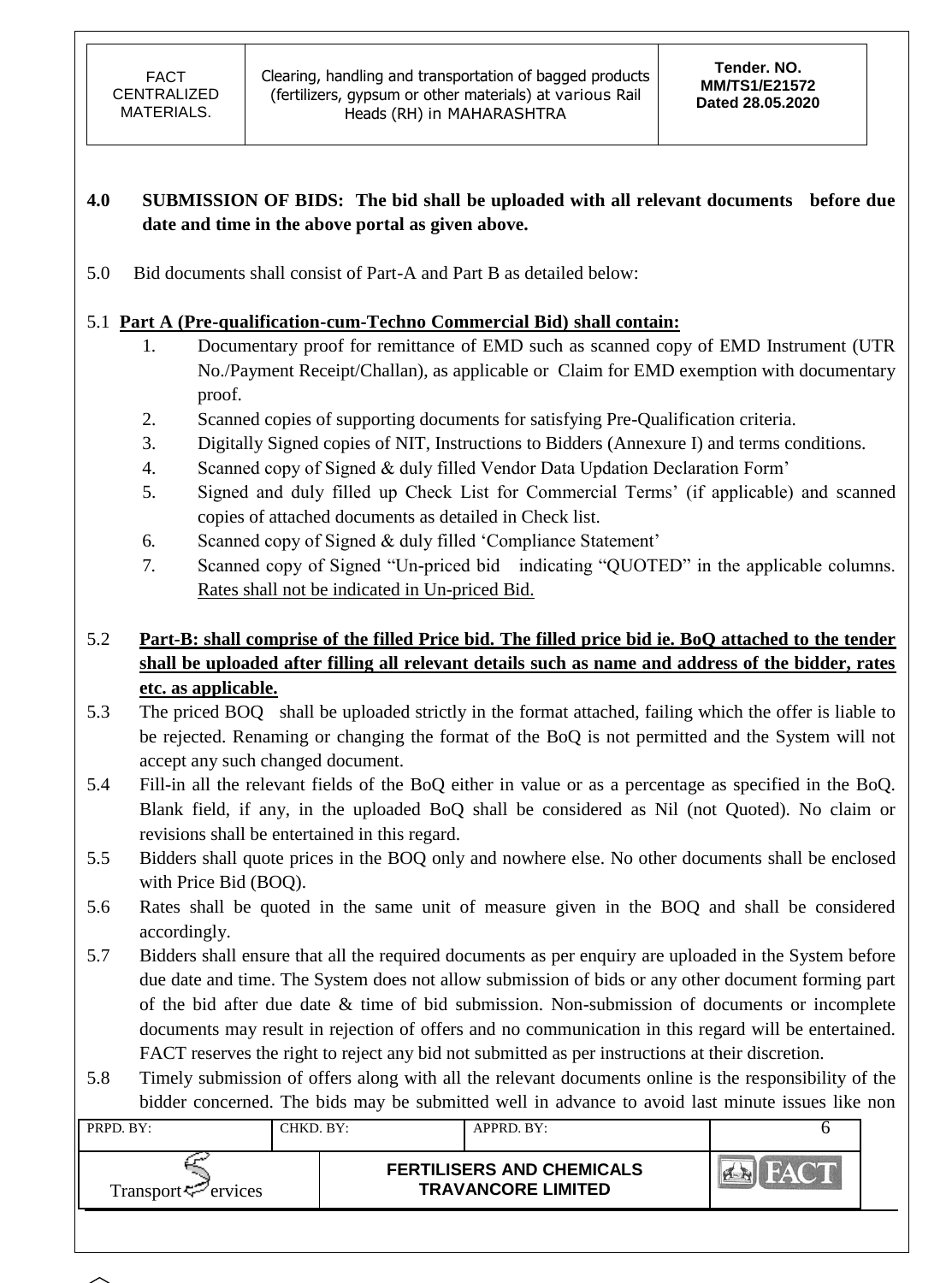availability of internet, server not available, power failure etc. FACT shall not be held responsible for bidder"s inability to submit documents in time, incomplete submission of offers or non-submission of any documents forming part of the offers etc.

5.9 Bidders shall meet all expenses in connection with submission of his bid, attending the bid opening, meetings etc.

# **6.0 BID OPENING:**

- 6.1 *Part-A* of the bids of all bidders who submit their Bids as per the instructions on or before the due date and time shall be opened online, on the specified bid opening date and time. Bids submitted not in conformity with the Enquiry instructions are liable to be rejected without further processing.
- 6.2 *Part-B* Price bids of those bidders whose Part-A bid is acceptable, based on pre-qualification and techno-commercial evaluation, only shall be opened online on a subsequent date, on completion of evaluation.

# **7.0 EARNEST MONEY:**

- 7.1 **Earnest Money Deposit (EMD)** shall be furnished for the respective amount indicated in the NIT only through **NEFT/RTGS to FACT a/c No. 57017844467 with the State Bank of India, Udyogamandal Branch, IFSC Code SBIN0070158.** A scanned copy of the Payment Receipt /UTR No. shall also be furnished along with Part-A bid. **Bids without EMD or inadequate amount of EMD will be rejected**. No interest shall be paid on the EMD. EMD of the unsuccessful bidder will be refunded after awarding the contract. EMD furnished against one enquiry will not be adjusted against any other enquiry.
- 7.2 Bids without EMD shall be rejected except in the following cases. EMD will be exempted for Govt. Depts/firms/public sector units/ Startups recognized by Dept. of Industrial policy & Promotion, MSE units registered under MSMED Act/ firms registered under NSIC/Khadi Board etc. as per applicable govt. directions, on submission of valid documents in proof of the same.
- 7.3 If any bidder retracts from or without request of FACT revises his bid during its validity period or fails to submit Security Deposit and execute the required agreement when the contract is awarded or fails to commence the execution of the work on the stipulated date, the EMD furnished shall be liable to be forfeited without prejudice to FACT's other right to claim damages.

# **8.0 PURCHASE PREFERENCE:**

This tender shall be based on MSME order dt.  $23<sup>rd</sup>$  March 2012, and as amended from time to time, pertaining to Public Procurement Policy in respect of procurement of goods and services, produced and

| PRPD. BY:                       | CHKD. BY: | APPRD. BY:                                                    |  |
|---------------------------------|-----------|---------------------------------------------------------------|--|
| Transport <sup>ry</sup> ervices |           | <b>FERTILISERS AND CHEMICALS</b><br><b>TRAVANCORE LIMITED</b> |  |

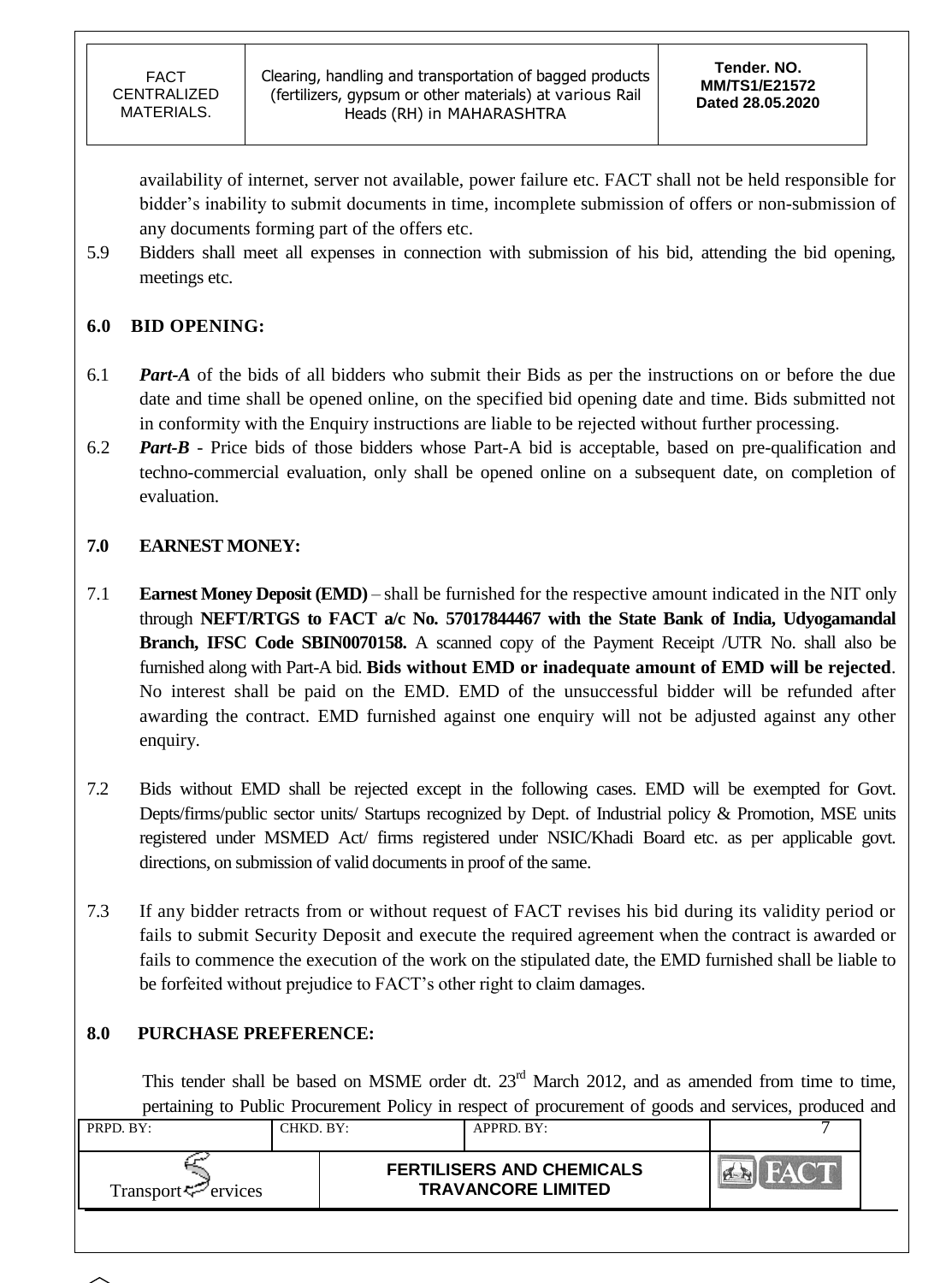Clearing, handling and transportation of bagged products (fertilizers, gypsum or other materials) at various Rail Heads (RH) in MAHARASHTRA

provided by micro and small enterprises, including special benefits to MSE firms owned by SC/ST and women entrepreneurs, on furnishing relevant documents as proof. Declaration of UAM numbers on CPPP is mandatory, failing which bidders will not be able to enjoy the benefits as per PP policy. Bidders will get the benefit of PP policy only if they are MSE bidders at the time of submission of their offers.

In divisible tenders, participating MSEs quoting price within price band of L1+15% shall also be allowed to supply a portion of requirement by bringing down their price to L1 price in a situation where L1 price is from someone other than an MSE. Such MSEs shall be allowed to supply atleast 25% (or as applicable) of the total tendered value. In case of more than one such MSE, the supply will be shared proportionately (to tendered quantity). Special provisions extended to certain categories of MSEs as per the order shall also be applicable.

In case of non divisible tenders, an MSE quoting in the price band of  $L1+15%$  may be awarded for full/compete work of tendered value, considering the spirit of policy for enhancing the Government procurement from MSEs subject to bringing down of price to L1 by the MSE concerned. This tender is non divisible.

# **9.0 DEVIATIONS:**

- 9.1 Deviations in the tender clauses shall not be accepted.
- 9.2 FACT reserves the right to reject the offers with deviations without further correspondence.
- 9.3 Bidder shall clearly indicate the time required for mobilisation /commencement of work from the date of receipt of Letter of Intent (LOI) / Work Order.

# **10.0 CONFORMITY:**

Bids must conform in all respects with the applicable terms and conditions of this enquiry. Bidder must certify in the compliance Statement that his bid complies with all Enquiry documents and technical specifications.

## **11.0 Rates:**

11.1 Bidder shall quote his lowest rate for the work strictly as per the BoQ (Price Bid format) . Bids not complying with the above are liable to be rejected.

The Un-priced bid shall be submitted along with Part-A bid duly signed by the Bidder, indicating "QUOTED" in the columns. Rates shall not be indicated in Un-priced Bid.

11.2 Bidder shall quote all-inclusive rate for the work, but **exclusive of GST.** GST if applicable, will be payable extra by FACT as per statutory notification.

| PRPD. BY:                      | CHKD. BY: | $APPRD$ . BY:                                                 |  |
|--------------------------------|-----------|---------------------------------------------------------------|--|
| Transport <sup>7</sup> ervices |           | <b>FERTILISERS AND CHEMICALS</b><br><b>TRAVANCORE LIMITED</b> |  |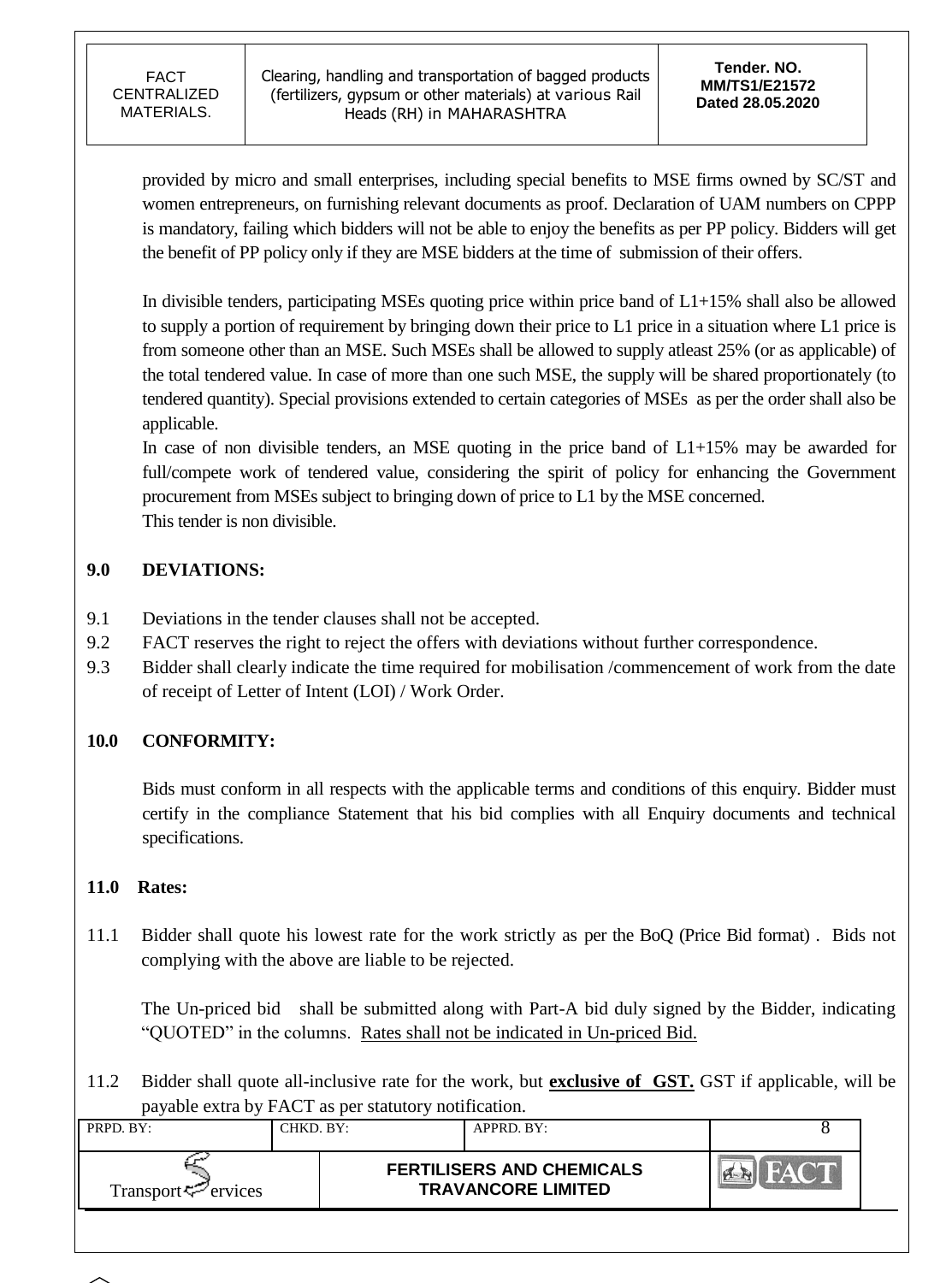11.3 The rates quoted in the tender are to hold good for a period of four months from the date of opening of the Pre-Qualification-cum-Techno-Commercial bid (Part-A). If contract is awarded, the work order rates shall be valid for the entire period of contract inclusive of extension / extensions. **No bidder can withdraw his tender or revoke or revise the rates within the aforesaid period of 120 days.** If the bidder withdraws/revises/revokes OR shows unwillingness to confirm with his offer, the Earnest Money Deposit (EMD) remitted by the bidder against the tender shall be forfeited by FACT, without prejudice to FACT"s other rights to claim damages.

# 12.0 **SECURITY DEPOSIT**:

- 12.1 The successful bidder (Contractor) shall be required to furnish an interest free Security Deposit (SD) equivalent to **five percent (5%) of the total contract value** by DD/NEFT/RTGS or by Bank Guarantee issued by a Nationalised / Scheduled Bank as per the Proforma prescribed within 15 days of issue of the work order. The Bank Guarantee shall be valid till the expiry of the contract with a claim period of six months thereafter. FACT a/c No. 57017844467 with the State Bank of India, Udyogamandal Branch, IFSC Code SBIN0070158 shall be used in case of remittance of Security deposit by NEFT/RTGS and proof of remittance shall be submitted to FACT.
- 12.2 In case the bidder whose bid is accepted, fails to deposit the prescribed Security Deposit or fails to execute the agreement or fails to commence the execution of the work within the specified time, the contract issued to him is liable to be terminated and the Earnest Money already deposited by the contractor shall be forfeited without any further reference to the contractor and alternative arrangements made at the risk and cost of the Contractor.

# **13.0 PURCHASER'S RIGHT:**

FACT reserves the right to reject any or all bids without assigning any reason whatsoever. No claims shall lie against FACT on this account and FACT"s decision in this regard shall be final and binding on the bidders. FACT reserves the right to negotiate with the lowest bidder.

# 14.0 **CONTRACTOR TO EXECUTE AGREEMENT**:

The contractor's responsibility under this contract will commence on the date specified in the Letter of Intent/Work Order. The successful Bidder shall be required to execute an Agreement with FACT, within 15 days of the receipt by him of the Work order issued by FACT for carrying out the work according to the terms and conditions of the contract given along with the Work Order. The Agreement shall be executed on Rs.500/- Stamp paper and shall be in the pro forma as specified by FACT. The provisions contained in tender papers and other documents exchanged between the

| PRPD. BY:                      | CHKD. BY: | APPRD. BY:                                                    |  |
|--------------------------------|-----------|---------------------------------------------------------------|--|
| Transport <sup>7</sup> ervices |           | <b>FERTILISERS AND CHEMICALS</b><br><b>TRAVANCORE LIMITED</b> |  |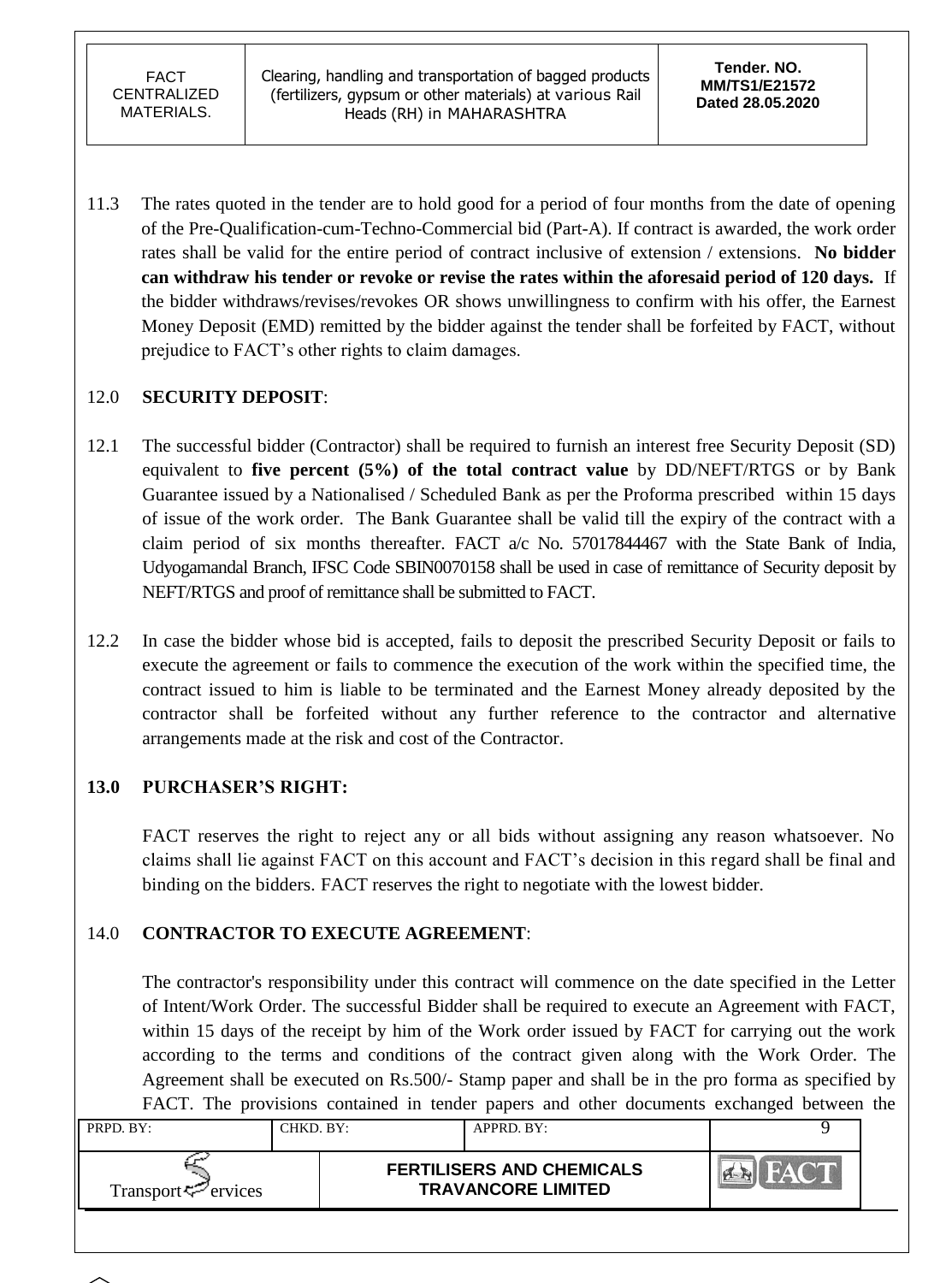Bidder and FACT shall form part of the contract. The Earnest Money Deposit is liable to be forfeited in case the contractor fails to execute the Agreement within the stipulated period as mentioned above.

## **15.0 The bidder shall furnish the following along with the offers.**

- 1. The GST registration Number and details. In the case of Provisional ID, GST Registration Number shall be provided on receipt of the same.
- 2. Place of supply/Service
- 3. Address of the supplier/service provider's billing the item if it is different from 2 above
- 4. GST rates applicable for each item
- 5. HSN / SAC codes of each of the goods / services quoted

In case of unregistered contractor, a declaration to that effect with reason should be furnished.

FACT"s GST No. in the state of Kerala is **32AAACT6204C1Z2**. FACT"s GST numbers in other southern states is as follows:

| <b>MAHARASHTRA:</b> | 33AAACT6204C1Z0 |
|---------------------|-----------------|
| Karnataka:          | 29AAACT6204C1ZP |
| Andhra Pradesh:     | 37AAACT6204C1ZS |
| Telangana:          | 36AAACT6204C1ZU |
| Puducherry:         | 34AAACT6204C1ZY |

The supplier/contractor shall do the following:

- a) Submit GST compliant tax invoice to FACT along with supply.
- b) Shall ensure uploading the above invoice as per statute &
- c) File monthly returns in time enabling FACT to claim the input tax credit.

GST charged by the supplier/contractor shall be released separately to the supplier/contractor only after filing of (i) the outward supply details  $\&$  the monthly return on GSTN portal by the supplier/contractor and (ii) on matching the input tax credit to such invoice with the corresponding details of outward supply of the supplier/contractor.

In case FACT incurs any liability (like interest, penalty etc.,) due to denial/reversal of such input tax credit in respect of the invoice submitted by the supplier/contractor, for the reasons attributable to the supplier/contractor, the same shall be recovered from the supplier/contractor

Further in case FACT is deprived of the input tax credit due to any reason attributable to the supplier/contractor, the same shall not be paid or recovered if already paid to the supplier/contractor.

| <b>FERTILISERS AND CHEMICALS</b><br><b>TRAVANCORE LIMITED</b><br>Transport <sup><math>\leq</math></sup> ervices | PRPD. BY: | CHKD. BY: | APPRD. BY: |  |
|-----------------------------------------------------------------------------------------------------------------|-----------|-----------|------------|--|
|                                                                                                                 |           |           |            |  |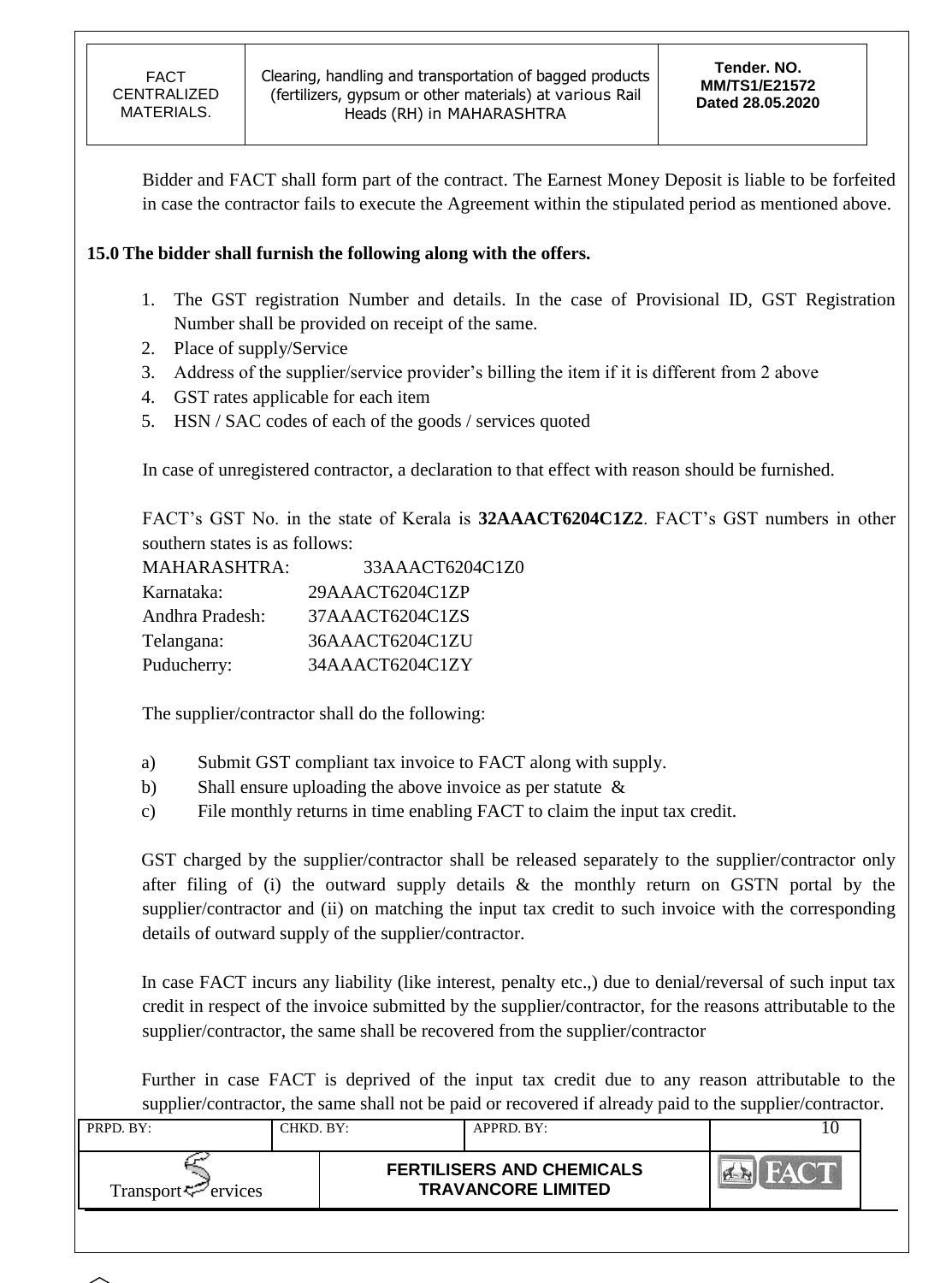### 16.0 **GENERAL:**

- 16.1 FACT reserves the right to extend without giving any reason, the last date for submission and opening of bid, but such extension will be duly intimated to those who have submitted online. In case the date of bid opening happens to be a day of strike/hartal etc. due to any reasons or happens to be a holiday for FACT, declared due to unforeseen and emergency reasons or due to any tech problems, the bids will be opened at the same time on the next full working day.
- 16.2 FACT reserves the right to make changes in the tender documents, but such changes will be published in our portal as a corrigendum. Bidders are requested to counter check with portal before submitting their bids.
- 16.3 Mere submission of all the documents will not necessarily mean that the Bidder is suitable. Worthiness assessed by FACT will be final and binding on the Bidder.
- 16.4 If specified in the tender, FACT may relax condition of prior turnover and prior experience with respect to Micro & Small Enterprises (MSEs) subject to meeting of quality and technical specifications.
- 16.5 Except in the cases of items/services related to public safety, health, critical security operations and equipment etc., FACT at its discretion may relax the conditions of prior turnover and prior experience (if specified in the tender) for Startups recognised by Dept. of Industrial policy and promotion (DIPP) subject to meeting quality and technical specifications, on furnishing copies of relevant certificates / documents in proof of such recognition by DIPP.
- 16.6 All clarification and correspondence related to this enquiry shall be made only in English to the Asst.General Manager(Materials)T&S, Centralised Materials, PD Administrative Building, FACT Ltd., Udyogamandal – 683 501, Tel : 0484-2568260/2568629/2546427, FAX No: 0484-2545196, Email:julian@factltd.com
- 16.7 All disputes and questions, claims, rights, matters or things, whatsoever, in any way, arising out of or relating to the calling of bids, evaluation of offers, award of contract, change in structure of bids or any other matter relating to finalization of contract are to be referred to the sole Arbitrator who shall be the General Manager [Materials] of FACT. The award shall be binding on both the parties. The bidders are advised to get informed of all details they require regarding the work before submitting their bids.
- 16.8 Work order shall be issued by Asst. General Manager [Materials]-T&S.

## **17.0 TENDER UPDATES:**

Bidders are requested to visit Central Public Procurement Portal [\(https://eprocure.gov.in\)](https://eprocure.gov.in/) regularly for any updates/corrigendum on the tender, including extension of due date, if any. No other mode of communication shall be made in this regard.

## **18.0 FRAUD PREVENSION POLICY:**

| PRPD. BY:                   | CHKD. BY: | $APPRD$ . BY:                                                 |  |
|-----------------------------|-----------|---------------------------------------------------------------|--|
| Transport $\approx$ ervices |           | <b>FERTILISERS AND CHEMICALS</b><br><b>TRAVANCORE LIMITED</b> |  |

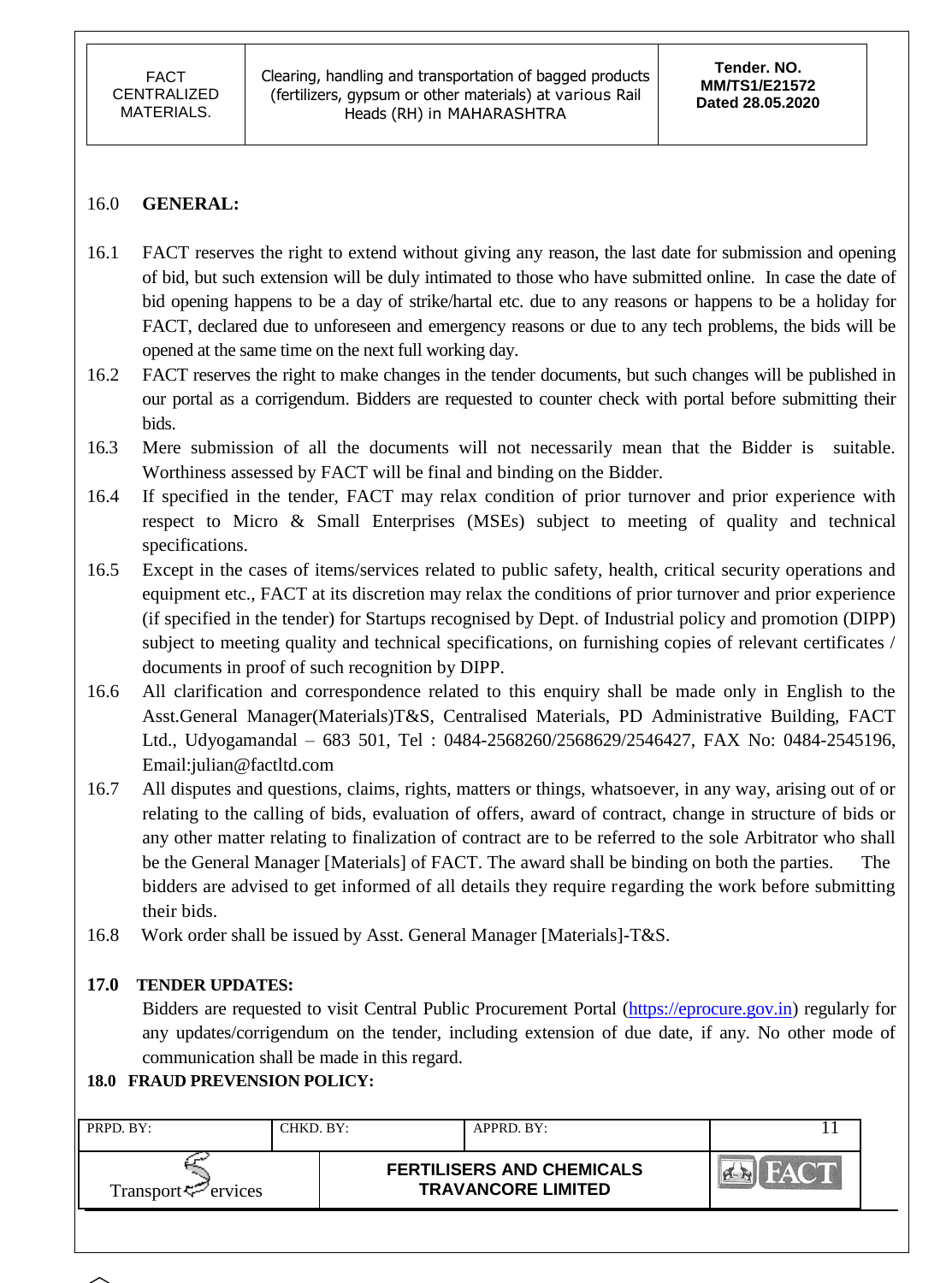Bidders shall comply with Fraud Prevention Policy of FACT 2012 (FPPF 2012). The said Policy is available in FACT's Website [www.fact.co.in.](http://www.fact.co.in/)

**ASST. GENERAL MANAGER (MATERIALS)-TS**

| PRPD. BY:                   | CHKD. BY: | APPRD. BY:                                                    |  |
|-----------------------------|-----------|---------------------------------------------------------------|--|
| Transport $\approx$ ervices |           | <b>FERTILISERS AND CHEMICALS</b><br><b>TRAVANCORE LIMITED</b> |  |
|                             |           |                                                               |  |

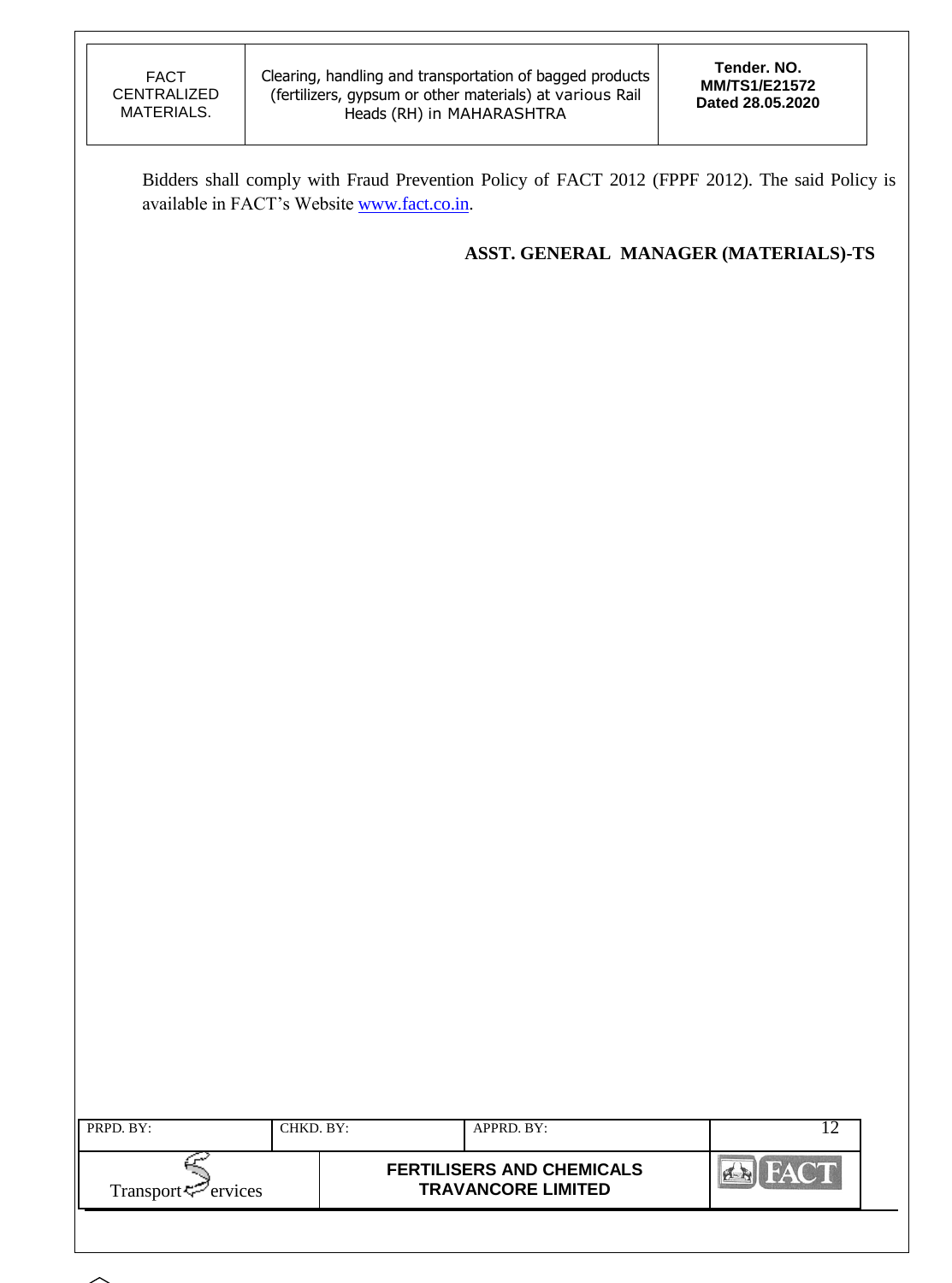### **ANNEXURE - II**

### **SCOPE OF WORK & QUANTITY**

#### **CLEARING, HANDLING AND TRANSPORTATION OF BAGGED PRODUCTS AT VARIOUS RAIL HEADS IN MAHARASHTRA**

The estimated quantity, scope of work (detailed in terms and conditions) and the requisite amount of EMD for each RH are given below:

| N <sub>0</sub> . | <b>Items of work</b>                                                                                                                                     | Unit<br>of<br><b>Measureme</b><br>nt<br>$($ UoM $)$ | <b>SANGLI</b> | <b>KOLHAPUR</b> |
|------------------|----------------------------------------------------------------------------------------------------------------------------------------------------------|-----------------------------------------------------|---------------|-----------------|
| 1                | Clearing & Allied Works - Item No. 8.1.1. of scope of<br>work of Annexure-VI.                                                                            | <b>MT</b>                                           | 20000         | 15000           |
| $\overline{2}$   | Transportation from Rail Heads to Godown/stock<br>points within a distance of Up to 15km. - Item No. 8.1.2<br>of scope of work of Annexure-VI.           | <b>MT</b>                                           | 8200          | 12750           |
| 3                | $d_0 -$<br>within a distance of above $15 \text{ km} \& \text{ not exceeding } 25 \text{ km}$<br>-Item No. 8.1.3 of scope of work of Annexure-VI.        | <b>MTK</b>                                          | 960           | 12000           |
| 4                | $do -$<br>within a distance of above $25 \text{ km} \& \text{ not exceeding } 50 \text{ km}$<br>-Item No. 8.1.4 of scope of work of Annexure-VI.         | <b>MTK</b>                                          | 279000        | 33750           |
| 5                | $\overline{d}$<br>within a distance of above $50 \text{ km} \& \text{ not exceeding } 75 \text{ km}$<br>-Item No. 8.1.5 of scope of work of Annexure-VI. | <b>MTK</b>                                          | 224000        | 17500           |
| 6                | $-do-$<br>within a distance of above $75 \text{ km} \& \text{ not exceeding } 100$<br>km- Item No. 8.1.6 of scope of work of Annexure- VI.               | <b>MTK</b>                                          | 152000        | 23750           |
| 7                | $-do-$<br>within a distance of above $100 \text{ km}$ & not exceeding $125$<br>km – Item No. 8.1.7 of scope of work of Annexure-VI.                      | <b>MTK</b>                                          | 4800          | 30000           |

| PRPD. BY:                | CHKD. BY: |                                                               | APPRD. BY: |  |
|--------------------------|-----------|---------------------------------------------------------------|------------|--|
| Transport $\leq$ ervices |           | <b>FERTILISERS AND CHEMICALS</b><br><b>TRAVANCORE LIMITED</b> |            |  |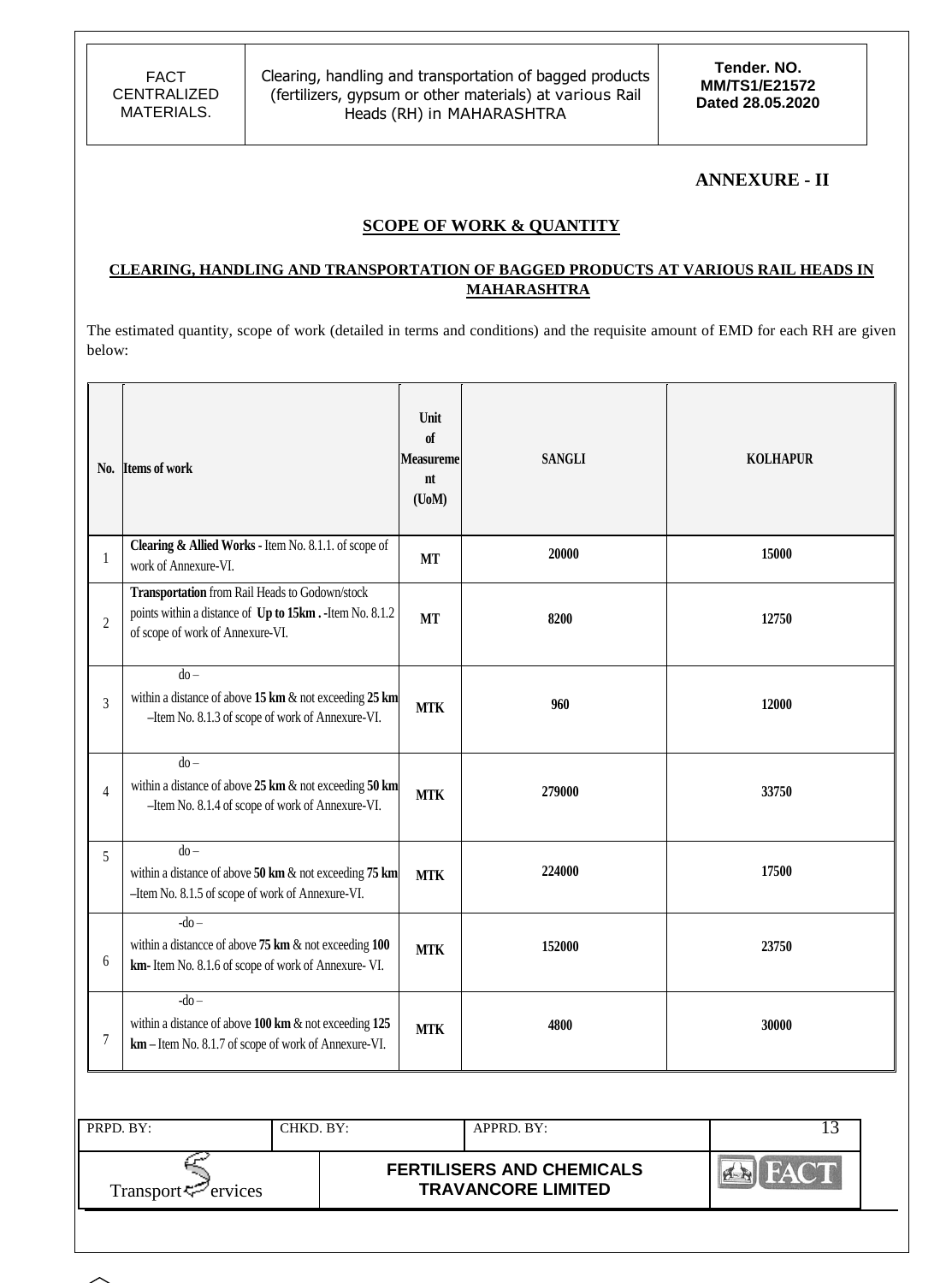.

 $\sim$ 

### Clearing, handling and transportation of bagged products (fertilizers, gypsum or other materials) at various Rail Heads (RH) in MAHARASHTRA

| 8              | $-do-$<br>within a distance of above $125 \text{ km } \& \text{ not exceeding } 150$<br>km – Item No. 8.1.8 of scope of work of Annexure-VI. | <b>MTK</b>                | 104400 | 36250 |
|----------------|----------------------------------------------------------------------------------------------------------------------------------------------|---------------------------|--------|-------|
| $\overline{9}$ | Rebagging / standardisation at ASC / Warehouse - Item<br>No.8.1.9 of scope of work of Annexure VI.                                           | MT                        | 500    | 500   |
| 10             | Stenciling on Bags at ASC/Warehouse - Item No.8.1.10<br>of scope of work of Annexure-VI                                                      | MT                        | 5000   | 5000  |
| 11             | Restacking of bagged products at ASC/Warehouse - Item<br>No.8.1.11 of scope of work of Annexure-VI                                           | МT                        | 5000   | 5000  |
| 12             | Earnest Money Deposit (EMD) - ref. para.12.1 of<br>Annexure-I                                                                                | <b>Rupees in</b><br>Lakhs |        |       |

| PRPD. BY:                | CHKD. BY: | APPRD. BY:                                                    |  |
|--------------------------|-----------|---------------------------------------------------------------|--|
| Transport $\leq$ ervices |           | <b>FERTILISERS AND CHEMICALS</b><br><b>TRAVANCORE LIMITED</b> |  |
|                          |           |                                                               |  |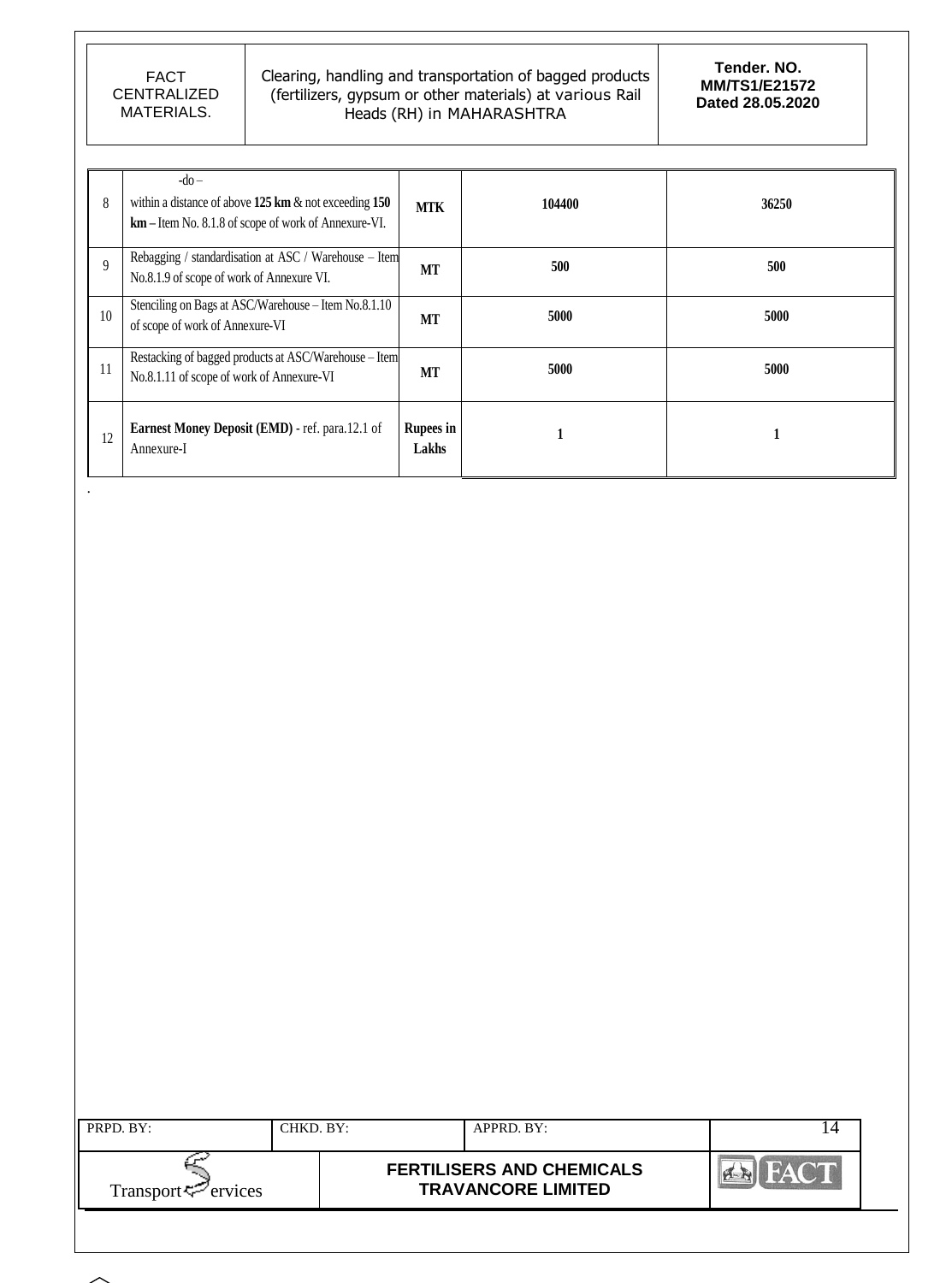**Tender. NO. MM/TS1/E21572 Dated 28.05.2020**

### **ANNEXURE - III**

## **PRE-QUALIFICATION CRITERIA FOR BIDDERS**

- 1.0 Only those bidders who meet the following "Pre-Qualification" (PQ) criteria shall be qualified for further evaluation of their bids against this enquiry.
- 1.1 Bidder must have experience in clearing and handling of at least **1200 MT or above** from any RH (in single consignment) of bagged materials like fertilizers, sugar, cement, food grains etc. during any of the last five years as on the date of enquiry, for any organisations of similar standing as FACT, or organisations of sound financial capability and having status of principal employer; or Govt./Quasi Govt. Depts. which do their work mainly through public contracts.

1.2 Bidder must also have transported not less than **1200 MT** of bagged materials as above by road for any single organization as above, during any of the last five years as on the date of enquiry. **Documentary evidence in support of the above including copies of (i) Work Order supported by corresponding (ii) Experience Certificate & (iii) Performance Certificate, from Organizations served shall be enclosed along with the bid. In case of running contracts, performance certificate submitted should have been issued after the date of enquiry.**

1.3 Bidder shall furnish a Solvency Certificate (original) for Rs.10.0 Lakh for each RHs from a Nationalised/ Scheduled Bank along with Part A Bid (Techno commercial Bid). The Solvency Certificate issued shall be dated after the date of enquiry.

The bidder shall submit the following documents in proof of above, along with Part A of the bid Scanned copies of work orders, experience certificate, performance certificate relevant to that particular work order from the clients indicated at criterion 1.1 & 1.2 above.

Scanned copy of solvency certificate for a minimum of Rs.10.0 Lakh for each RH from a Nationalised/Scheduled Bank issued after the date of enquiry in proof of criterion 1.3 above. Original Solvency to be furnished offline.

Note: For bidders quoting for more than one RH;- A **single consolidated Solvency certificate from a single bank, shall be furnished.** 

**Note:** The offers of such bidders who meet PQ criteria shall only be considered for technical evaluation and opening of price bids. Offers received without supporting documents or with incomplete form/documents are liable to be rejected. FACT reserves the right to verify the claim of the bidders/documents submitted by them, directly with the clients or any other agency in this regard.

## **Note for Micro & Small Enterprises and Startups**

Prequalification criteria specified above shall also be applicable for Micro & Small Enterprises and Startups without any relaxation.

| PRPD. BY:                   | CHKD. BY:- | APPRD. BY:                                                    |  |
|-----------------------------|------------|---------------------------------------------------------------|--|
| Transport $\approx$ ervices |            | <b>FERTILISERS AND CHEMICALS</b><br><b>TRAVANCORE LIMITED</b> |  |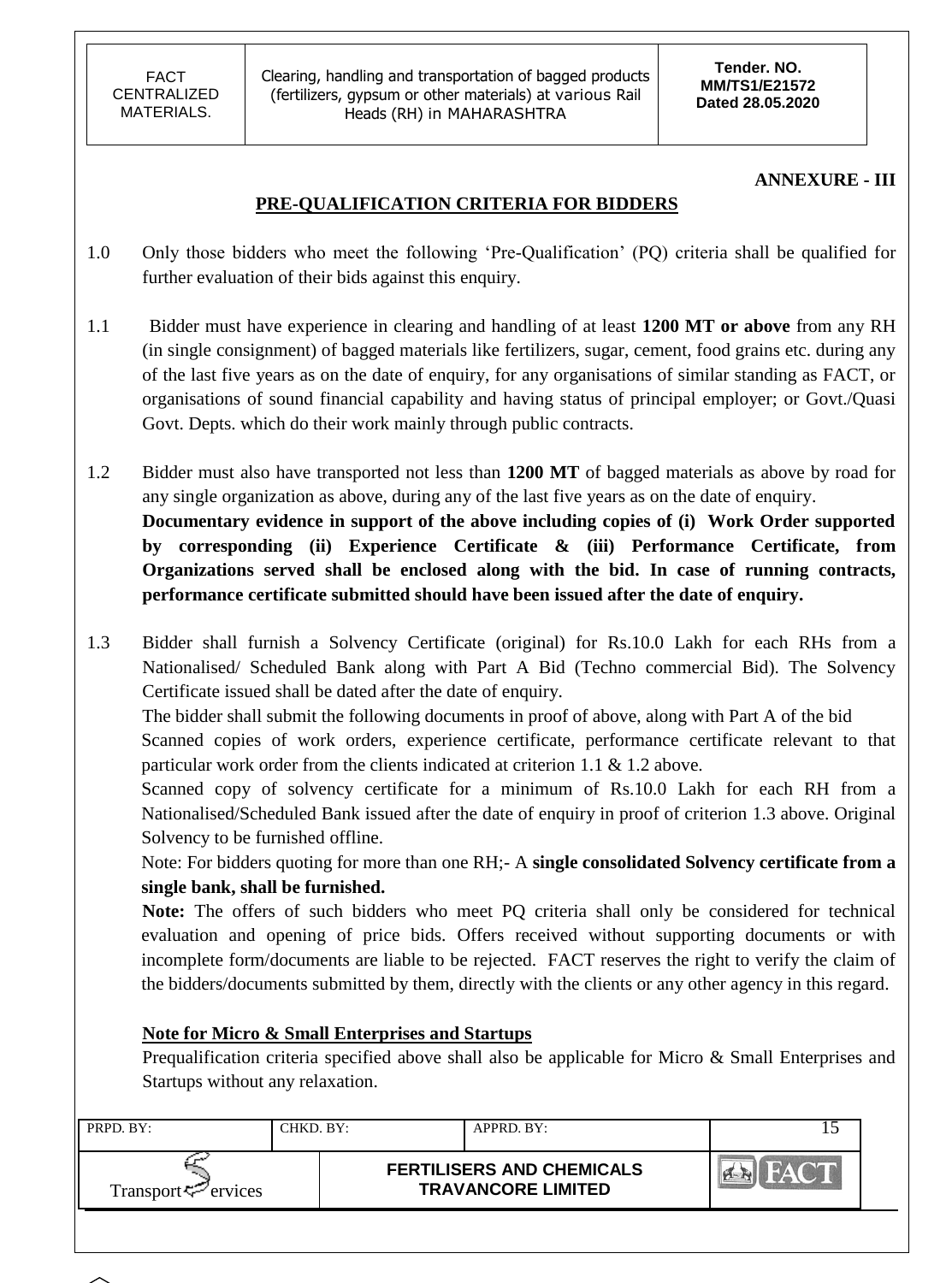**Tender. NO. MM/TS1/E21572 Dated 28.05.2020**

#### **ANNEXURE-IV**

### **VENDOR DATA UPDATION FORM**

(PLEASE USE ADDITIONAL SHEETS, IF SPACE IS INSUFFICIENT)

FACT reserves the right to verify the information given as per the format and enclosures. It is the responsibility of the bidder to give the full details asked for as per this format for evaluating his bid as per this Enquiry. Any misrepresentation of facts and withholding of information may result in disqualification.

| Sl.<br>No.       | Description                                                                                                        |                                                    | To be filled in by Vendor                                     |                |
|------------------|--------------------------------------------------------------------------------------------------------------------|----------------------------------------------------|---------------------------------------------------------------|----------------|
| $\mathbf{1}$     | Name of the bidder                                                                                                 |                                                    |                                                               |                |
| $\boldsymbol{2}$ | Address and designation of the Bidder                                                                              |                                                    |                                                               |                |
| $\mathfrak{Z}$   | Telephone Nos. (with Country/STD codes)                                                                            |                                                    |                                                               |                |
| $\overline{4}$   | Tele fax Nos.                                                                                                      |                                                    |                                                               |                |
| 5                | E-Mail id                                                                                                          |                                                    |                                                               |                |
| 6                | Constitution of the firm: (Strike out which is not<br>applicable                                                   |                                                    | Proprietorship / Regd. Partnership/ Limited Company           |                |
| 7.               | Year of Establishment                                                                                              |                                                    |                                                               |                |
| 8.               | Name, Address ,Telephone Nos. of<br>Proprietor/Partner/Directors                                                   |                                                    |                                                               |                |
| a.               | Name                                                                                                               |                                                    |                                                               |                |
| b.               | Address                                                                                                            |                                                    |                                                               |                |
| c.               | Phone No.                                                                                                          |                                                    | Office:<br>Residence:                                         |                |
| d.               | Mobile No.                                                                                                         |                                                    |                                                               |                |
| e.               | Fax No.                                                                                                            |                                                    |                                                               |                |
| f.               | Email id.                                                                                                          |                                                    |                                                               |                |
| $\overline{9}$   | Name and Address of the authorised signatory                                                                       |                                                    |                                                               |                |
| 10.              | <b>CATEGORY:</b>                                                                                                   |                                                    |                                                               |                |
| a                | status (please tick)<br>In case of Micro/Small pl. enclose UAM certificate<br>and declare UAM number in CPP Portal | Whether the entrepreneur comes under the following | Micro/Small/Medium                                            |                |
| $\mathbf b$      | In case the bidder is an Entrepreneur whether he/she<br>belongs to SC/ST category                                  |                                                    |                                                               |                |
| PRPD. BY:        |                                                                                                                    | CHKD. BY:                                          | APPRD. BY:                                                    | 16             |
|                  | Transport <sup>5</sup> ervices                                                                                     |                                                    | <b>FERTILISERS AND CHEMICALS</b><br><b>TRAVANCORE LIMITED</b> | <b>EN FACT</b> |
|                  |                                                                                                                    |                                                    |                                                               |                |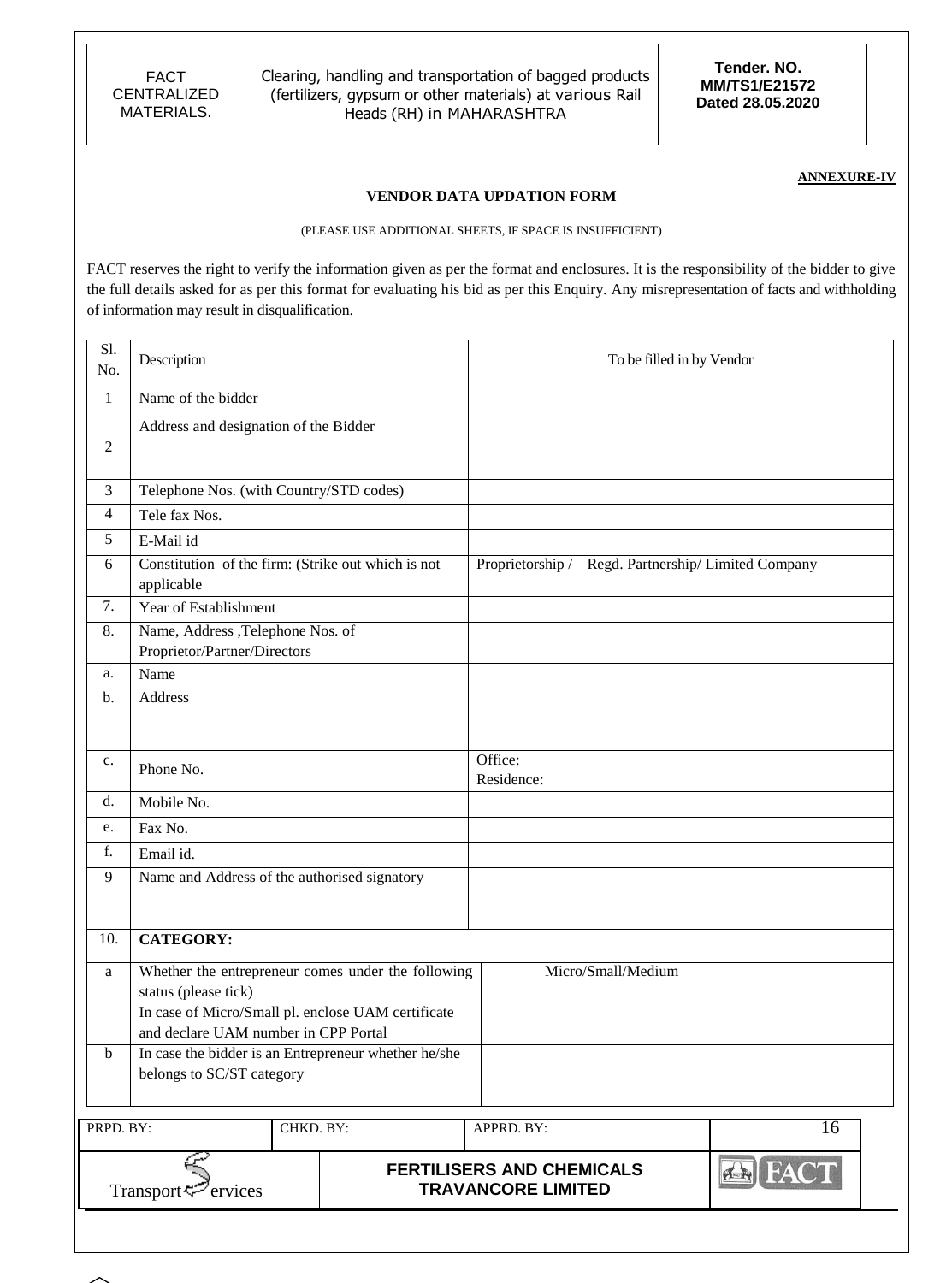All MSE bidders shall register / declare their UAM Number on CPP Portal failing which such bidders will not be able to enjoy benefits as per PP Policy for MSME order, 2012. A copy of this registration / declaration shall be attached with the offer;

**Scanned Copies of the following documents (Sl.No.11 to 17) shall be attached along with Part A** bid.

| 11            |                                                                                            | Document showing Provident Fund code No.                                                                                        |  |                                                                                     |                                   |
|---------------|--------------------------------------------------------------------------------------------|---------------------------------------------------------------------------------------------------------------------------------|--|-------------------------------------------------------------------------------------|-----------------------------------|
| 12            | PAN CARD No.                                                                               |                                                                                                                                 |  |                                                                                     |                                   |
| 13.           | <b>GST Registration Certificate</b>                                                        |                                                                                                                                 |  |                                                                                     |                                   |
| 14.           | Copy of Audited Balance Sheet and Profit & Loss                                            |                                                                                                                                 |  |                                                                                     |                                   |
|               |                                                                                            | A/c (for 3 years-2016-17,2017-18 & 2018-2019)                                                                                   |  |                                                                                     |                                   |
| 15            |                                                                                            |                                                                                                                                 |  |                                                                                     |                                   |
|               | Authorisation Letter/Document certifying the name<br>and signature of authorised signatory |                                                                                                                                 |  |                                                                                     |                                   |
| 16.           |                                                                                            | Copy of certificate for having registration with ESI                                                                            |  |                                                                                     |                                   |
| 17.           |                                                                                            | Power of attorney in favour of Authorised signatory                                                                             |  |                                                                                     |                                   |
| 18            | <b>Mobilization Period</b>                                                                 |                                                                                                                                 |  |                                                                                     |                                   |
| 19            |                                                                                            | Name of the Bank and the Branches with which bidder has dealing                                                                 |  |                                                                                     |                                   |
|               |                                                                                            |                                                                                                                                 |  |                                                                                     |                                   |
|               |                                                                                            | 1) Details of credit limits/facilities enjoyed                                                                                  |  |                                                                                     |                                   |
|               | Sl.No.                                                                                     | Name of the Bank                                                                                                                |  | Type of credit(ie CC/C,                                                             | Amount of credit limit sanctioned |
|               |                                                                                            |                                                                                                                                 |  | O/D etc.                                                                            |                                   |
|               | a.<br>b.                                                                                   |                                                                                                                                 |  |                                                                                     |                                   |
|               | c.                                                                                         |                                                                                                                                 |  |                                                                                     |                                   |
| 20.           |                                                                                            |                                                                                                                                 |  | Please furnish the following details along with your Banker's Authorisation letter: |                                   |
|               |                                                                                            |                                                                                                                                 |  |                                                                                     |                                   |
|               |                                                                                            |                                                                                                                                 |  |                                                                                     |                                   |
| a)            | Income Tax PAN No.                                                                         |                                                                                                                                 |  |                                                                                     |                                   |
| b)            | GST Registration No.                                                                       |                                                                                                                                 |  |                                                                                     |                                   |
| $\mathbf{c})$ |                                                                                            | Name of the Bank with address                                                                                                   |  |                                                                                     |                                   |
| $\rm d$       |                                                                                            | Name of the Branch with address                                                                                                 |  |                                                                                     |                                   |
| e)            | <b>MICR Code</b>                                                                           |                                                                                                                                 |  |                                                                                     |                                   |
| f)            | <b>IFSC</b> Code                                                                           |                                                                                                                                 |  |                                                                                     |                                   |
| g)            | Account Type                                                                               |                                                                                                                                 |  |                                                                                     |                                   |
| h)            | Bank Account No.                                                                           |                                                                                                                                 |  |                                                                                     |                                   |
| $\ddot{i}$    | Account holder's Name                                                                      |                                                                                                                                 |  |                                                                                     |                                   |
| j)            | Vendor email address                                                                       |                                                                                                                                 |  |                                                                                     |                                   |
| 21            |                                                                                            | Whether your firm/company is blacklisted by FACT or any other                                                                   |  | Yes/No                                                                              |                                   |
|               |                                                                                            | Public /sector/Govt./Quasi Govt. Organisation/any other client                                                                  |  |                                                                                     |                                   |
| 22            |                                                                                            |                                                                                                                                 |  | Yes/No                                                                              |                                   |
|               |                                                                                            | Whether your contract was terminated before expiry of contract<br>period or security deposit/EMD forfeited by FACT or any other |  |                                                                                     |                                   |

| PRPD. BY:                       | °HKD. BY∶ | APPRD. BY:                                                    |     |
|---------------------------------|-----------|---------------------------------------------------------------|-----|
| Transport <sup>ry</sup> ervices |           | <b>FERTILISERS AND CHEMICALS</b><br><b>TRAVANCORE LIMITED</b> | m/A |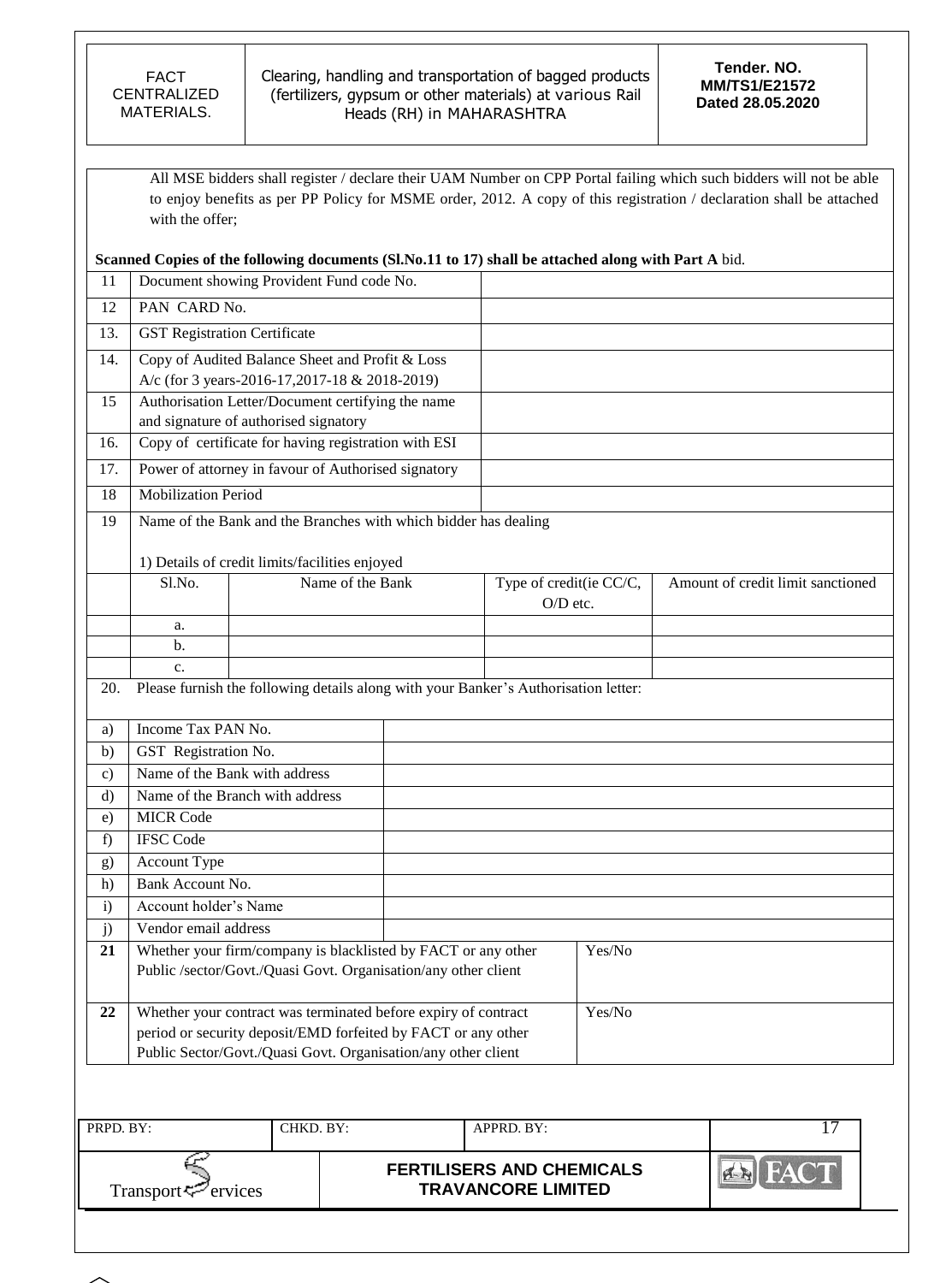| FACT        |
|-------------|
| CENTRALIZED |
| MATERIALS.  |

| 23  |                                              | Whether Proprietor/Partner/Director(as applicable) has been   |  |                  | Yes/No                                         |                                                                                                                       |
|-----|----------------------------------------------|---------------------------------------------------------------|--|------------------|------------------------------------------------|-----------------------------------------------------------------------------------------------------------------------|
|     |                                              | prosecuted by any judicial court for any criminal             |  |                  |                                                |                                                                                                                       |
|     |                                              |                                                               |  |                  |                                                |                                                                                                                       |
| 24. |                                              | Are you a fertiliser dealer of FACT attached to the ASC which |  |                  | Yes/No                                         |                                                                                                                       |
|     |                                              |                                                               |  |                  |                                                |                                                                                                                       |
|     | operates the RH, for which bid is submitted. |                                                               |  |                  |                                                |                                                                                                                       |
|     |                                              |                                                               |  |                  |                                                |                                                                                                                       |
| 25  | Declaration on Proprietor/Partners/Directors |                                                               |  |                  |                                                |                                                                                                                       |
|     | Full Name of the Proprietor/Partner/Director |                                                               |  |                  | Name of the other firm(s) of which bidder is a |                                                                                                                       |
|     |                                              |                                                               |  |                  | proprietor/partner/Director                    |                                                                                                                       |
| a   |                                              |                                                               |  |                  |                                                |                                                                                                                       |
| b   |                                              |                                                               |  |                  |                                                |                                                                                                                       |
| c   |                                              |                                                               |  |                  |                                                |                                                                                                                       |
| d   |                                              |                                                               |  |                  |                                                |                                                                                                                       |
| e   |                                              |                                                               |  |                  |                                                |                                                                                                                       |
|     |                                              |                                                               |  |                  |                                                |                                                                                                                       |
|     |                                              |                                                               |  |                  |                                                | I/We hereby solemnly declare that the Proprietor/Partner/Director of this firm/company mentioned at Sl.No.(s) above   |
|     |                                              |                                                               |  |                  |                                                | is/are common/not common(Strike off whichever is not applicable/with any other firm/company who has applied for       |
|     |                                              |                                                               |  |                  |                                                | against same advertisement. In case of common Proprietor/Partner/Director in other firm, who has applied against same |
|     |                                              | advertisement, pl mention the name of the firm/firms.         |  |                  |                                                |                                                                                                                       |
|     |                                              |                                                               |  |                  |                                                |                                                                                                                       |
| 26  | Details of EMD                               |                                                               |  |                  |                                                |                                                                                                                       |
|     | <b>RH</b> Location Quoted                    | Name of Bank/issuing                                          |  | UTR No./Challan/ | Date                                           | Amount(Rs.)                                                                                                           |
|     |                                              | <b>Branch</b>                                                 |  | Receipt No.      |                                                |                                                                                                                       |
| a   |                                              |                                                               |  |                  |                                                |                                                                                                                       |
| b   |                                              |                                                               |  |                  |                                                |                                                                                                                       |
|     |                                              |                                                               |  |                  |                                                |                                                                                                                       |

### **DECLARATION**

I/We certify that all information furnished by me/us against this enquiry are true and correct to the best of my/our knowledg e and belief. In the event of any information given by me/us is found to be untrue/incorrect, I /We have no objection in FACT disqualifying me/us against this enquiry and banning me/us from participating in future enquiries as well.

| Authorised Signatory, |  |  |
|-----------------------|--|--|
|-----------------------|--|--|

Date: Name : Name : Name : Name : Name : Name : Name : Name : Name : Name : Name : Name : Name : Name : Name :  $\mathbb{R}$ Place: Designation : Signature :

(Seal)

| PRPD. BY:                   | CHKD. BY: | APPRD. BY:                                                    | Ιŏ |
|-----------------------------|-----------|---------------------------------------------------------------|----|
| Transport $\approx$ ervices |           | <b>FERTILISERS AND CHEMICALS</b><br><b>TRAVANCORE LIMITED</b> |    |
|                             |           |                                                               |    |



.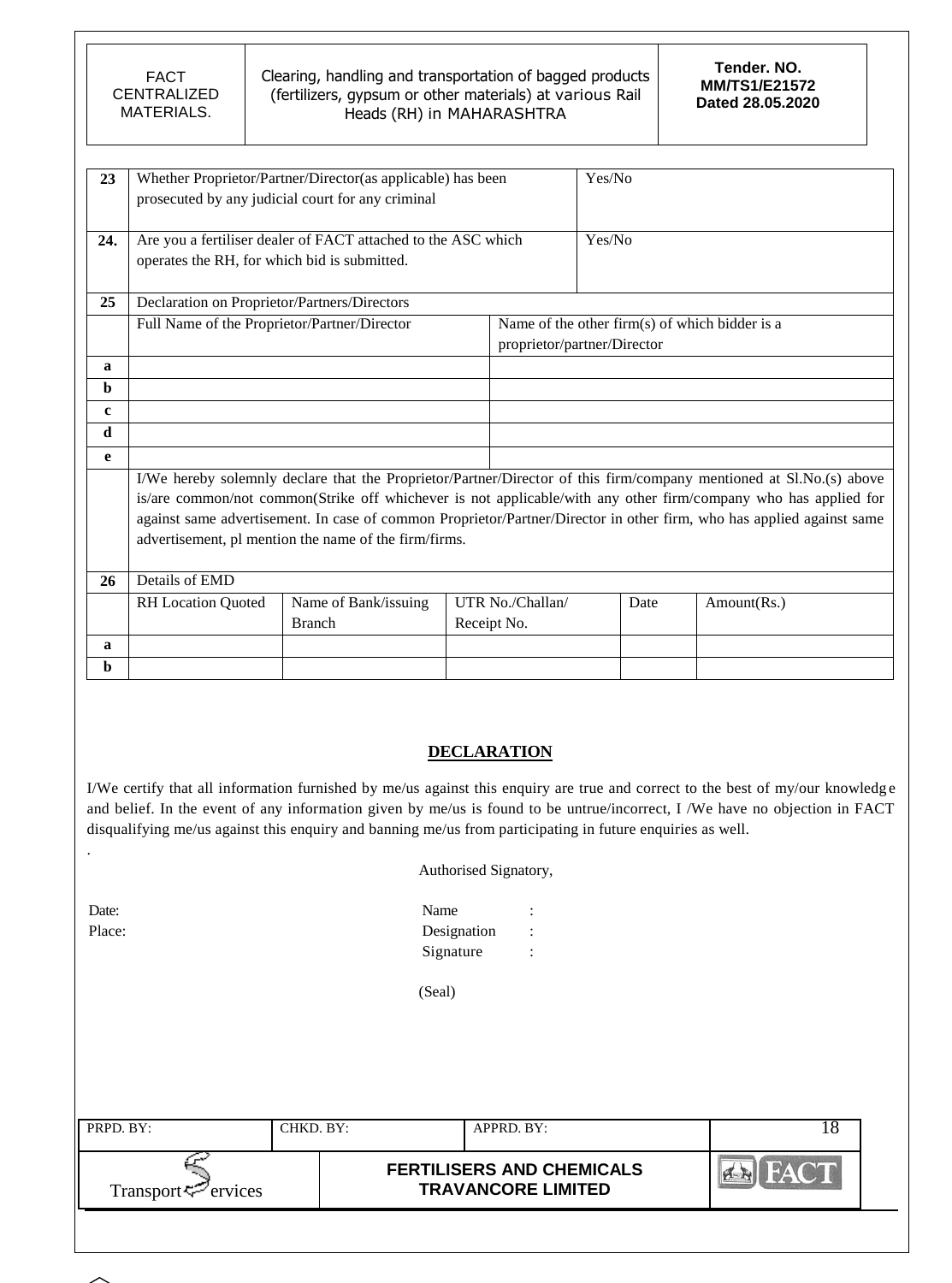**Tender. NO. MM/TS1/E21572 Dated 28.05.2020**

**.**

#### **ANNEXURE –V**

### **COMPLIANCE STATEMENT**

We state that our bid is in full compliance with the documents issued against the Enquiry No: MM/TS1/E21572 dated. 28.05.2020 and we have read and understood the Notice Inviting Tender, Scope of Work, Instructions to Bidders and Terms and Conditions of Contract attached with this enquiry referred above and hereby confirm our acceptance to the same.

Name of bidder: Signature of the Bidder:

Place: Date: Date: (Seal)

| PRPD. BY:                   | CHKD. BY: | APPRD. BY:                                                    | 19 |  |
|-----------------------------|-----------|---------------------------------------------------------------|----|--|
| Transport $\approx$ ervices |           | <b>FERTILISERS AND CHEMICALS</b><br><b>TRAVANCORE LIMITED</b> |    |  |
|                             |           |                                                               |    |  |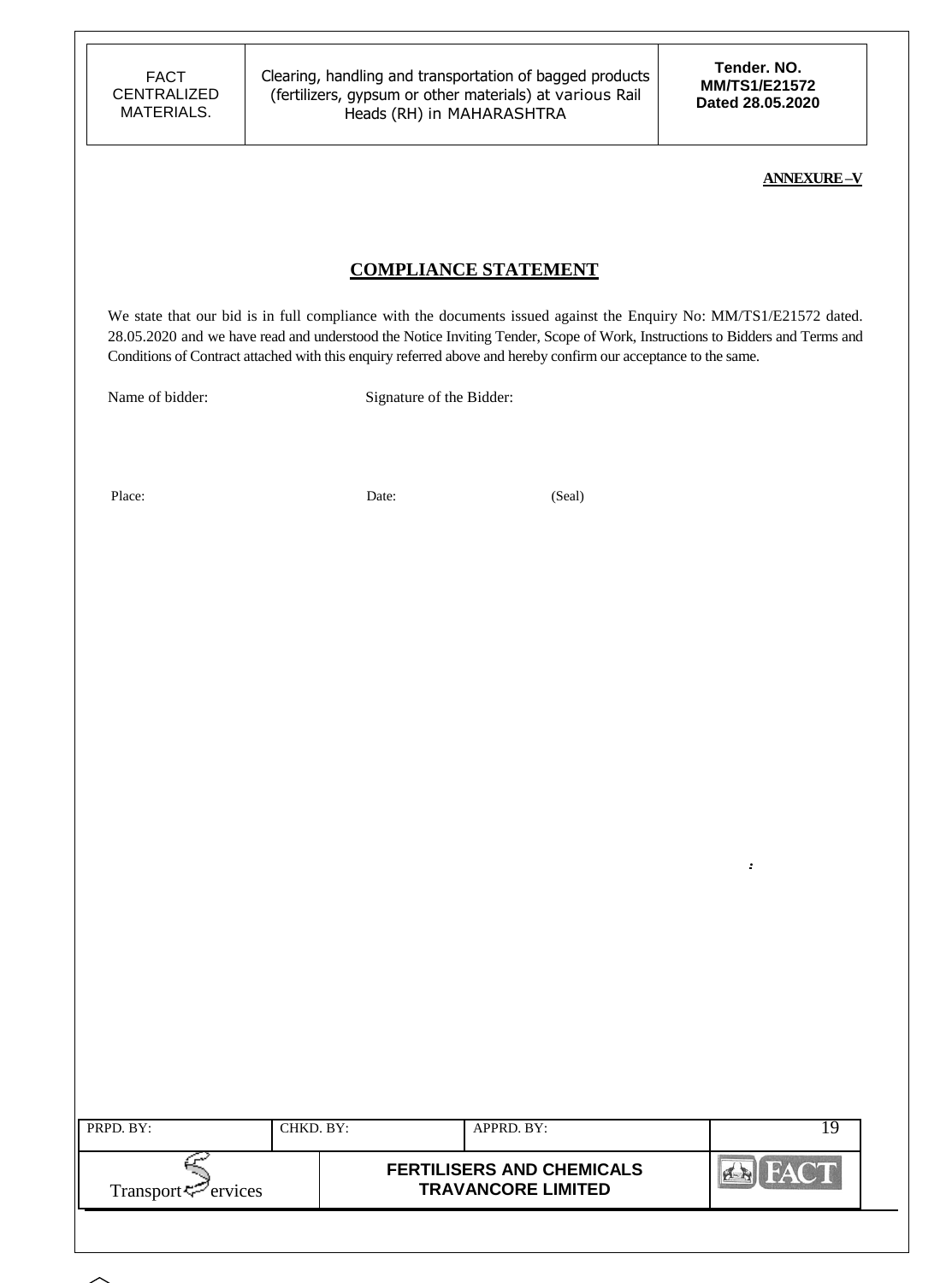**Tender. NO. MM/TS1/E21572 Dated 28.05.2020**

#### **ANNEXURE- VI**

#### **TERMS AND CONDITIONS OF CONTRACT CLEARING, HANDLING & TRANSPORTATION OF BAGGED PRODUCTS AT VARIOUS RHs IN MAHARASHTRA**

#### **1 DEFINITIONS**

- **1(a)** FACT shall mean THE FERTILISERS AND CHEMICALS TRAVANCORE LIMITED with Registered office at Udyogamandal, Kochi-683501, its operating Divisions at Udyogamandal (FACT-UD) and at Ambalamedu (FACT-CD) and Marketing offices spread across South India (which expression shall repugnant to the context or meaning thereof, include its successors and assigns).
- **1(b)** "Contractor" shall mean the individual / firm / company, who has been awarded the Work Order (contract) against his/their bid in response to the enquiry issued by FACT and shall include his/their legal representatives heirs, successors and assigns.

#### **2. PERIOD OF CONTRACT**

The period of Contract shall be for **two years** from the date of issue of Letter of Intent (LOI)/ Work order, whichever is earlier.

#### **3. AGREEMENT**

**Contractor to Execute Agreement**: The contractor shall execute an Agreement with FACT, within 15 days of receipt of the Work Order. The Agreement shall be executed on stamp paper (of appropriate value) as per the proforma as specified by FACT.

#### **4. SECURITY DEPOSIT**

- **4.1** The contractor shall furnish an interest free Security Deposit (SD) equivalent to5% (five percent) of the total initial Work Order value as given in the Work Order(irrespective of actual quantity of work executed during the contract period), by NEFT/RTGS or by Bank Guarantee issued by a Nationalised / Scheduled Bank as per the Proforma prescribed by FACT within 15 days of receipt of the work order.
- **4.2** In case the contractor fails to deposit the prescribed Security Deposit or fails to execute the agreement or fails to commence the work within the specified time, the contract issued to him is liable to be terminated and the Earnest Money Deposit (EMD) shall be forfeited and alternative arrangements made at the risk and cost of the contractor. The contractor will also be liable for getting delisted from FACT and will not be eligible to participate in future tender(s) as per FACT's policy in vogue.
- **4.3** The SD shall remain at the disposal of FACT, as a security for the satisfactory execution and completion of the work in accordance with the terms and conditions of the contract. The SD shall not be released until the work as per the Contract is satisfactorily completed and accepted and final bills paid. In case the contractor fails to make good any amount due from him inter-alia, losses, damages, penalties, dues etc. as may be payable by the contractor, FACT shall be at liberty to deduct/ appropriate such payments from the security deposit without prejudice to FACT's right to claim balance amount from the contractor. Violation(s) of any of the terms and conditions of Contract by the contractor shall entail (i) forfeiture of the SD and (ii) disqualification from further work with FACT without prejudice to FACT's right to avail other remedies.

#### **5. FIRMNESS OF RATES**

| PRPD. BY:                                      | CHKD. BY: | APPRD. BY:                                                    | ΖU |
|------------------------------------------------|-----------|---------------------------------------------------------------|----|
| Transport <sup><math>\leq</math></sup> ervices |           | <b>FERTILISERS AND CHEMICALS</b><br><b>TRAVANCORE LIMITED</b> |    |
|                                                |           |                                                               |    |

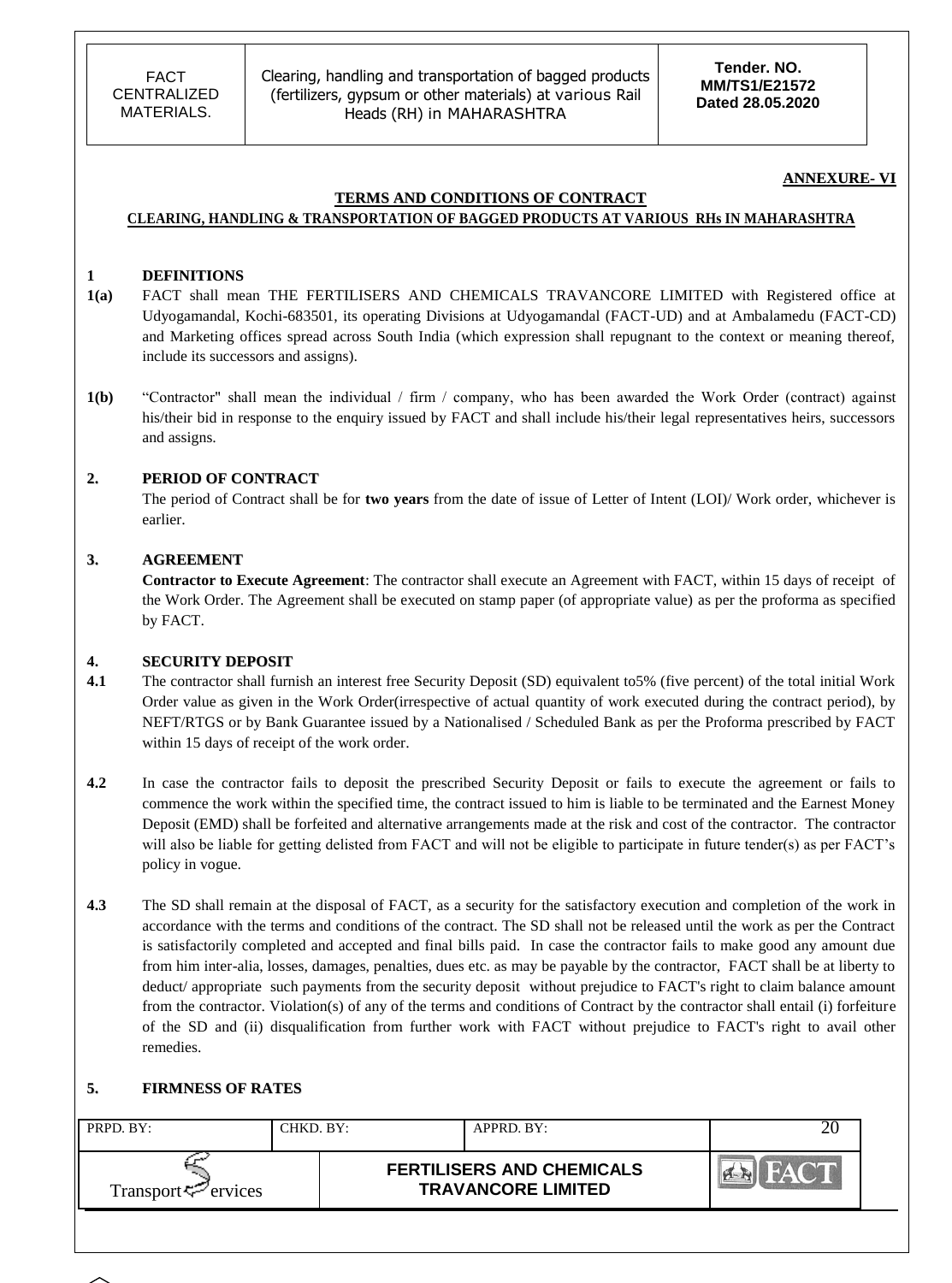- **5.1 The rates shall be firm throughout the contract period.** No charge/claim on any account, incidental or otherwise, other than expressly provided in the contract, shall be payable by FACT.
- **5.2 Rate Revision Clause**: Whenever the retail price of HSD is revised by oil marketing companies in Public Sector vis-a-vis the base rates given in the contract, the transportation rates shall be revised based on simple average of the diesel price variation for the full month or part thereof. The HSD price prevailing at the respective RH location on the date of bid opening (Pre-qualification cum Techno-Commercial Part (Part-A), shall be the base rate for the above purpose. For an increase or decrease of one Rupee per litre for HSD applicable at the place of RH, the transportation rates shall be increased or decreased by 1.75 Paise per MT per km. The above revision shall be calculated (i) on pro rata basis for the actual increase / decrease of HSD price and (ii) for one way (single) distance only. For e.g. for an increase or decrease of Rupee ' $\Delta$ ' per litre in the price of HSD, the transportation rate shall be increased or decreased by Paise (1.75 x  $\Delta$ ) per MT per km). Distance (km) of each destination from the RH shall be taken for calculating the revised rate for the respective destination.

### **6. QUANTUM OF WORK:**

**The quantum of work depends up on various factors like agro-climatic conditions, market requirement, supply plan issued by Government, production at FACT's plants / arrival of shipments, availability of rake etc. and the quantum indicated in the W.O. is only indicative.** FACT reserves the right to reduce or increase the quantum of work at any time without assigning any reason whatsoever and the contractor shall carry out the work as per actual quantity requirements of FACT at the same rates and terms & conditions as per the W.O. The contractor has no right to claim loss / loss of profit on account of reduction in revenue arising out of variation in quantum of work.

#### **7. GOODS AND SERVCES TAX(GST)**

**Rates given in the Work Order are exclusive of GST and the contractor or FACT, as the case may be, shall remit GST in compliance with the statute.** In case GST has to be paid by the contractor as per relevant Rules & Regulations the same shall be reimbursed to the contractor against documentary proof.

#### **The bidder shall furnish the following along with the offers.**

- 1. The GST registration Number and details. In the case of Provisional ID, GST Registration Number will be provided on receipt of the same.
- 2. Place of supply/Service
- 3. Address of the supplier / service provider"s billing the item if it is different from 2 above
- 4. GST rates applicable for each item
- 5. HSN / SAC codes of each of the goods / services quoted

In case of unregistered contractor, a declaration to that effect with reason should be furnished.

FACT's Provisional ID in the states of Kerala and MAHARASHTRA are 32AAACT6204C1Z2 & 33AAACT6204C1Z0 respectively.

The supplier/contractor shall do the following:

- d) Submit GST compliant tax invoice to FACT along with supply.
- e) Shall ensure uploading the above invoice as per statute &
- f) File monthly returns in time enabling FACT to claim the input tax credit.

| PRPD. BY:                | CHKD. BY: | $APPRD$ . BY:                                                 | ∼ |
|--------------------------|-----------|---------------------------------------------------------------|---|
| Transport $\leq$ ervices |           | <b>FERTILISERS AND CHEMICALS</b><br><b>TRAVANCORE LIMITED</b> |   |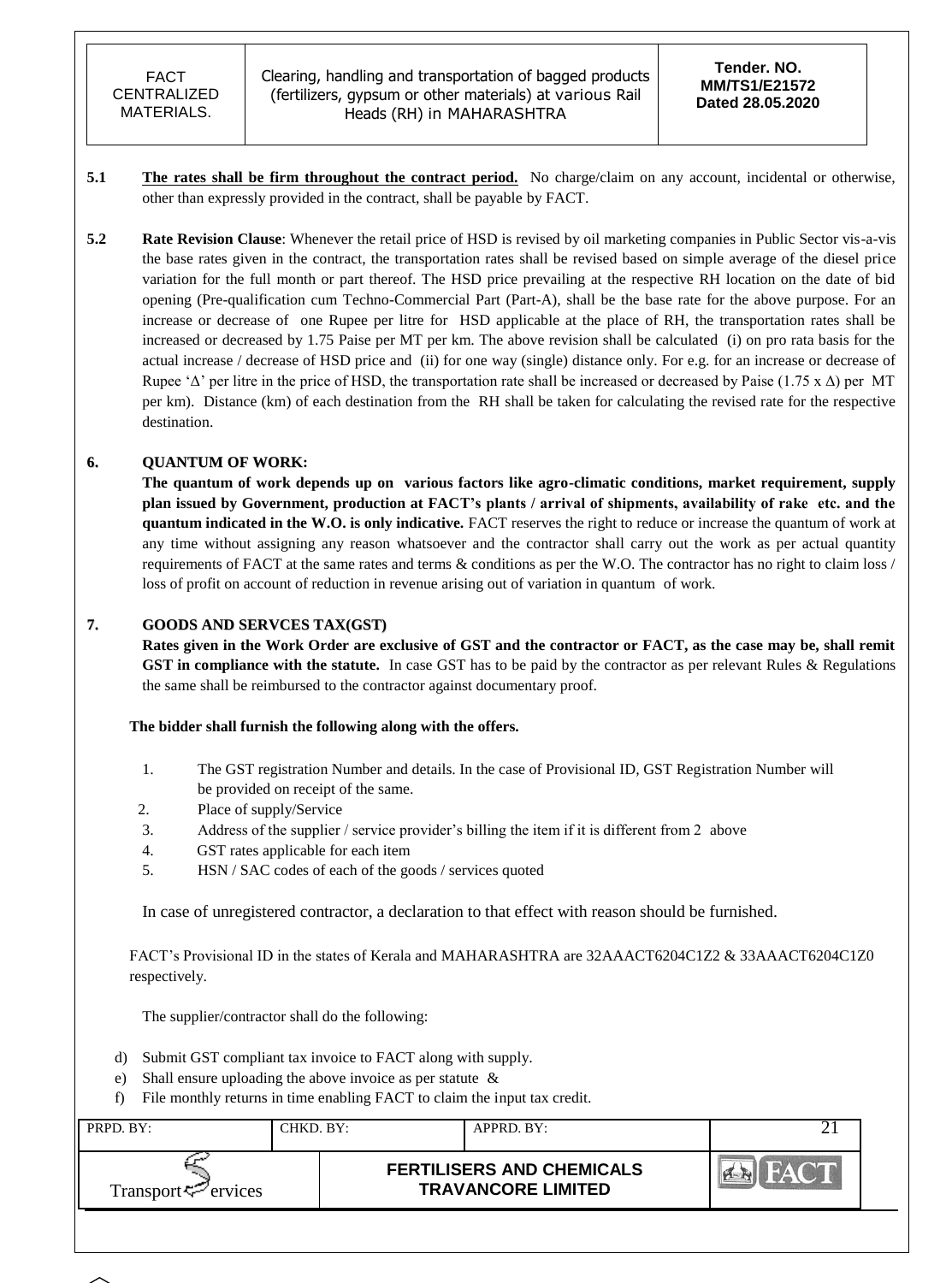Clearing, handling and transportation of bagged products (fertilizers, gypsum or other materials) at various Rail Heads (RH) in MAHARASHTRA

GST charged by the supplier/contractor shall be released separately to the supplier/contractor only after filing of (i) the outward supply details & the monthly return on GSTN portal by the supplier/contractor and (ii) on matching the input tax credit to such invoice with the corresponding details of outward supply of the supplier/contractor.

In case FACT incurs any liability (like interest, penalty etc.,) due to denial/reversal of such input tax credit in respect of the invoice submitted by the supplier/contractor, for the reasons attributable to the supplier/contractor, the same shall be recovered from the supplier/contractor

Further in case FACT is deprived of the input tax credit due to any reason attributable to the supplier/contractor, the same shall not be paid or recovered if already paid to the supplier/contractor.

### **8. SCOPE OF WORK**

- **8.1.1 Clearing of bagged products** (such as fertilizers, gypsum, or any other materials) from railway wagons at the Rail Head (RH), **unloading on to railway platform (if necessary), and loading on to trucks/lorries** placed by the contractor/dealers of FACT for onward movement to required destinations. FACT has made all arrangements for ensuring correct quantity of products loaded into railway wagons and trucks/lorries in our premises as well as from various Port godowns. The contractor is free to engage his representative at the loading points at (i) Kalamassery Railway Siding, Kochi, (ii) FACT Cochin Division, Ambalamedu, Kochi, and (iii) seaports like Tuticorin, Kochi etc., if he so wishes, to witness rake loading so as to satisfy himself with the system followed. The contractor shall clear, handle and deliver at RH the full quantity as per RR without any shortage. Cost of shortages, if any, found between the RR quantity and delivered quantity at the RH will be recovered from the dues/bills of the contractor, if the seals of the wagons are intact, at 150% of the value (MRP plus Govt. Subsidy) of product as applicable. If the seals of the wagons are broken / tampered with, the matter may be reported to FACT and clearing of such wagons shall be done only with the permission and under supervision of FACT.
- **8.1.2 Transportation** of bagged products in trucks / lorries placed by the contractor from RH to godown / Stock points/ dealer's points situated within a distance not exceeding 15 km from the RH as given in the contract.
- **8.1.3 Transportation** of bagged products in trucks/lorries placed by the contractor from RH to godowns / stock points / dealer's points situated within a distance of above 15 km & not exceeding 25 km.
- **8.1.4 - do but** within a distance of above 25 km & not exceeding 50 km from the RH
- **8.1.5 - do but** within a distance of above 50 km & not exceeding 75 km from the RH
- **8.1.6 - do but** within a distance of above 75 km & not exceeding 100 km from the RH
- **8.1.7 - do but** within a distance of above 100 km & not exceeding 125 km from the RH
- **8.1.8 - do but** within a distance of above 125 km & not exceeding 150 km from the RH
- **8.1.9 Re-bagging** including removing the bagged products from the stack, refilling the same in fresh bags, standardisation of rebagged products including weighing, stitching using thread suitable for HDPE bags and restacking. FACT shall provide empty bags for rebagging purpose. Stitching machine and thread for stitching (suitable for HDPE bags) shall be provided by the contractor at his own cost.

| PRPD. BY:                      | CHKD. BY: | APPRD. BY:                                                    |  |
|--------------------------------|-----------|---------------------------------------------------------------|--|
| Transport <sup>7</sup> ervices |           | <b>FERTILISERS AND CHEMICALS</b><br><b>TRAVANCORE LIMITED</b> |  |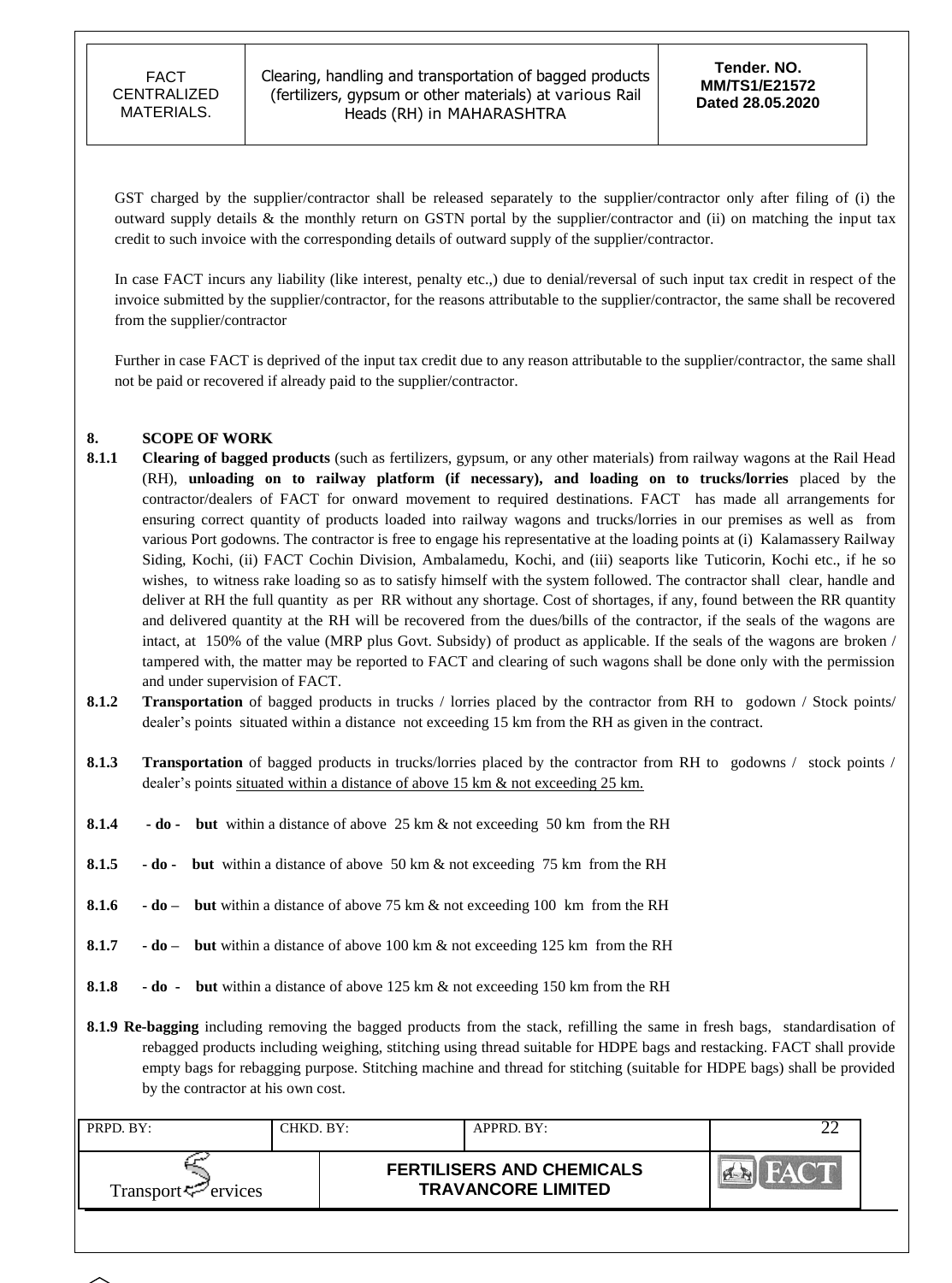- **8.1.10** Stenciling of Maximum Retail Price/subsidy details on the bags (filled with 50 kg product or on empty bags) at ASC / any godown/s rented by FACT, as per instructions given by the authorised personnel at ASC / any godown/s rented by FACT using stencil plate, brush, paint etc., provided by the contractor **at his own cost.**
- **8.1.11 Re-stacking**, i.e., removing the bagged product from the stack and again stacking as per instruction given by the authorised personnel at ASC / any godown/s rented by FACT.
- **8.2** The quantity cleared, handled, transported, etc. as per paragraphs 8.1.1 to 8.1.8 above shall be assessed by computing the weight considering 20 numbers of bags filled with products as equivalent to one MT (1,000 kg) irrespective of actual gross weight of individual bags and shall not be based on weighment of individual bags or otherwise. In the case of transportation under paragraphs from 8.1.3 to 8.1.8 the UoM shall be MTK, i.e. the product of quantity in MT worked out as above and the distance in km. For e.g. transportation of 300 bags (15 MT) filled with products by truck for a distance of 120 km constitutes a quantity of  $(120 \times 15) = 1800$  MTK. For serial numbers from 8.1.3 to 8.1.8 above, the rates are in **"Rupees per MT per km".** The UoM for the above items is "**MTK**" (quantity in MT multiplied by distance in km). By multiplying the rate in **Rs.per MT per km** with the actual quantity in **MTK** (quantity in MT transported x distance in km between the RH and the delivery point) will be the value of the respective transportation work. In the case of transportation under paragraph 8.1.2 with in a distance not exceeding 15 km from RH} the rate (Rs. per MT) shall be applicable for the quantity assessed as above irrespective of the actual distance from RH within the distance limit specified.
- **8.3 The contractor or his authorised representative shall liaise with Railways and monitor arrival schedule of rakes at the RH.** The contractor or his authorized representative shall contact the Sales Officer (SO)/Sales-in-Charge(SIC) /Sr.Agro Service Officer(SASO)/Depot Officer(DO) or his authorised personnel at the ASC concerned and collect necessary documents and instructions for despatches.
- **8.4** The contractor shall provide adequate number of labourers and lorries/trucks for clearing, handling and transportation of products as required by FACT at short notice without causing any delay and levy of demurrage/wharfage by railways. The contractor shall follow the extant rules of railways and ensure that the bagged products are promptly cleared from the wagons at the RH within the allowed free time given by railways from time to time, so as to avoid incidence of demurrage / wharfage. Whenever consignment arrives before receipt of Railway Receipt (RR), the contractor shall arrange to clear the consignment on indemnity bond, in order to avoid any demurrage or wharfage. In case of failure by the contractor to clear, handle and transport the required quantity within the free time allowed by railways all costs interalia demurrage / wharfage, incidental to such failure shall be to the account of the contractor..
- **8.5** The contractor shall carry out all works incidental to the scope of work stated above, whether expressly mentioned herein or not, for executing the contract to the satisfaction of FACT.
- **8.6** Transportation of bagged products shall be undertaken in lorries / trucks only. Products loaded on trucks/lorries shall be secured and protected by covering with tarpaulin irrespective of weather condition. The bagged products are to be handled with due care and hooks shall not be used while handling so as to avoid damage to products.
- 8.7 As per the instructions given by SO/SIC/SASO/DO the contractor shall directly transport and deliver the products to ASC godowns / any other warehouse rented by FACT/Stock Points/Dealer"s godowns, immediately after clearing the goods from RH. Whenever sale takes place from RH either in part or in full, the contractor shall load such quantities on to the trucks/lorries placed by FACT"s dealers, or other agencies for onward dispatch to the dealers" godowns/specific locations

| <b>FERTILISERS AND CHEMICALS</b> | CHKD. BY:-<br>PRPD. BY:     | $APPRD$ $BY:$             |
|----------------------------------|-----------------------------|---------------------------|
|                                  | Transport $\approx$ ervices | <b>TRAVANCORE LIMITED</b> |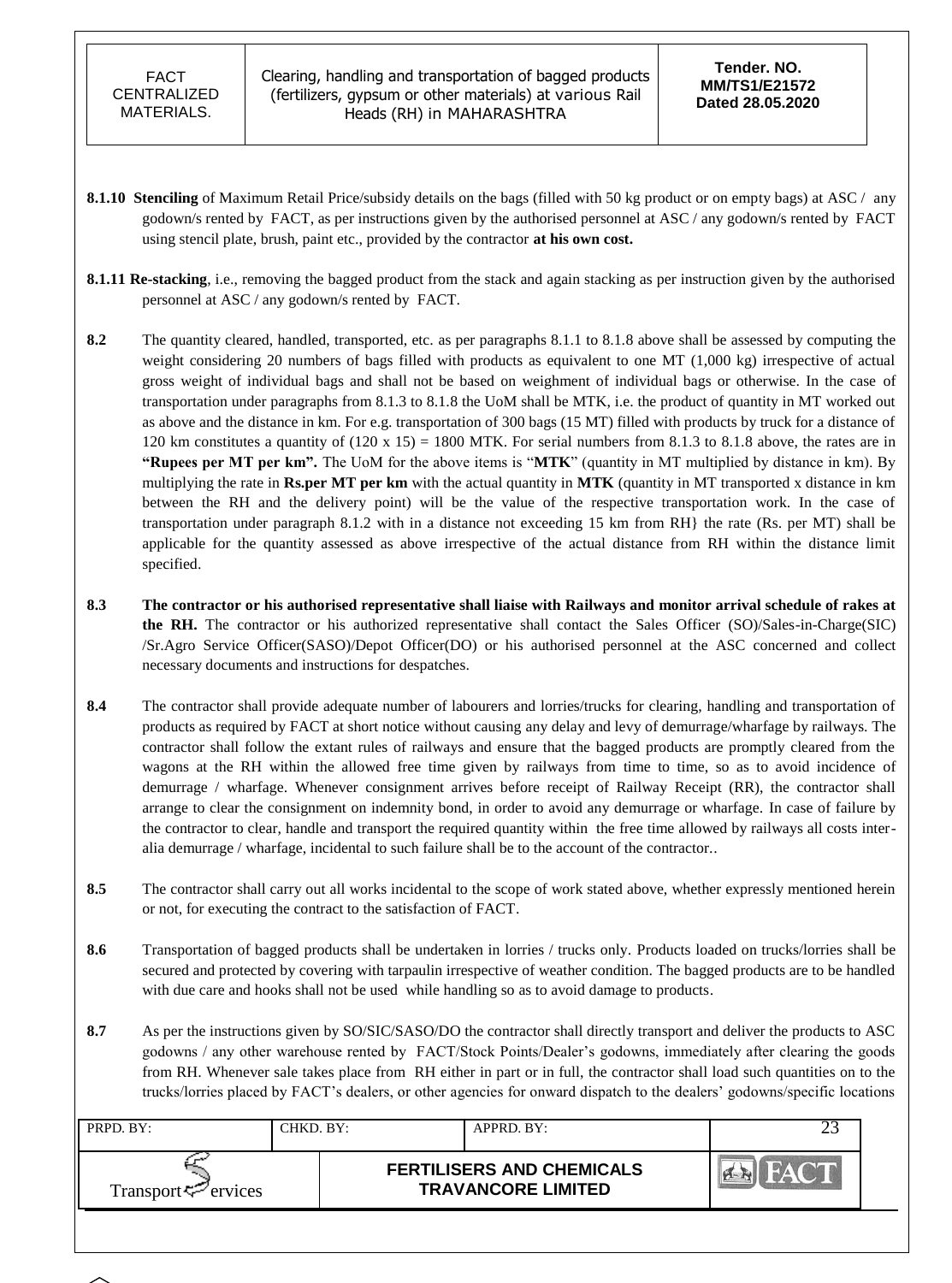and the balance quantity only shall be transported to ASC godowns / any other warehouse rented by FACT/Stock Points/Dealer's godowns.

- **8.8** In the case of transportation of bagged products as per scope of work, distances from the RH to various godowns of ASC/ Warehouse / dealer etc., as verified by a committee of FACT officials, would be the basis for working out transportation charges. Wherever the distances verified by FACT"s committee are not available, distance certificates issued by National Highway Authority of India or State Highways authorities or State Road Transport Corporation or Automobile Association of India, as available shall be considered as the basis for release of payment. For all such cases SRM shall certify the bills for payment based on the said documents.
- **8.9** FACT shall not be responsible for any delay in unloading the bagged products at the ASC Godown or any warehouse taken on rent or dealer"s godowns or any other destinations. No detention charges for trucks at the loading/unloading points or any locations shall be payable to the contractor under any circumstances whatsoever.
- 8.10 In the case of RH sales and delivery to FACT's dealers as per instructions of FACT officials viz. SO/ SIC / SASO / DO, any delay in clearance of rake due to delay in placement of lorries directly attributable to the dealers, the responsibility regarding the demurrage/ wharfage so incurred will be decided on a case to case basis by the Sr. Regional Manager/Marketing (SRM) concerned. The contractor shall keep in constant touch with SO/ SIC / SASO / DO, at the ASC concerned and carry out the works.
- **8.11** If railways demand any legally valid charges including undercharges at the time of clearance of rake, the contractor shall make the payment to railways under intimation to SO/ SIC / SASO / DO and clear the rake with out delay. However, if demand of railways appear to be not valid, the contractor will make payment under protest under intimation to SO/ SIC / SASO / DO and clear the rake with out delay. In such cases, a copy of the letter of protest issued by the contractor acknowledged by railways should be forwarded to FACT. The contractor may claim reimbursement from FACT of the amounts so paid, producing (i) the payment receipt in original from railways and (ii) letter of protest, if any, duly acknowledged by railways in original.
- **8.12** The contractor or his representative or his workmen shall not interfere, obstruct, cause to be interfered with any work entrusted with other contractors by FACT and in the event of his non-compliance with the above FACT will take appropriate remedial action as deemed fit at the risk and cost of the contractor. Any damage caused to FACT"s own or hired building/equipment or any property of Dealers of FACT etc., due to the negligence of the contractor or his workmen, will be to the account of the contractor and FACT shall be indemnified by him in all such cases.
- **8.13 Safe handling / carriage:** Contractor is entirely responsible for carrying out the work in a safe manner and he shall ensure safe handling, carriage and delivery of bagged products. In case the shortage/damage/non--delivery of products occurs due to reason(s) attributable to the contractor, FACT shall deduct 150% of the value (MRP plus Govt. subsidy) of product so affected as applicable from the contractor's bills / security deposit etc as necessary..
- **8.14** The bagged products are to be handled with due care and caution ensuring that no bagged product gets damaged during handling. If any loss or damage is caused to the bags or materials as a result of negligence or carelessness of the contractor or the workmen engaged by him, the contractor shall be liable to compensate FACT for such loss or damages. In case of cut and torn bags, Rs.30/- per bag shall be deducted from his bills as damages in addition to the cost of the material, if ascertained that the bags are cut & torn on account of the contractor.

### **9.0 DELIVERY**

**9.1** Bagged products entrusted with the contractor shall be transported to and delivered at the destinations as expeditiously as

| PRPD. BY:                      | CHKD. BY:- | APPRD. BY:                                                    |  |  |
|--------------------------------|------------|---------------------------------------------------------------|--|--|
| Transport <sup>7</sup> ervices |            | <b>FERTILISERS AND CHEMICALS</b><br><b>TRAVANCORE LIMITED</b> |  |  |
|                                |            |                                                               |  |  |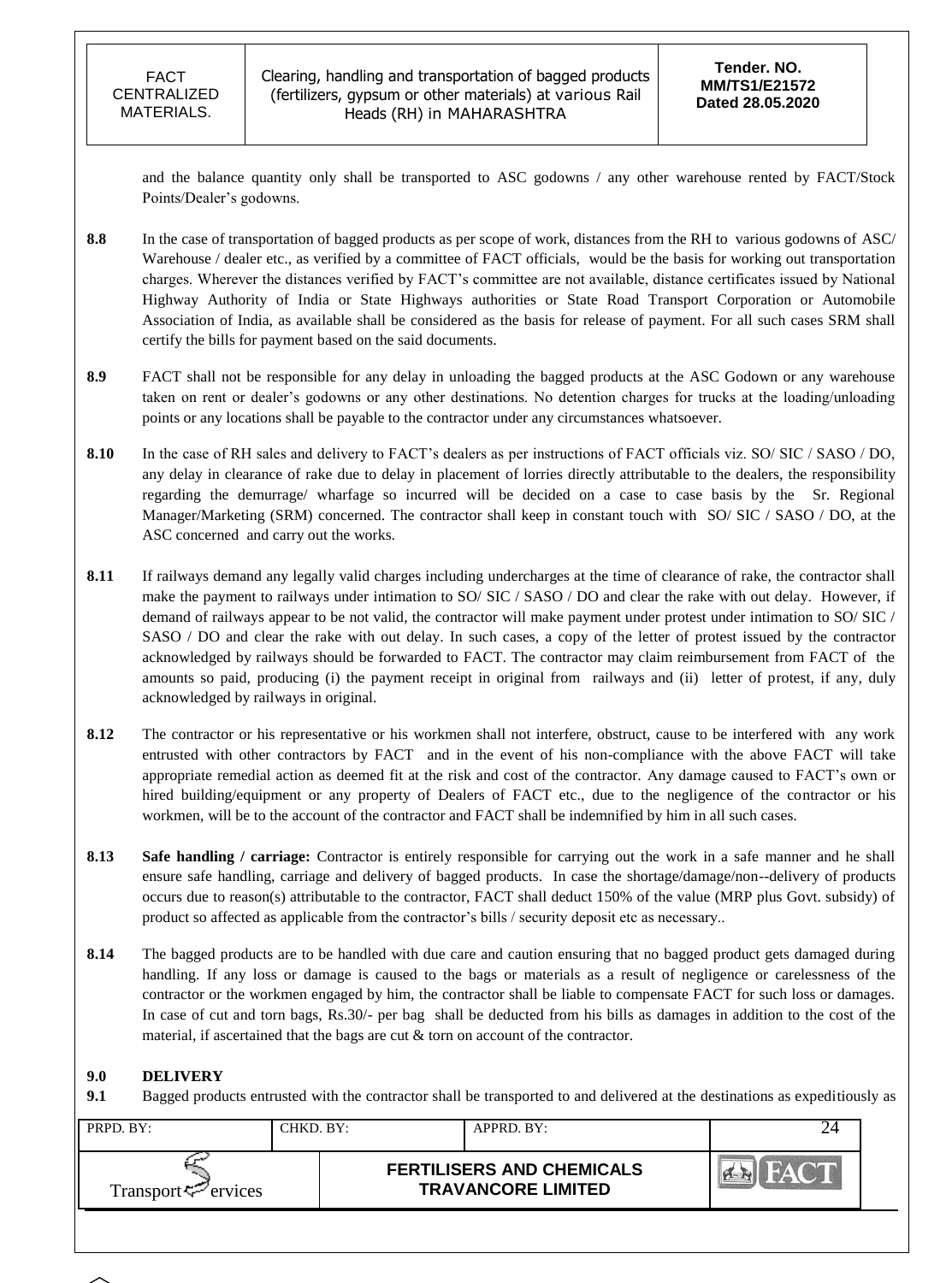Clearing, handling and transportation of bagged products (fertilizers, gypsum or other materials) at various Rail Heads (RH) in MAHARASHTRA

possible with in the same day/next day as practically workable, but in any case not exceeding 3 (three) days. No transshipment is envisaged for transportation. In case the bagged products are held up en-route and delivery is likely to exceed the normal time as above, due to break-down or accident or for any other reason(s), the matter shall be promptly intimated over telephone on occurrence of such event followed by fax / E-Mail to (i) The Sales Officer / Depot Officer of the ASC concerned (ii) The Sr. Regional Manager (Marketing) concerned.

- **9.2** Acknowledgment shall be obtained on the Delivery Chellan (DC) / Material Despatch Advice (MDA) from the Consignee at the destination point, with office seal, signature, date and time of delivery etc., on all copies, which shall be the basis for proof and date of delivery. In the case of delivery to the Warehouse/Godowns/Dealers other than FACT ASC, the contractor shall deliver the goods to the same and shall obtain acknowledgment of the delivery on all copies of the DC/MDA and get office seal, signature, date and time of delivery etc., on the DC/MDA, from the authorised personnel of the Warehouse/ Godown/Dealer. Immediately on delivery of goods, one acknowledged copy of the DC/MDA shall be submitted to the FACT Sales Officer/Depot Officer/ Depot Assistant concerned, for their certification.
- **9.3** In case the contractor fails to comply with the above requirements FACT reserves the right to recover 150% of the value (MRP plus Govt. Subsidy) of product as applicable without prejudice to other contractual rights of FACT.

### **10 COMPLIANCE OF ACTS AND RULES & REGULATIONS:**

- **10.1 The Employees' Provident Funds and Miscellaneous Provisions Act, 1952 (PF) & The Employees' State Insurance Act, 1948 (ESI) and the Rules and Regulations thereof:** The contractor shall ensure full compliance with the above Acts and Rules & Regulations. The workers deployed by the contractor for the work shall be covered under the above Acts. The contractor shall be responsible for making all payments to his workmen, including ESI and PF benefits etc., as applicable. The contractor shall maintain proper records relating to labour employed, wages paid etc in the prescribed proforma as per the relevant provisions of the Acts and Rules & Regulations. Copies of the returns acknowledged / accepted by the competent office/authority prescribed in the Act, duly attested by the authorised signatory of the contractor, shall be submitted to FACT before final settlement of the contract. In case FACT is to incur any expenditure/loss in the capacity as Principal Employer on account of the above, such expenditure/loss shall be reimbursed/compensated to FACT within a reasonable time, failing which FACT reserves the right to recover the same from the contractor from any payments due to him, without prejudice to FACT"s rights for recovery of the same.
- **10.2** Vehicles employed during the course of execution of the Contract, shall have valid permits in compliance with the Motor Vehicles Act, 1988 and the Central Motor Vehicle Rules, 1989 and regulations formulated from time to time.
- **10.3** The contractor shall comply with the requirements of all Local, State and Central Govt. Acts, Rules, Regulations, Bylaws, Orders etc, in force from time to time and in particular, the Factories Act, 1948, the Workmen's Compensation Act 1923, the Contract Labour (Regulation and Abolition) Act, 1970, the Minimum Wages Act,1948, The Mines Act 1952, the Explosives Act 1884 and all other relevant Acts and Rules as amended from time to time in so far as they are or may be applicable to the execution of works as per this contract. The contractor shall obtain at his cost all permits, license and other authorization, as required for his work, from Govt. authorities. The contractor shall maintain proper records & registers as required by the statutes concerned and submit them to FACT as and when required. In case the contractor fails to discharge his statutory obligations leading to a situation wherein FACT is to incur any expenditure/loss such expenditure/loss, including those in any proceedings or litigation, as a result of any claim or act on the part of the employees of the contractor, shall be reimbursed/compensated to FACT within a reasonable time, failing which FACT reserves the right to recover the same from the contractor from any payments due to him, without prejudice to FACT"s rights for recovery of the same.

### **11.0 PAYMENT**

| PRPD. BY:                      | CHKD. BY: | APPRD. BY:                                                    |  |  |
|--------------------------------|-----------|---------------------------------------------------------------|--|--|
| Transport <sup>7</sup> ervices |           | <b>FERTILISERS AND CHEMICALS</b><br><b>TRAVANCORE LIMITED</b> |  |  |
|                                |           |                                                               |  |  |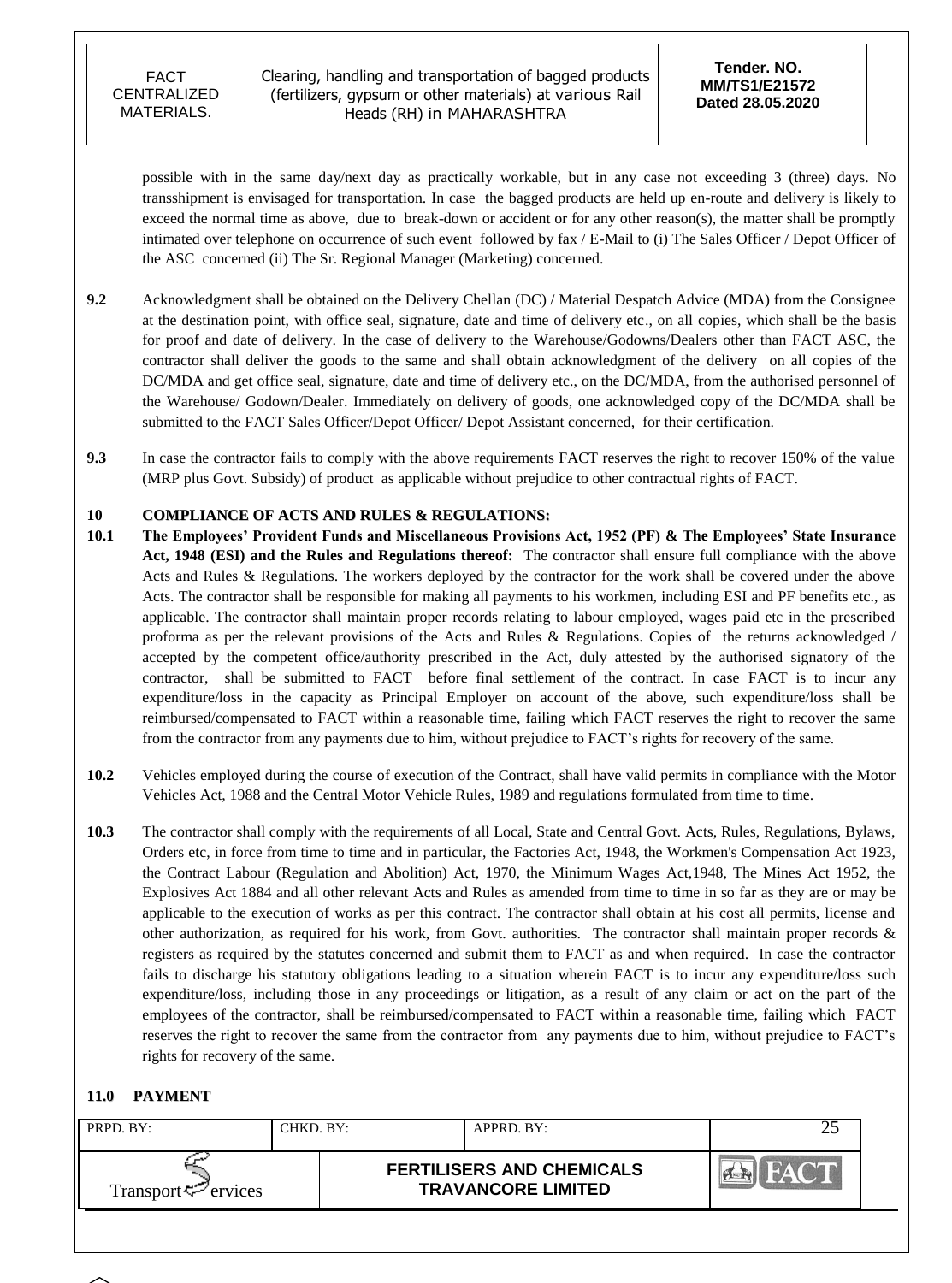Clearing, handling and transportation of bagged products (fertilizers, gypsum or other materials) at various Rail Heads (RH) in MAHARASHTRA

- **11.1** Payment for the work done as per this contract shall be effected as per the terms and conditions of the contract, on presentation of the bills to the SRM of the respective Regional Office of FACT, duly certified by the SO/SIC concerned. The Bills in duplicate in the prescribed proforma shall be submitted on completion of the work duly supported by copies of the DC/MDA acknowledged by the authorised personnel of ASC/ Warehouse/ Godown / Dealer concerned. Payment of bills to the contractor will be made through NEFT/RTGS from the respective Regional Office normally within 15 days from the date of submission of bills along with all supporting documents.
- **11.2** Payments shall be made after deduction of (i) amounts due from contractor to FACT on account of shortage/damages/loss to the goods entrusted to them, (ii) statutory deductions such as Income Tax, GST etc. as applicable and (iii) any other amount due from the contractor for any other reason. If the amount due from the contractor is more than the amount due to the contractor, the contractor shall pay FACT the balance amount without delay.

### **12. ALTERNATE ARRANGEMENT AT THE RISK & COST OF CONTRACTOR**

In the event of failure on the part of the contractor to execute the contract to FACT's satisfaction FACT may give notice in writing to the contractor calling him to make good the failure, neglect or contravention complained of within the said time. If the contractor still fails to make good failure as called for, FACT reserves the right to terminate the Contract in whole or part and make alternate arrangements to carry out the work through other agencies or by themselves **at the risk and cost of the contractor** without prejudice to FACT's other rights as per the Contract. FACT shall recover all additional costs incurred for such alternate arrangements from the contractor's running bills or from any amounts due to the contractor.

### **13. INDEMNITY**

Without prejudice to any other provisions in these conditions, the contractor shall be bound to keep FACT or any representative or employee of FACT fully indemnified against any action, claim or proceedings under the provisions of any rules, regulations, byelaws, notifications, directions or order having the force of law for anything done or omitted to be done by the contractor in contravention of such provisions etc. for the infringement or violation thereof by him in the course of the execution or completion of the work under the contract and if, as a result of any such action, claim or proceedings, the contractor or such representative of FACT, as the case may be, adjudged to be liable to any penalties or to pay any penalties or to pay any compensation, such liability, the contractor shall do so and if FACT has to take-over the liability, FACT shall deduct all amounts arising out of such liabilities from the security deposit of the contractor or from any other amount due and payable by FACT to the contractor under this Contract or any other Contract and without prejudice to any other legal remedy available to FACT.

### **14. CONSTITUTION OF THE CONTRACTOR**

Any alteration in the composition or constitution of the contractor and events like death/ resignation of Proprietor/Partner/Director, contractor becoming bankrupt/insolvent/liquidated/ under BIFR shall be notified to (i) SO /SIC/ SASO/DO concerned, (ii) SRM concerned, (iii) The Area Manager (Marketing) concerned and (iv) The Chief Distribution Manager, Marketing Division, FACT Limited, Udyogamandal within a week"s time of the event. In such situations FACT reserves the right to terminate or continue the contract or to require the contractor/survivor to produce such documents or to conform to such formalities for continuing the work, as FACT deems fit.

### **15. ASSIGNMENT**

The contractor shall not assign or transfer or sublet the contract or any part thereof without the prior written approval of FACT.

### **16. FACT'S LIEN ON ALL MONEYS DUE**

FACT shall have a lien on all/any money that may become due and payable to the contractor under these presents, and/or

| PRPD. BY:                                      | $CHKD$ . $BY:$ | APPRD. BY:                                                    |  |
|------------------------------------------------|----------------|---------------------------------------------------------------|--|
| Transport <sup><math>\leq</math></sup> ervices |                | <b>FERTILISERS AND CHEMICALS</b><br><b>TRAVANCORE LIMITED</b> |  |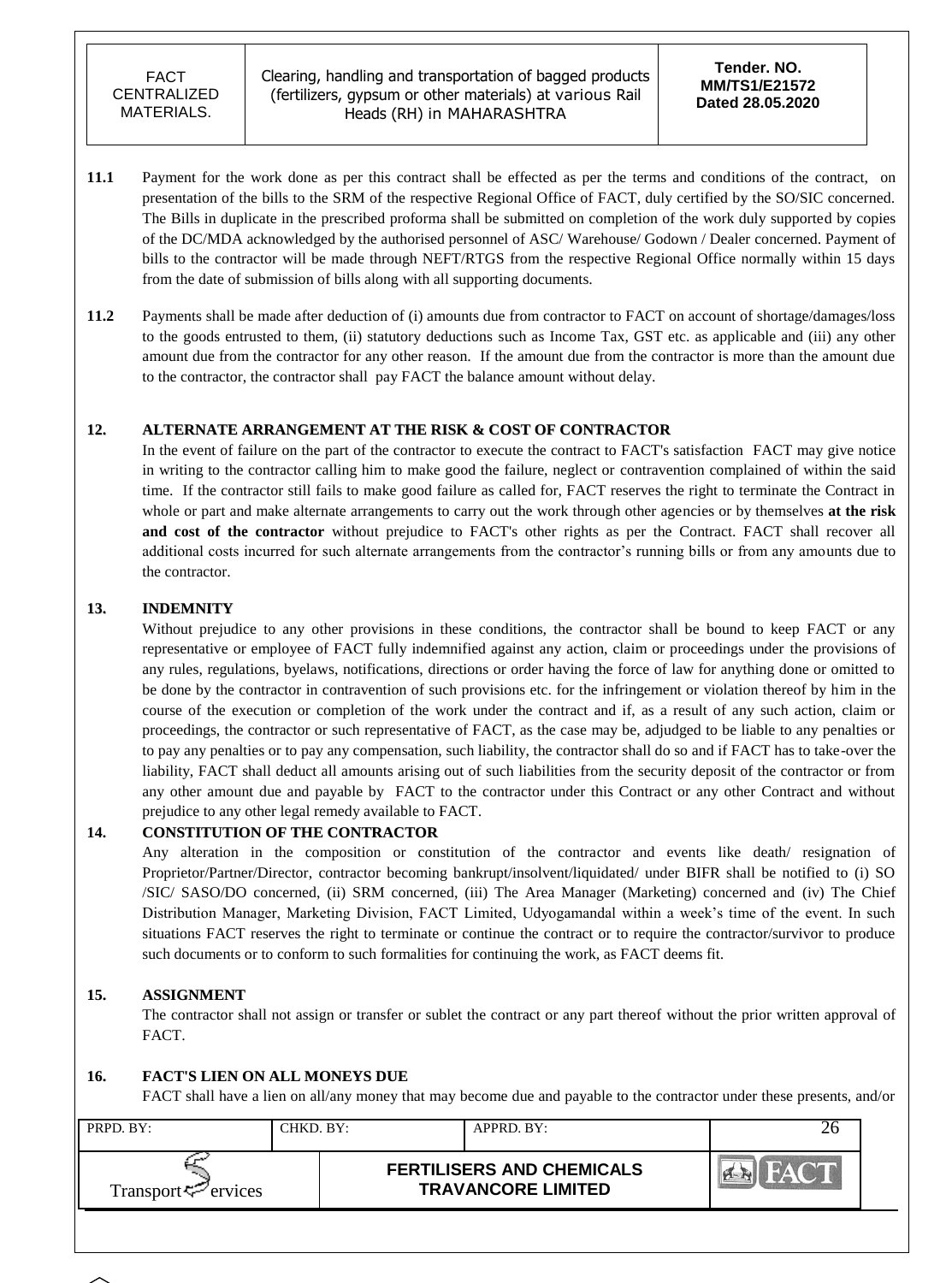Clearing, handling and transportation of bagged products (fertilizers, gypsum or other materials) at various Rail Heads (RH) in MAHARASHTRA

**Tender. NO. MM/TS1/E21572 Dated 28.05.2020**

also on the deposit or security amount or amounts made under the contract and which may become payable to the contractor under the conditions in that behalf herein contained for or in respect of any debt or sum that may become due and payable to FACT by the contractor either alone or jointly with another or others and either under this or under any other contract or transaction of any nature whatsoever between FACT and the contractor and further that FACT shall at all times be entitled to deduct the said debt or deposit which may become payable to the contractor under these presents.

### **17. TERMINATION OF CONTRACT**

FACT at its entire discretion may terminate the contract either in part or in full after giving 7 (Seven) days' notice in writing to the contractor.

#### **18. FORCE MAJEURE**

Neither the contractor nor FACT shall be considered in default in the performance of their obligations under the Work Order so long as the performance is prevented or delayed because of Force Majeure conditions like war or hostilities, riots or civil commotion, earth quake, flood or tempest, drought, accident, fire or explosion, labour strike or lock-out or Act-of-God or because of any law and order proclamation, regulation or ordinance of Government or subdivision thereof and situation arising out of FACT"s plant break downs. Notice of a Force Majeure situation shall be given by the affected party to the other party with in one week of its occurrence. Should such a delay be for more than three months, FACT shall have the right to cancel the Work Order at no charge to FACT and FACT shall be entitled to reimbursement of any amount due from the contractor.

#### **19. APPLICABLE LAW & SETTLEMENT OF DISPUTES**

This contract shall be subject to and shall in all respects be governed by Indian law.

- 19.1 If any dispute(s) arises out of or in connection with this contract, or in respect of any defined legal relationship associated therewith or derived therefrom, the parties agree to submit the disputes to arbitration under the ICADR (International Centre for Alternative Dispute Resolution) Arbitration Rules 1996. The authority to appoint the Arbitrator shall be the International Centre for Alternative Dispute Resolution. The number of Arbitrator shall be one and the language of the arbitration proceedings shall be English. The place of arbitration proceedings shall be Ernakulam in Kerala.
- 19.2 Any legal proceedings relating to this contract shall be limited to courts of law under the jurisdiction of the Kerala High Court at Ernakulam.

#### **20. CORRESPONDENCE**

All notices and correspondence (including via Telephone, e-mail & FAX) shall be deemed to have been duly given to the contractor if delivered to the contractor or his authorised agent or posted to the address so given. In the event of refusal to accept any notices and correspondence or failure on the part of authorised agent to contact the SO/SIC/SASO/DO or his authorised at the concerned Agro Service centres as applicable, notice of contract shall be deemed as served.

### **21. FRAUD PREVENTION POLICY OF FACT**

FACT, a Central Public Sector Enterprise (PSE) follows Centralized Governance principles proactively and has formulated a Fraud Prevention Policy. Details of Fraud Prevention Policy of FACT 2012 can be viewed in FACT"s website [www.fact.co.in](http://www.fact.co.in/) contractor shall make himself aware of the above policy and comply with the same.

| PRPD. BY:                   | CHKD. BY: | $APPRD$ . BY:                                                 |  |
|-----------------------------|-----------|---------------------------------------------------------------|--|
| Transport $\varphi$ ervices |           | <b>FERTILISERS AND CHEMICALS</b><br><b>TRAVANCORE LIMITED</b> |  |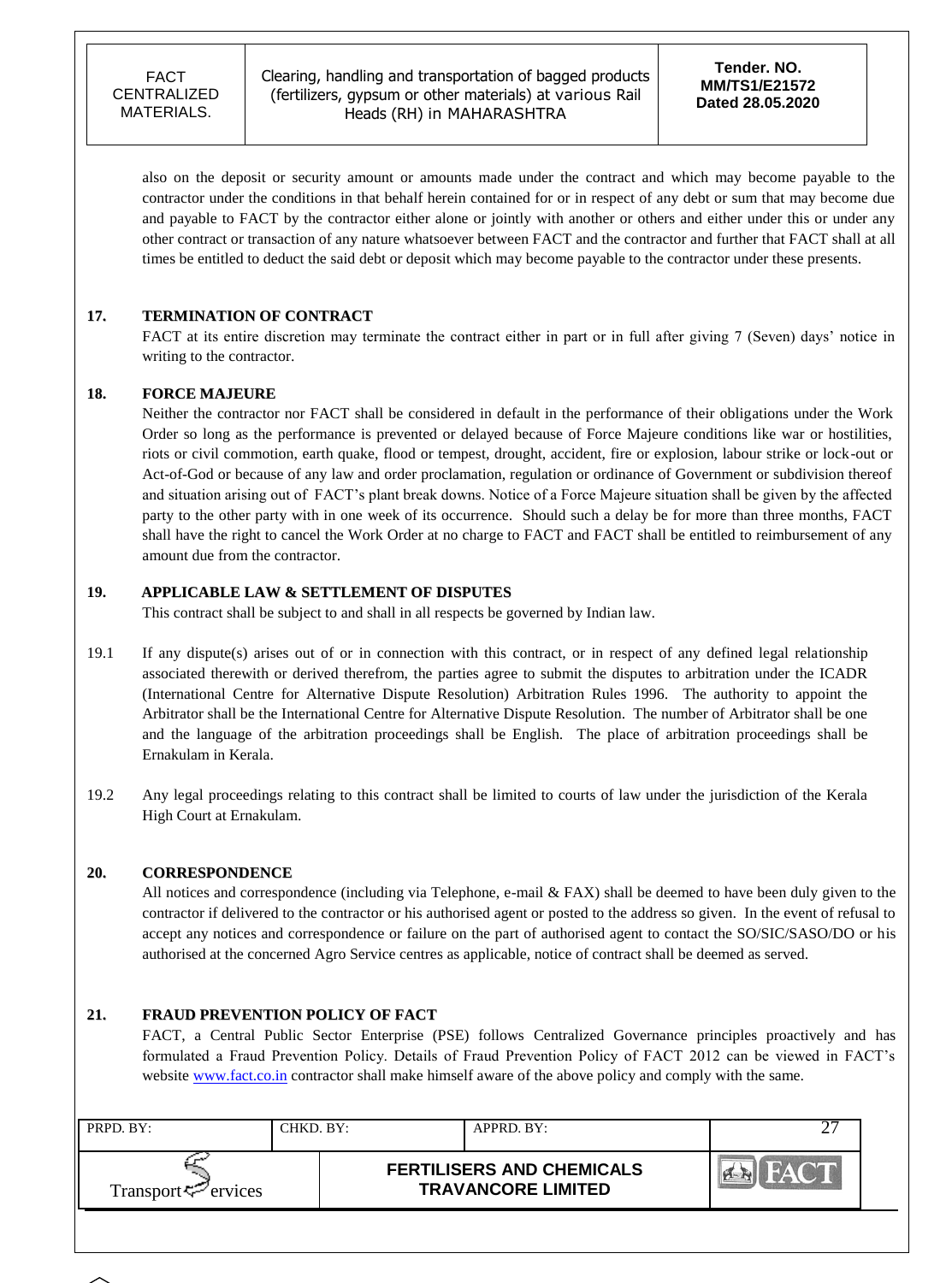**ANNEXURE-VII**

# **PROFORMA OF UNPRICED COPY OF PRICE BID**

**(To be submitted with Part-A Bid)**

| <b>RH</b>     | <b>C&amp;H</b><br>(MT) | upto15<br>km<br>(MT) | $15-25$ km | $25 - 50$<br>km | 50-75<br>km | 75-100<br>km | 100-125<br>km | 125-150<br>km | <b>Rebagging</b><br>(MT) | <b>Stencilling</b><br>(MT) | Re-<br>stacking<br>(MT) |
|---------------|------------------------|----------------------|------------|-----------------|-------------|--------------|---------------|---------------|--------------------------|----------------------------|-------------------------|
| <b>Sangli</b> | 20000                  | 8200                 | 960        | 279000          | 224000      | 152000       | 4800          | 104400        | 500                      | 5000                       | 5000                    |
| Kolhapur      | 15000                  | 12750                | 12000      | 33750           | '7500       | 23750        | 30000         | 36250         | 500                      | 5000                       | 5000                    |

(i) The rate shall be quoted for the slabs 15-25 km to 125-150 km in "Rupees per MT per KM" (MTK). Please note that the UoM for the above items is "MTK" (quantity in MT (1000 Kg) multiplied by distance in km) as the point of delivery and quantity to be transported would depend on actual requirement which cannot be ascertained now. Therefore multiplying the rate quoted in Rs. Per MT per Km with the quantity in MTK (as provided in the enquiry) will give the value of the respective transportation work.

(ii) Important : Bidder shall quote the all applicable items for the particular RH as per scope of work (Annexure II).

(iii) Bidder shall mark the items quoted as "Y" as applicable in the unpriced bid for the particular RH.

(Signed by)

Authorised Signatory ………………………………………………………

Place : ………………………………………

Name & Address of the Bidder ………………………………………………………

Date: ………………………………………

| Transport $\mathcal{F}$ ervices<br>FERTILISERS AND CHEMICALS TRAVANCORE LIMITED | PRPD. BY: | CHKD. BY: | APPRD. BY: |             |
|---------------------------------------------------------------------------------|-----------|-----------|------------|-------------|
|                                                                                 |           |           |            | $\Delta$ CT |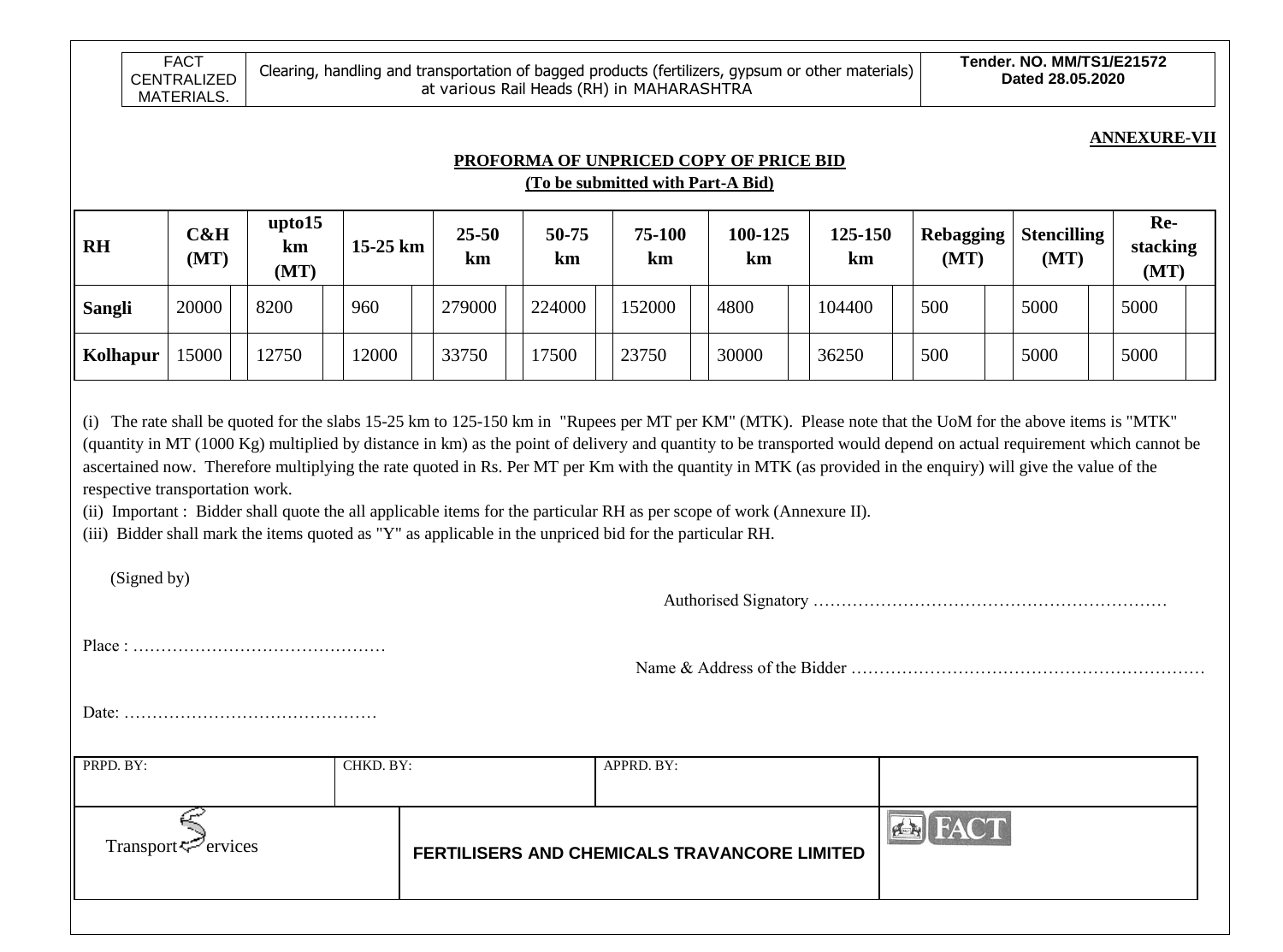**Tender. NO. MM/TS1/E21572 Dated 28.05.2020**

### **ANNEXURE: VIII**

**Part –B**

## **PROFORMA OF PRICE BID**

Please visit https://eprocure.gov.in and search under FACT Tenders to see the price Bid (BOQ-EXCEL SHEET)

(Printout of BOQ is attached at pages c/xx-c/xx)

| PRPD. BY:                | CHKD. BY: | APPRD. BY:                                                    |  |
|--------------------------|-----------|---------------------------------------------------------------|--|
| Transport $\leq$ ervices |           | <b>FERTILISERS AND CHEMICALS</b><br><b>TRAVANCORE LIMITED</b> |  |
|                          |           |                                                               |  |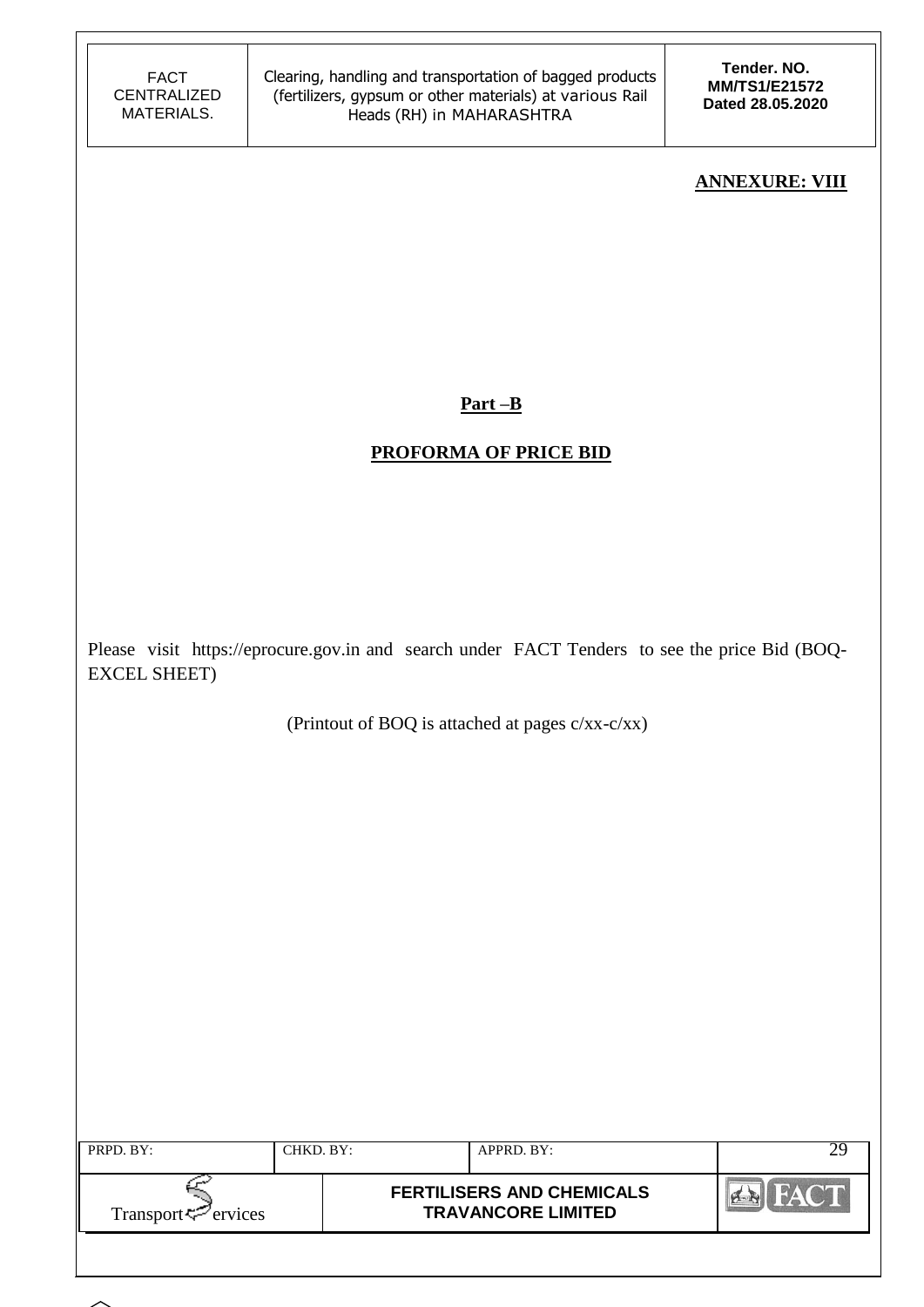Clearing, handling and transportation of bagged products (fertilizers, gypsum or other materials) at various Rail Heads (RH) in MAHARASHTRA

**Tender. NO. MM/TS1/E21572 Dated 28.05.2020**

#### **ANNEXURE-IX**

### **PROFORMA OF BANK GUARANTEE FOR FURNISHING SECURITY DEPOSIT**

(TO BE OBTAINED FROM A INDIAN NATIONALISED/SCHEDULED BANK ON STAMP PAPER WORTH Rs.500/-)

The Fertilisers and Chemicals Travancore Ltd., Udyogamandal Cochin-683 501.

Whereas FACT , Udyogamandal P.O., Kerala (hereinafter called referred to as the Company) has placed a work order no. ............... dated ............ with M/S.........................(hereinafter called the Contractor) for the work of .......................and whereas it is one of the conditions of the said work order that the Contractor shall either remit a sum of Rs.............. (Rupees..........................only) or furnish a Bank Guarantee for Rs............ (Rupees...........................only) as security deposit for the due fulfillment of the said work order by the said Contractor.

In consideration of the Company having agreed to accept a Bank Guarantee from us towards such security deposit in lieu of the cash deposit in accordance with the terms and conditions of the above work order, we.................. the Bank (hereinafter referred to as the Bank) do hereby undertake to pay the Company merely on demand any sum or sums from time to time demanded by the Company up to a maximum of Rs................. (Rupees.......................only) being the amount of the security deposit against any loss or damage caused to or suffered by or would be caused to or suffered by the Company by reason of any breach by the said Contractor of any of the terms and conditions contained in the said work order.

We, the said Bank, do hereby undertake to pay the amount so demanded by the Company without any demur merely on a demand from the Company stating that the amount claimed is due by way of loss or damage caused to or suffered or would be caused to or suffered by the Company by reason of breach by the said Contractor of any of the terms and conditions contained in the said contract. Any such demand made on the Bank shall be conclusive as regards the amount due and payable by the Bank under this guarantee.

We undertake to pay to the Company any money so demanded notwithstanding any dispute or disputes raised by the said Contractor in any suit or proceeding pending before any court or Tribunal relating thereto our liability under this present being absolute and unequivocal.

The payment so made by us under this Guarantee shall be a valid discharge of our liability for payment thereunder and the said Contractor shall have no claim against us for making such payment.

We.......................... further agree that the guarantee herein contained shall remain in full force and effect during the period that would be take for the performance of the said contract and that it shall continue to be enforceable till all the dues of the Company under or by virtue of the said contract have been fully paid and its claim satisfied or discharged or till the Company certifies that the terms and conditions of the said contract have been fully and properly carried out by the said contractor and accordingly discharges this guarantee.

We............................. further agree with the said company that they shall have the fullest liberty without our consent and without affecting in any manner our obligations hereunder to vary any of the terms and conditions of the said contract or to extend time of performance by the said Contractor or to postpone for any time and from time to time any of the powers exercisable by it against the said Contractor and either to enforce or forebear from enforcing any of

| PRPD. BY:                      | CHKD. BY: | $APPRD$ . BY:                                                 | 3U |
|--------------------------------|-----------|---------------------------------------------------------------|----|
| Transport <sup>7</sup> ervices |           | <b>FERTILISERS AND CHEMICALS</b><br><b>TRAVANCORE LIMITED</b> |    |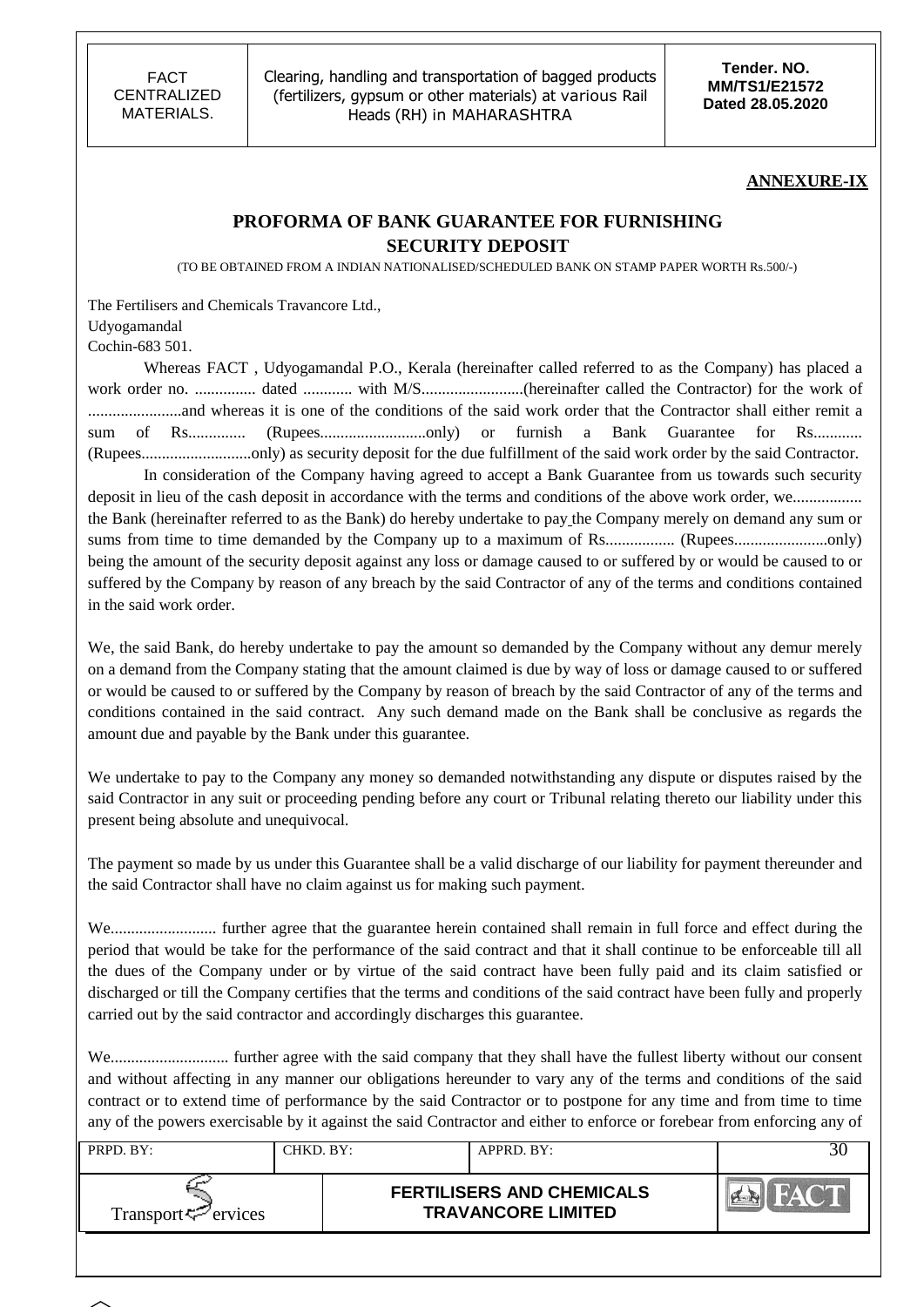Clearing, handling and transportation of bagged products (fertilizers, gypsum or other materials) at various Rail Heads (RH) in MAHARASHTRA

**Tender. NO. MM/TS1/E21572 Dated 28.05.2020**

the terms and conditions governing the said contract or securities available to the Company and the said Bank shall not be released from its liability under these presents by any exercise by the Company of the liberty with reference to the matters aforesaid or by reason of time being given to the said Contractor or any other forbearance, act or omission on the part of the Company or any indulgence by the Company to the said Contractor or any other matter of thing whatsoever which under the law relating to sureties, but for this provision, have the effect of so relieving us.

This guarantee shall not be affected by any change in the constitution of the Bank or the Company or the said Contractor nor shall this guarantee be affected by any change in the constitution of the Company or the said Contractor by absorption with any other body or corporation and this guarantee shall be available to or enforceable by such body or corporation.

Our guarantee shall remain in force until................. Unless a claim or demand is made within six months after the expiry of the above date, all the Company"s rights under the guarantee shall be deemed as waived/forfeited and we shall be relieved and discharged from all liabilities there under. Notwithstanding anything contained hereinbefore, our liability under this guarantee shall be limited to an amount not exceeding Rs.................... (Rupees.............................. only).

Any notice by way of request, demand or otherwise hereunder may be sent by post to the Bank addressed as aforesaid and if sent by post, it shall be deemed to have been given at the time when it would be delivered in due course of post and in proving such notice when given by post, it shall be sufficient to prove that the envelope containing the notice was posted and certificate signed by an officer of the Company that the envelope was so posted shall be conclusive.

Disputes/differences, if any, relating to or arising out of this Bank Guarantee, shall be settled by courts having jurisdiction over Udyogamandal, in Kerala State, where the registered office of the company is situated and no other court shall have jurisdiction in the matter.

We........................................ Bank lastly undertakes not to revoke this guarantee during its currency except with the previous consent of the Company in writing.

Dated this ........................ day of ................................ Two thousand and twenty.

| For (Name of Bank)  |  |
|---------------------|--|
| Authorised Official |  |
| Name                |  |
| Designation         |  |

Place:

Full address of the Branch issuing this guarantee:

| PRPD. BY:                                      | CHKD. BY: | $APPRD$ . BY:                                                 |  |
|------------------------------------------------|-----------|---------------------------------------------------------------|--|
| Transport <sup><math>\leq</math></sup> ervices |           | <b>FERTILISERS AND CHEMICALS</b><br><b>TRAVANCORE LIMITED</b> |  |
|                                                |           |                                                               |  |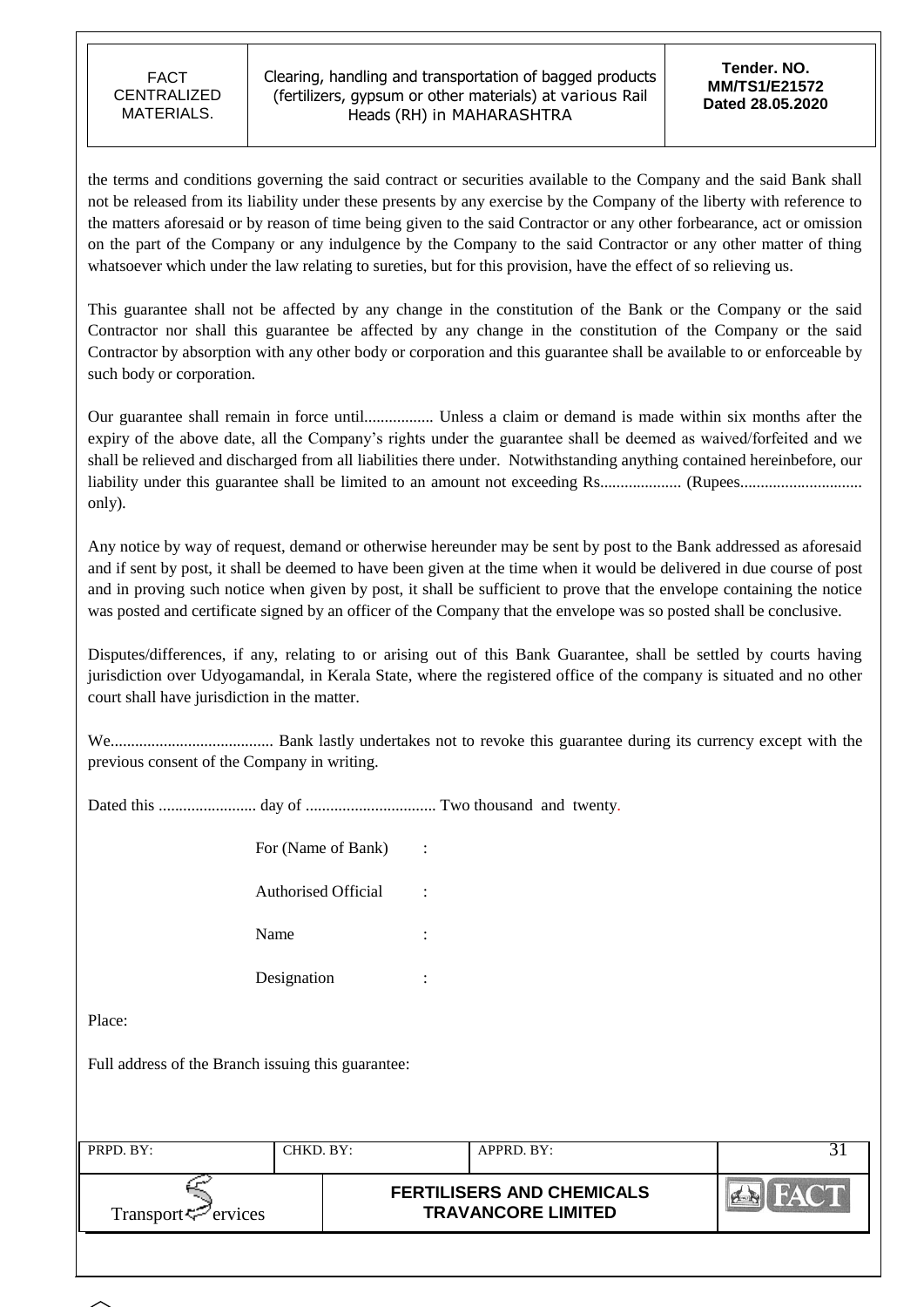Clearing, handling and transportation of bagged products (fertilizers, gypsum or other materials) at various Rail Heads (RH) in MAHARASHTRA

**Tender. NO. MM/TS1/E21572 Dated 28.05.2020**

#### **ANNEXURE-X**

#### **AGREEMENT**

*(Proforma of Agreement to be executed in Rs.500/- Non Judicial stamp paper)*

ARTICLES OF AGREEMENT made this day the …. Between THE FERTILISERS AND CHEMICALS TRAVANCORE LIMITED, a Company registered under the Travancore Companies ACT IV of 1114(Malayalam Era) and having its registered office at Eloor, Udyogamandal P O Ernakulam District, Kerala State(hereinafter called the FACT) on the one part and M/s…. (hereinafter called the Contractor) which expression shall where the context so admits or applies be deemed to include their heirs, executors, administrators, successors interest and legal representatives as well) on the other part.

WHEREAS the Contractor has agreed with M/s FACT for the due performance of work as set forth in the Work Order No. dt… and accompaniments upon the terms and conditions therein mentioned as accepted vide their endorsements in the aforesaid work order.

NOW THESE PRESENT WITNESS THAT in consideration of the payments to be made by M/s FACT mentioned in the aforesaid Work Order no. dt. and accompaniments thereunto the Contractor shall duly perform the said works, fulfill and keep all conditions in the work order which will be deemed and taken to be part of this contracts as if the same had been fully set-out herein and FACT hereby agree that if the Contractor shall duly perform the said works in the manner aforesaid and observe and keep the said terms and conditions, FACT will pay to the Contractor at the time and in the manner set forth in the aforesaid work order and in the Annexure thereunto as accepted by Contractor vide his endorsement in the aforesaid work order, the amount or amounts calculated at the rate mentioned and as per terms stipulated therein as payment for the work. This agreement shall be in force up to……

THE SAID CONDITIONS shall be read and construed as forming part of this Agreement and the parties thereto will respectively abide by and submit themselves to the conditions and stipulations and perform the agreement on their parts respectively.

UPON THE TERMS AND CONDITIONS of this Agreements being fulfilled and performed to the satisfaction of Officer of the Company empowered by the Company in this behalf, the Security Deposit remitted by the Contractor or such position thereof as he may be entitled to under the said condition shall be returned to the contractor.

IN WITNESS thereof the Contractor, M/s…. and The Senior Manager (Materials)T&S of M/s The Fertilisers and Chemicals Travancore Ltd, For and on behalf of the Company have hereunto set their hands this day and year first above written.

For

In the presence of witnesses:

- 1.
- 2.

1. 2.

In the presence of witnesses: for and on behalf of the Company.

| PRPD. BY:                | CHKD. BY: | APPRD. BY:                                                    |  |
|--------------------------|-----------|---------------------------------------------------------------|--|
| Transport $\leq$ ervices |           | <b>FERTILISERS AND CHEMICALS</b><br><b>TRAVANCORE LIMITED</b> |  |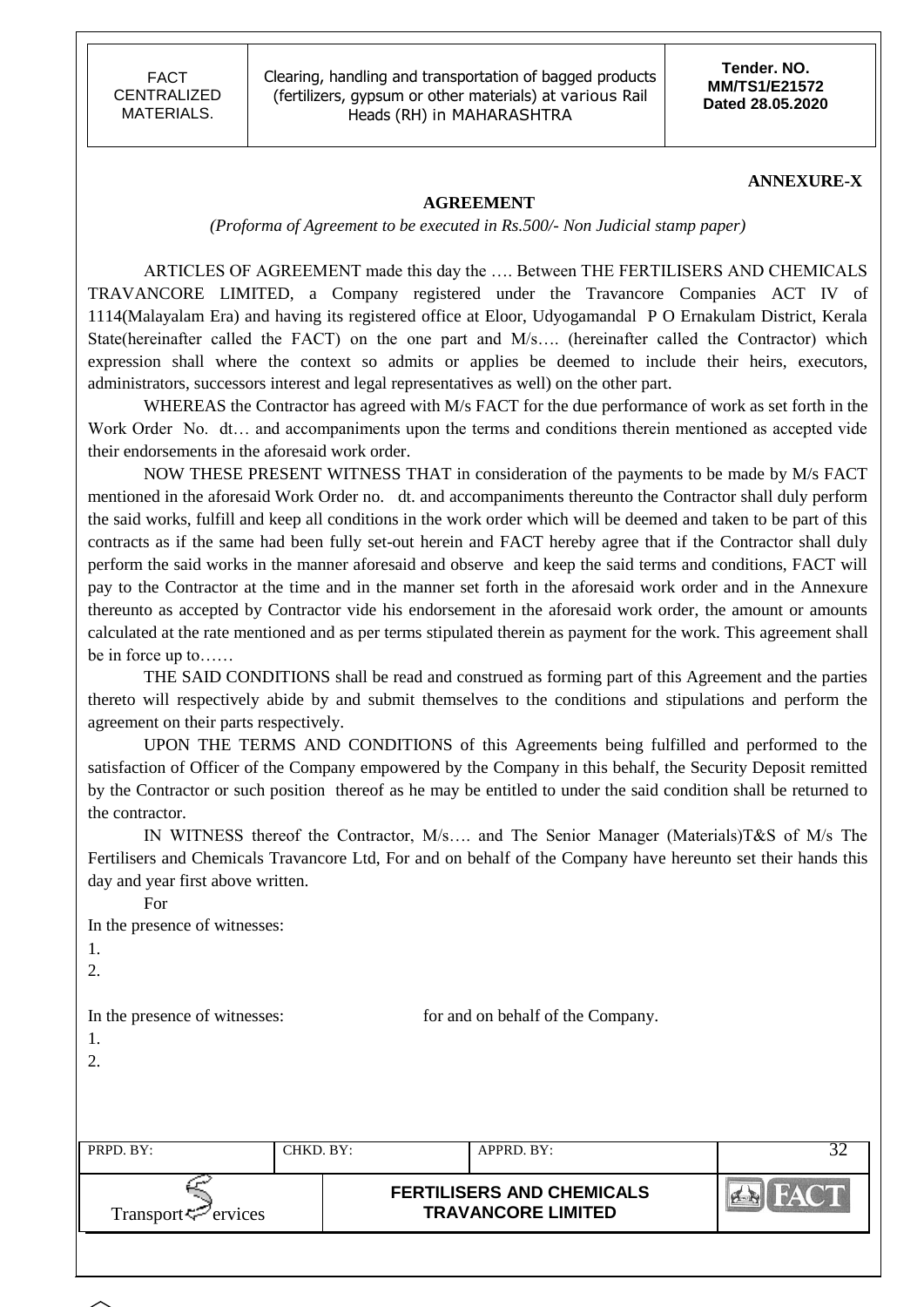**Tender. NO. MM/TS1/E21572 Dated 28.05.2020**

**Annexure XI**

### **INFORMATION ABOUT FACT ZONAL OFFICES IN MAHARASHTRA**

| SI.            | <b>Regional Office</b>                                                                                                                                                                          | Telephone/                                                | <b>RH</b>                  |
|----------------|-------------------------------------------------------------------------------------------------------------------------------------------------------------------------------------------------|-----------------------------------------------------------|----------------------------|
| N <sub>0</sub> |                                                                                                                                                                                                 | FAX No.                                                   |                            |
| $\mathbf{1}$   | THE FERTILISERS AND<br><b>CHEMICALS TRVANCORE</b><br>LIMITED,<br>Office of GENERAL MANAGER (IT &<br>SP),<br>FACT Marketing Division, Old FEW<br>Building, Udyogamandal-683501<br>Kochi, Kerala. | Mob. 9995967030<br>Email-<br>marketing.mh@fact<br>ltd.com | <b>Kolhapur</b> and Sangli |

. .

| PRPD. BY:                      | CHKD, BY: | $APPRD$ . BY:                                                 |  |
|--------------------------------|-----------|---------------------------------------------------------------|--|
| Transport <sup>7</sup> ervices |           | <b>FERTILISERS AND CHEMICALS</b><br><b>TRAVANCORE LIMITED</b> |  |
|                                |           |                                                               |  |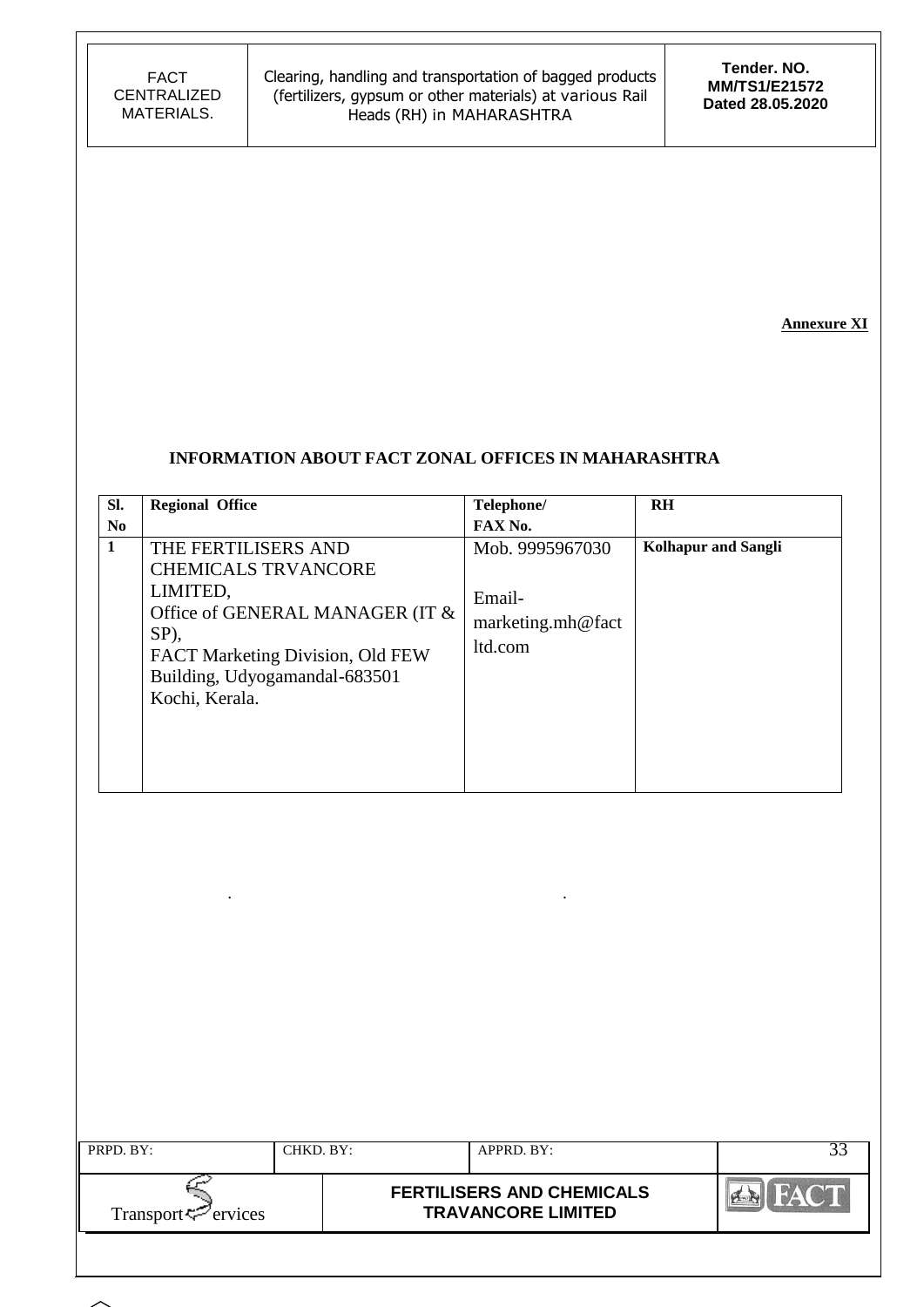**Tender. NO. MM/TS1/E21572 Dated 28.05.2020**

### **Annexure XII**

## **(To be executed on ₹ 500/- Non-judicial Stamp Paper)**

# **INTEGRITY PACT**

### **Between**

The Fetilizers and Chemicals Travancore Limited (FACT), a company formed and registered under the Travancore Companies Act IX to 1114 (Companies Act, 2013) and having its registered office at Eloor, Udyogamandal-683501, Kochi, Ernakulam District, Kerala, hereinafter referred to as "The Principal".

### **And**

.................................. hereinafter referredtoas "The Bidder/ Contractor".

### **Preamble**

The Principal intends to award, under laid down organization procedures, contract/s for .......................... The Principal values full compliance with all relevant laws and regulations, and the principles of economic use of resources, and of fairness / transparency in its relations with its Bidder(s) and or/Contractor(s).

In order to achieve these goals, the Principal will appoint an Internal External Monitor (EIM), who will monitor the tender process and execution of the contact for compliance with the principle mentioned above.

## **Section 1 - Commitments of the Principal**

(1) The Principal commits itself to take all measures necessary to prevent corruption and to observe the following principles:

a) No employee of the Principal, personally or through family members, will in connection with the tender, or the execution of the contract, demand, take a promise for or accept, for self or third person, any material or immaterial benefit which the person is not legally entitled to.

b) The Principal will, during the tender process, treat all Bidder(s) with equity and reason. The Principal will in particular, before and during the tender process, provide to Bidder(s) the same information and will not provide to any Bidder(s) confidential / additional information through which the Bidder(s) could obtain an advantage in relation to the

| PRPD. BY:                      | CHKD. BY: | APPRD. BY:                                                    |          |
|--------------------------------|-----------|---------------------------------------------------------------|----------|
| Transport <sup>7</sup> ervices |           | <b>FERTILISERS AND CHEMICALS</b><br><b>TRAVANCORE LIMITED</b> | $\alpha$ |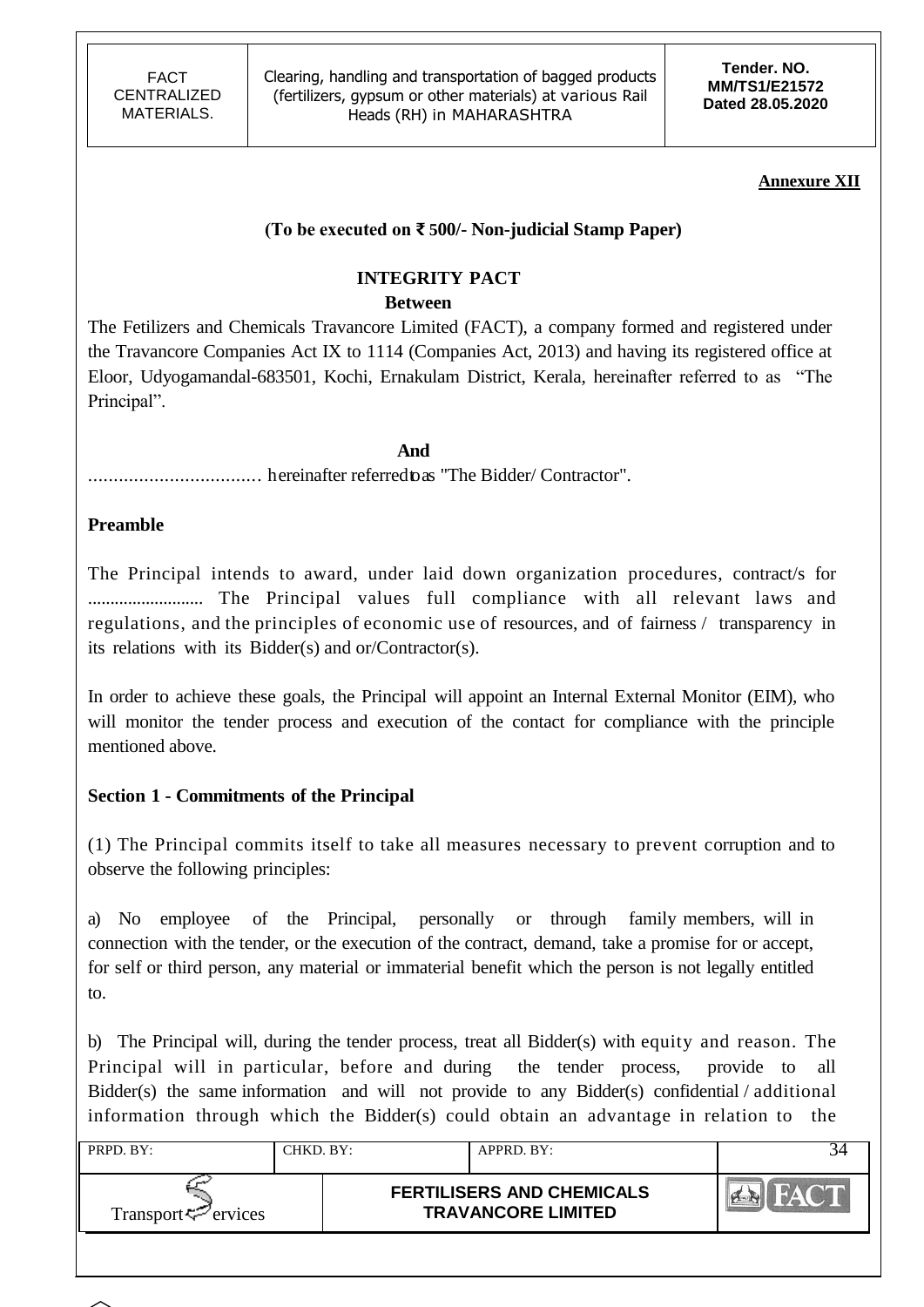tender process or the contract execution.

c) The Principal will exclude from the process all known prejudiced/interested persons.

(2) If the Principal obtains information on the conduct of any of its employees which is a criminal offence under the India Penal Code / Prevention of Corruption Act, or if there be a substantive suspicion in this regard, the Principal will inform the Vigilance Officer and in addition can initiate disciplinary actions.

# **Section 2 - Commitments of the Bidder(s) / Contractor(s)**

(1)The Bidder(s) / Contractor(s) commits themselves to take all measures necessary to prevent corruption. He commits himself to observe the following principles during his participation in the tender process and during the contract execution.

a) The Bidder(s) / Contractor(s) will not, directly or through any other person or firm, offer, promise or give to any of the Principal's employees involved in the tender process or the execution of the contract or to any third person, any material or immaterial benefit which he/she is not legally entitled to, i n order to obtain in exchange, any advantage of any kind whatsoever during the tender process or during the execution of the contract.

b) The Bidder(s) / Contractor(s) will not enter with other Bidders into any undisclosed agreement or understanding, whether formal or informal. This applies in particular to prices, specifications, certifications, subsidiary contracts, submission or non-submission of bids or any other actions to restrict competitiveness or to introduce cartelisation in the bidding process.

c) The Bidder(s) / Contractor(s) will not commit any offence under the relevant IPC/PC Act; further the Bidder(s)/Contractor(s) will not use improperly, for purposes of competition or personal gain, or pass on to others, any information or document provided by the Principal as part of the business relationship, regarding plans, technical proposals and business details, including information contained or transmitted electronically.

d) The Bidder(s) / Contractor(s) of foreign origin shall disclose the name and address of the Agents / Representatives in India, if any. Similarly, The Bidder(s) / Contractor(s) of Indian Nationality shall furnish the name and address of the foreign principals, if any. All the payments made to the India agent/representative have to be in Indian rupees only.

e) The Bidder(s) / Contractor(s) will, when presenting his bid, disclose any and all payments he has made, is committed to, or intends to make to agents, brokers or any other

| PRPD. BY:                      | CHKD. BY: | APPRD. BY:                                                    |  |
|--------------------------------|-----------|---------------------------------------------------------------|--|
| Transport <sup>7</sup> ervices |           | <b>FERTILISERS AND CHEMICALS</b><br><b>TRAVANCORE LIMITED</b> |  |

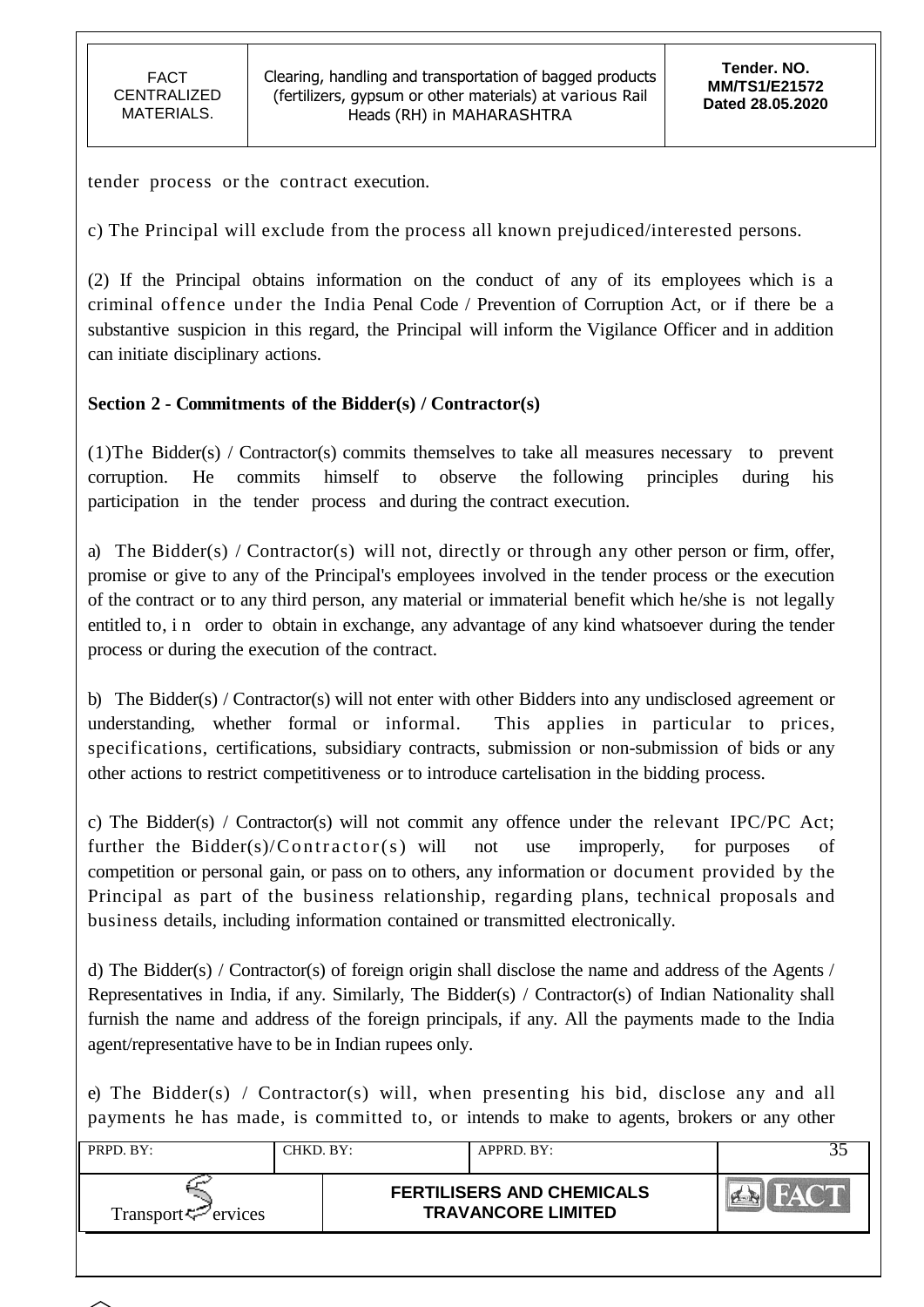intermediaries in connection with the award of the contract.

(2) The Bidder(s) / Contractor(s) will not instigate third persons to commit offences outlined above or be an accessory to such offences.

### **Section 3 - Disqualification from tender process and exclusion from future contracts**

If the Bidder(s)/Contractor(s), before award or during the execution of has committed a transgression through a violation of Section 2 above or in any other form such as to put his reliability or credibility in question, the Principal is entitled to disqualify the Bidder(s)/ Contractor(s) from the tender process or to terminate the contract, if already signed, for such reason.

## **Section 4 - Compensation for Damages**

(1) If the Principal has disqualified the Bidder(s) from the tender process prior to the award according to Section 3, the Principal is entitled to demand and recover the damages equivalent to Earnest Money Deposit/Bid Security.

(2) If the Principal has terminated the contract according to Section 3, or if the Principal is entitled to terminate the contract according to Section 3, the Principal shall be entitled to demand and recover from the Contractor liquidated damages of the contract value or the amount equivalent to Performance Bank Guarantee.

### **Section 5 - Previous Transgression**

(1) The Bidder declares that no previous transgression occurred in the last 3 years with any other Company in India conforming to the anti-corruption approach including Public Sector Enterprise in India that could justify his exclusion from the tender process.

(2) If the Bidder makes incorrect statement on this subject, he can be disqualified from the tender process and appropriate action can be taken including termination of contract, if already awarded, for such reason.

## **Section 6 - Equal treatment of all Bidders / Contractors / Subcontractors**

(1)The Bidder(s)/Contractor(s) undertakes(s) to demand from all subcontractors a commitment in conformity with this Integrity Pact, and to submit it to the Principal before contract signing.

| PRPD. BY:                                        | CHKD. BY: | $APPRD$ . BY:                                                 |  |
|--------------------------------------------------|-----------|---------------------------------------------------------------|--|
| Transport <sup><math>\infty</math></sup> ervices |           | <b>FERTILISERS AND CHEMICALS</b><br><b>TRAVANCORE LIMITED</b> |  |

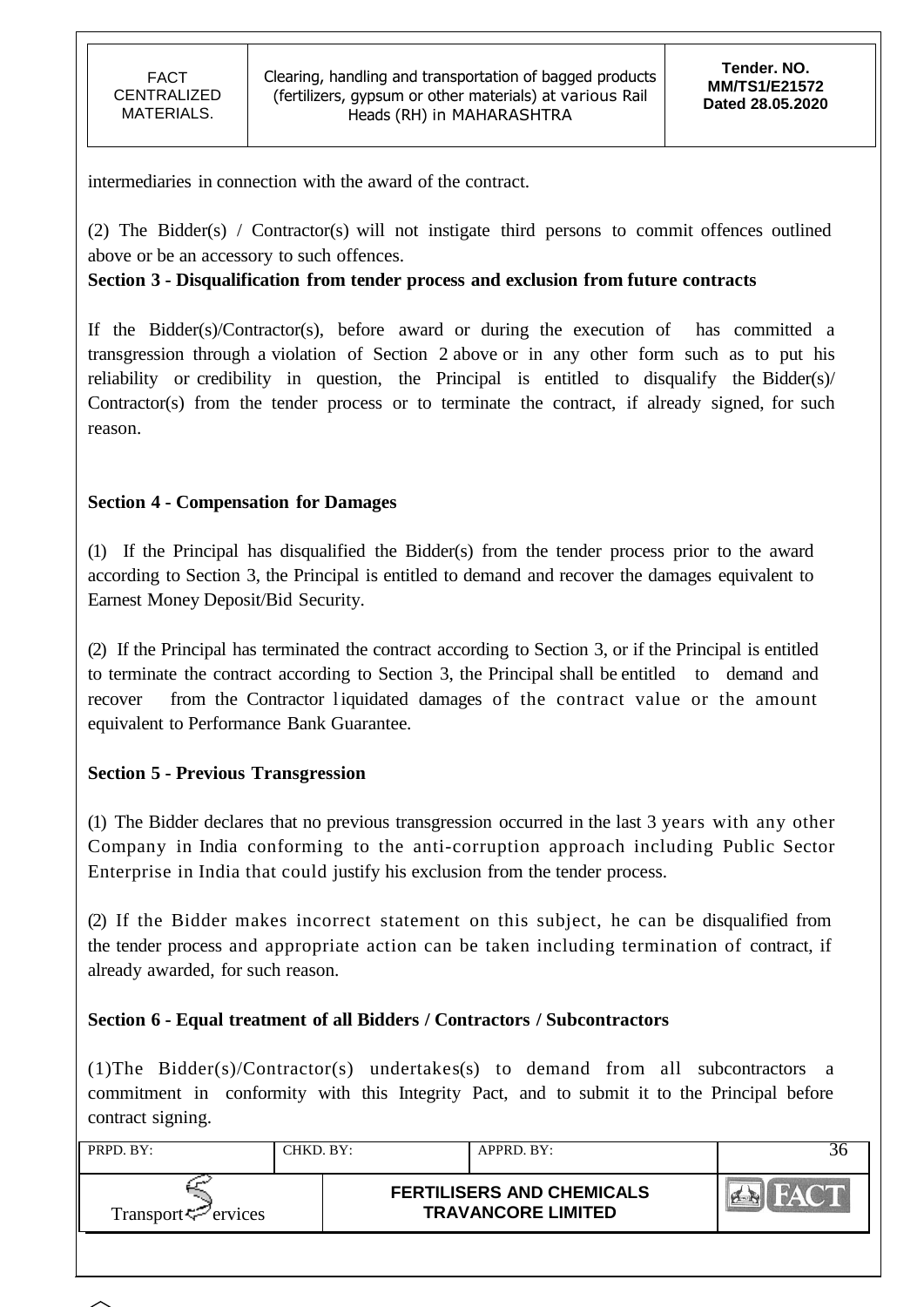(2) The Principal will enter into agreements with identical conditions as this one with all Bidders, Contractors/Suppliers and Subcontractors.

(3)The Principal will disqualify from the tender process all Bidders who do not sign this Pact or violate its provisions.

# **Section 7 – Criminal charges against violating Bidder(s) / Contractor(s) /Subcontractor(s)**

If the Principal obtains knowledge of conduct of a Bidder, Contractor or Subcontractor, or of an employee or a representative or an associate of a Bidder, Contractor, or Subcontractor which constitutes corruption, or if the Principal has substantive suspicion in this regard, the Principal will inform the same to the Chief Vigilance Officer.

# **Section 8 - Independent External Monitor/Monitors**

(1)The Principal appoints competent and credible Independent External Monitor for this Pact. The task of the Monitor is to review independently and objectively, whether and to what extent the parties comply with the obligations under this agreement.

(2) The Monitor is not subject to instructions by the representatives of the parties and performs his functions neutrally and independently. It will be obligatory for him to treat the obligations and document of the Bidder(s)/Contractor(s) as confidential. He reports to the Chairperson and managing Director, FACT.

(3) The Bidder(s)/Contractor(s) accepts that the Monitor has the right to access without restriction to all Project documentation of the Principal including that provided by the Contractor. The Contractor will also grant the Monitor, upon his request and demonstration of a valid interest, unrestricted and unconditional access to this project documentation. The same is applicable to Subcontractors. The Monitor is under contractual obligation to treat the information and documents of the Bidder(s)/Contractor(s)/ Subcontractor(s) with confidentially.

(4) The Principal will provide to the Monitor sufficient information about all meetings among the parties related to the Project provided such meetings could have an impact on the contractual relations between the Principal and the Contractor. The parties offer to the Monitor the option to participate in such meetings.

(5) As soon as the Monitor notices, or believes to notice, a violation of this agreement, he will so inform the Management of the Principal and request the Management to discontinue or to

| PRPD. BY:                      | CHKD. BY: | APPRD. BY:                                                    |  |
|--------------------------------|-----------|---------------------------------------------------------------|--|
| Transport <sup>7</sup> ervices |           | <b>FERTILISERS AND CHEMICALS</b><br><b>TRAVANCORE LIMITED</b> |  |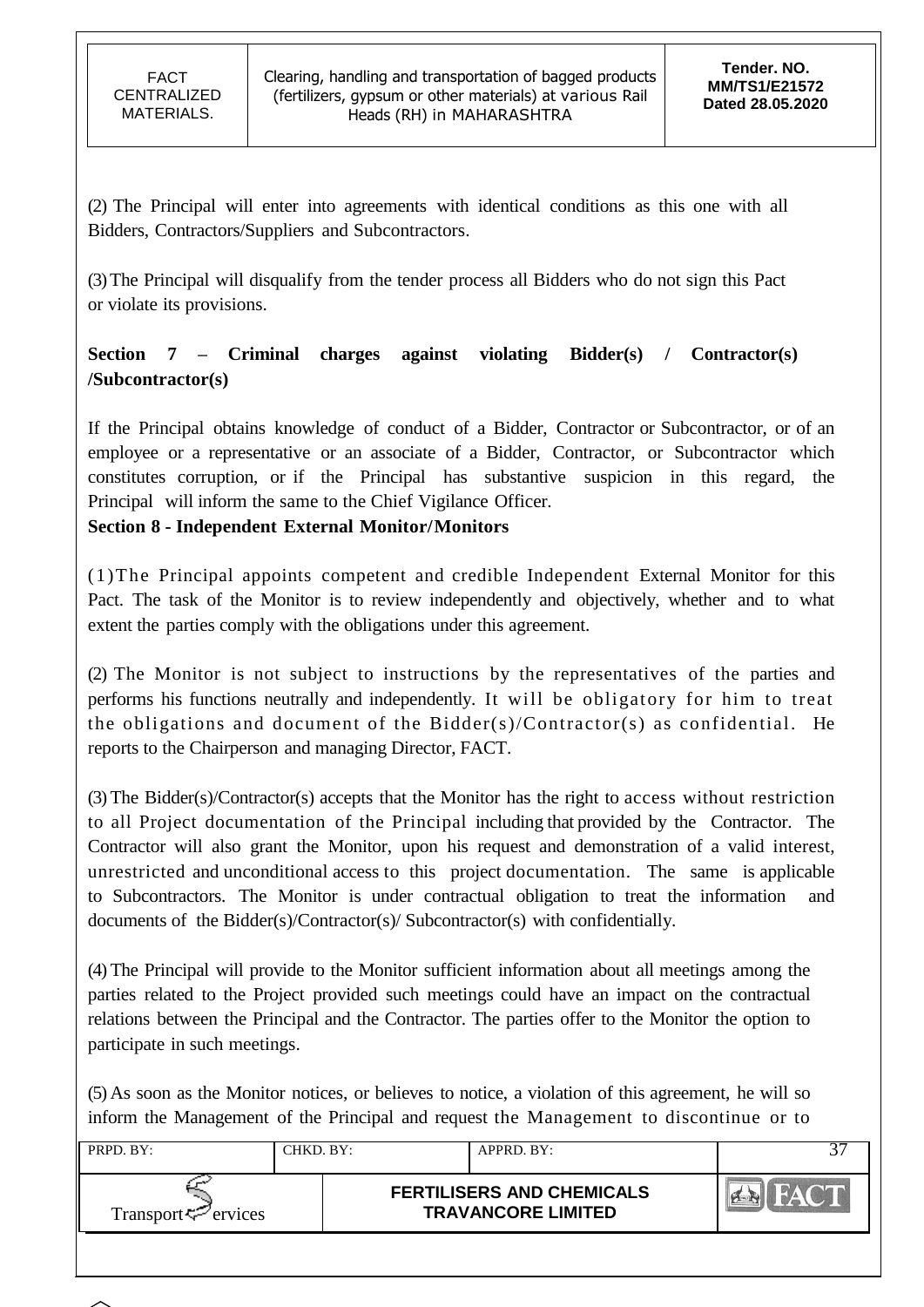take corrective action, or to take other relevant action. The Monitor can in this regard submit non-binding recommendation. Beyond this, the Monitor has no right to demand from the parties that they act in a specific manner, refrain from action or tolerate action.

(6) The Monitor will submit a written report to the Chairman and Managing Director, FACT within 8 to 10 weeks from the date of reference or intimation to him by the Principal and, should the occasion arise, submit proposals for correcting problematic situations.

(7) Monitor shall be entitled to compensation on the same terms as being extended to / provided to Independent Director on FACT Board.

(8) If the M o n i t o r has reported to the Chairman and Managing Director, FACT, a substantiated suspicion of an offence under relevant IPC/PC Act, and the Chairman and Managing Director, FACT has not, within reasonable time, taken visible action to proceed against such offence or reported it to the Chief Vigilance Officer, the Monitor may also transmit this information directly to the Central Vigilance Commissioner.

(9)The word 'Monitor' would include both singular and plural.

# **Section 9 - Pact Duration**

This Pact begins when both parties have legally signed it. It expires for the Contractor 12 months after the last payment under the contract, and for all other Bidders 6 months after the contract has been awarded.

If any claim is made / lodged during this time, the same shall be binding and continue to be valid despite the lapse of this pact as specified above, unless it is discharged / determined by the Chairman and Managing Director, FACT

## **Section 10** - **Other provisions**

**(1)**This agreement is subject to Indian Law. Place of performance and jurisdiction is the Registered Office of the Principal, i.e. Udyogamandal, Kerala.

(2)Changes and supplements as well as termination notices need to be made in writing. Side agreements have not been made.

(3) If the Contractor is a partnership or a consortium, this agreement must be signed by all partners or consortium members.

| PRPD. BY:                      | CHKD. BY: | APPRD. BY:                                                    |  |
|--------------------------------|-----------|---------------------------------------------------------------|--|
| Transport <sup>7</sup> ervices |           | <b>FERTILISERS AND CHEMICALS</b><br><b>TRAVANCORE LIMITED</b> |  |